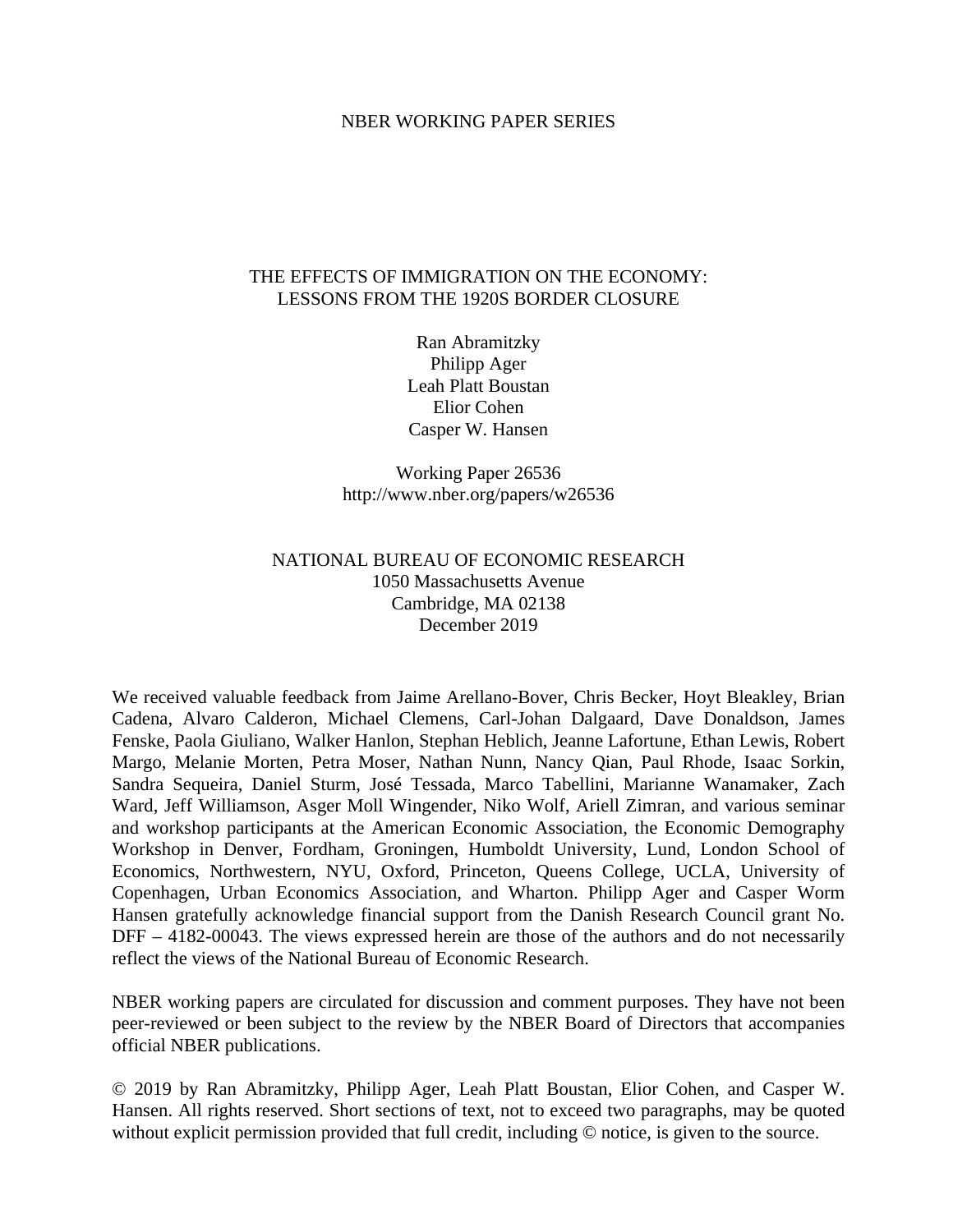The Effects of Immigration on the Economy: Lessons from the 1920s Border Closure Ran Abramitzky, Philipp Ager, Leah Platt Boustan, Elior Cohen, and Casper W. Hansen NBER Working Paper No. 26536 December 2019 JEL No. J6,J61,N21

#### **ABSTRACT**

In the 1920s, the United States substantially reduced immigrant entry by imposing countryspecific quotas. We compare local labor markets with more or less exposure to the national quotas due to differences in initial immigrant settlement. A puzzle emerges: the earnings of existing US-born workers declined after the border closure, despite the loss of immigrant labor supply. We find that more skilled US-born workers – along with unrestricted immigrants from Mexico and Canada – moved into affected urban areas, completely replacing European immigrants. By contrast, the loss of immigrant workers encouraged farmers to shift toward capital-intensive agriculture and discouraged entry from unrestricted workers.

Ran Abramitzky Department of Economics Stanford University 579 Jane Stanford Way Stanford, CA 94305 and NBER ranabr@stanford.edu

Philipp Ager Department of Business and Economics University of Southern Denmark Campusvej 55 5230 Odense M, Denmark and CEPR phag@sam.sdu.dk

Leah Platt Boustan Princeton University Industrial Relations Section Louis A. Simpson International Bldg. Princeton, NJ 08544 and NBER lboustan@princeton.edu

Elior Cohen University of California, Los Angeles 3210 Sawtelle Blvd Apt 207 Los Angeles, CA 90066 eliorc@ucla.edu

Casper W. Hansen University of Copenhagen Øster Farimagsgade 5 Copenhagen, Denmark casper.worm.hansen@econ.ku.dk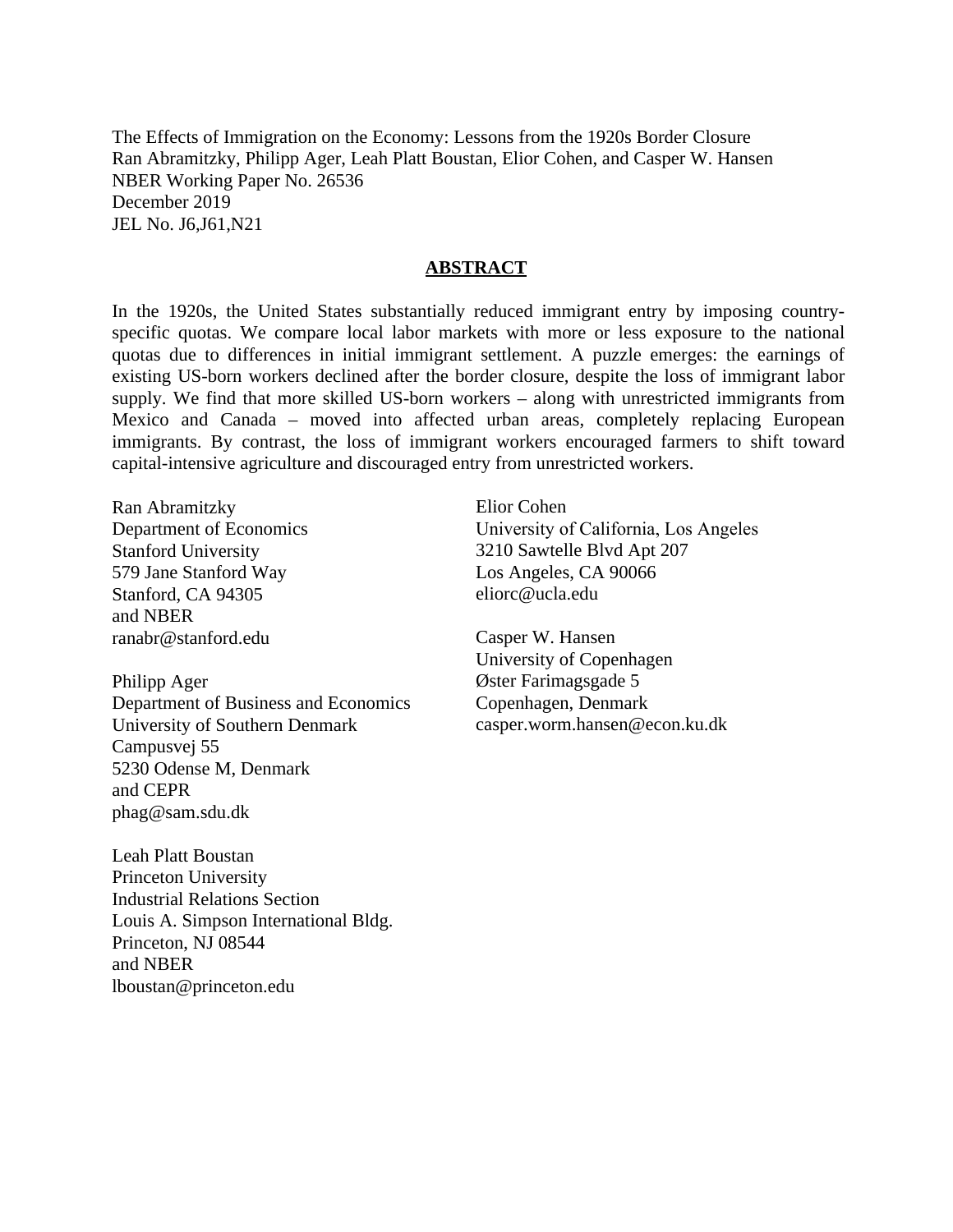## **I. Introduction**

 $\overline{a}$ 

The closing of the border to mass migration in the 1920s was one of the most fundamental changes to United States immigration policy in the past century. From the country's founding, European immigrants faced few restrictions for entry into the US.<sup>[1](#page-2-0)</sup> In the early twentieth century, roughly 1 million immigrants arrived on the nation's shores each year, relative to a population of 92 million. This era of open immigration ended in the 1920s with a series of increasingly restrictive immigration quotas, eventually limiting entry from affected countries to 150,000 a year. As a result, the foreign-born share of the population fell from 14 percent in 1920 to 5 percent in 1970 (see **Figure 1**). Because there have been few such drastic changes in immigration policy in US history, studying the 1920s border closure offers a rare window into how the economy might adapt to other such large declines in immigrant flows (e.g., proposed legislation like the [2](#page-2-1)017 RAISE Act). $2$ 

Contemporary observers debated the likely effect of closing the border on the economic fortunes of the existing workforce. Jeremiah Jenks, an economist at Cornell and member of the Dillingham Commission, argued that immigrants displaced the US-born from the manufacturing sector and lowered wages, writing that "it is undoubtedly true that the availability of the large supply of recent immigrant labor has prevented an increase in wages which otherwise would have resulted during recent years from the increased demand for labor" (Jenks and Lauck, 1912, p. 195). Others disagreed, suggesting that low-skilled immigrants were complements to the higher-skilled US-born workforce.<sup>[3](#page-2-2)</sup> Immigrants also worked in the rural economy, often as farm

<span id="page-2-0"></span><sup>&</sup>lt;sup>1</sup> A set of state-level regulations allowed for aliens "likely to become a public charge" to be barred from entry or deported after arrival (Hirota, 2017). These laws were particularly strong in Massachusetts and New York. Massachusetts deported more than 50,000 immigrants between 1830 and 1880. Yet, even at that rate, these removals represent less than one percent of immigrant entrants to the US. 2

<span id="page-2-1"></span> $2$  The US quotas were part of a global movement away from open immigration, mirrored by Canada, Argentina and other New World economies (Timmer and Williamson, 1998).

<span id="page-2-2"></span><sup>&</sup>lt;sup>3</sup> Immigrants enter "disagreeable occupations 'white people' have forsaken" said Peter Roberts, who argued that "wherever unskilled [work] is needed, the foreigner is the one who does it; but the managing force is generally made up of the native born" (Roberts, 1912, p. 52). Edward Steiner, professor at Grinnell College, agreed, asserting that "until now, there has been room for all, and [immigrants] have not presented a serious economic menace…thus far, all have been crowded up and not many have been crowded out… [US-born workers] do not care to go back to the track, the pickax and the shovel" (Steiner, 1909, p. 190-91).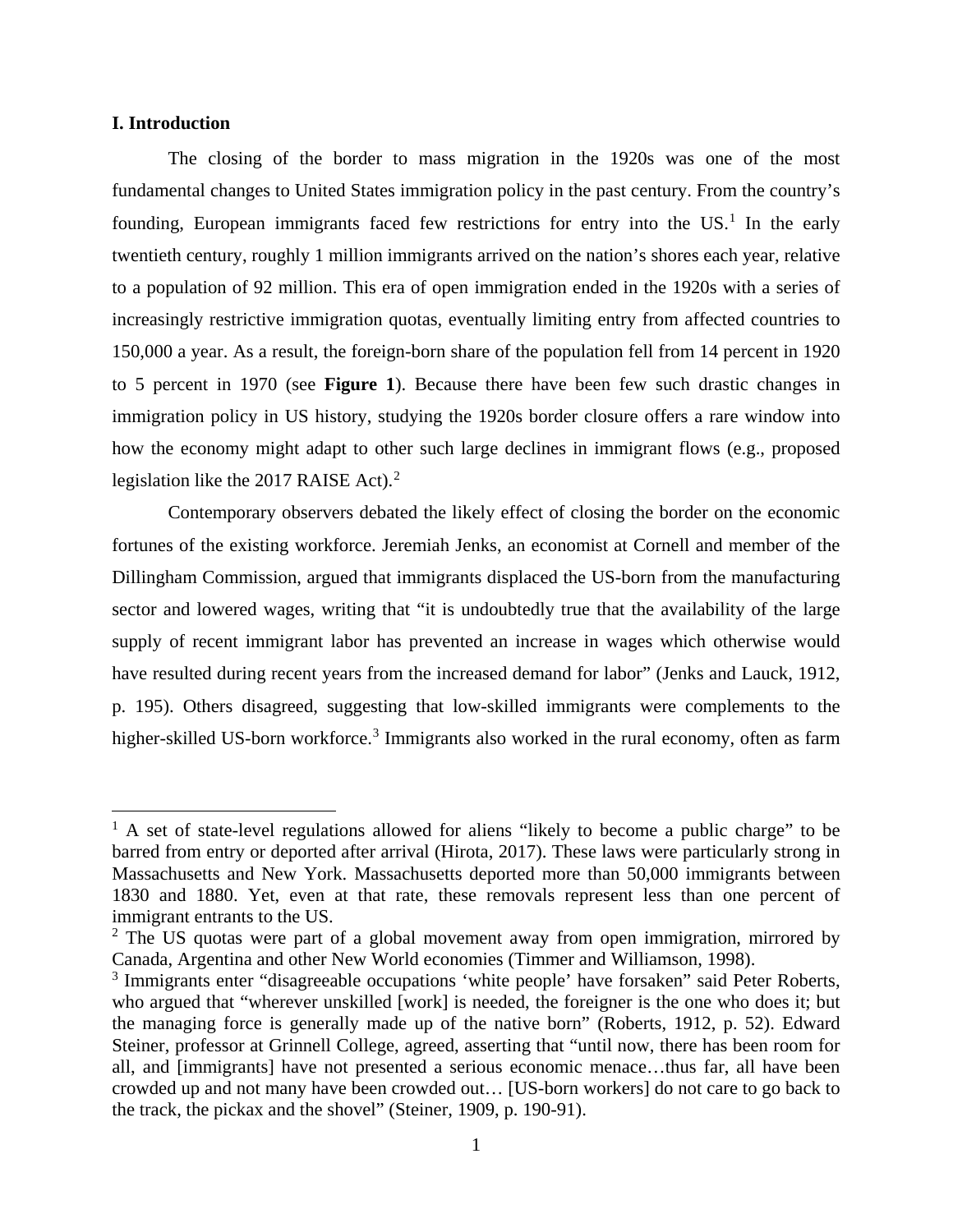labor. The agricultural sector lobbied against immigration quotas, asserting that immigrants were willing to take agricultural jobs that the US-born would not.<sup>[4](#page-3-0)</sup>

In this paper, we study how the economy adapted to this unprecedented restriction to immigration. We start by documenting that, despite the large decline in immigrant labor supply, the (occupation-based) earnings of US-born workers fell in labor markets that were more exposed to the quota policy, a pattern first found in a working paper by Ager and Hansen (2016) and by Tabellini  $(2019)$ .<sup>[5](#page-3-1)</sup> We then ask how such a large reduction in immigrant labor could take place without raising earnings of the existing workforce.

We find that workers who were unrestricted by the quota policy (i.e., US-born workers and immigrants from the Western Hemisphere, including Mexicans and Canadians) replaced the loss of immigrant labor in exposed urban areas nearly one-for-one after the border closure.<sup>[6](#page-3-2)</sup> These new arrivals were more skilled than the immigrants that they replaced, filling only 50 percent of low-skilled blue collar positions previously held by immigrants. The arrival of higher skilled artisans and tradesmen, who may have been closer substitutes for existing US-born workers than the immigrant workers they replaced, can help explain why the earnings of existing residents fell after the border closure. By contrast, in rural areas, the loss of immigrant workers encouraged land owners to invest in more farm capital and to shift away from labor-intensive crops, which in turn discouraged US-born workers from moving into affected rural areas.

We emphasize that our estimates reveal the *total* effect of the immigration restriction policy for local labor markets after corresponding flows of labor and capital occurred. Thus, the "puzzle" of why the earnings of US-born workers fell in cities after the border closure, despite a decline in immigrant labor supply, can be understood as the combined effect of a decline in the

 $\overline{\phantom{a}}$ 

<span id="page-3-0"></span><sup>4</sup> The American Farm Bureau Federation "severely criticized even temporary restriction for hampering farm production" (Wang, 1975).

<span id="page-3-2"></span><span id="page-3-1"></span><sup>&</sup>lt;sup>5</sup> Typically, economists assess the effect of immigration on the wages of the US-born. However, questions on wage and salary income or annual earnings were only added to nationallyrepresentative surveys in 1940, twenty years after the border closure. Furthermore, given the scope for adjustment at the local level – either through inflows of substitutable capital or labor, or through the specialization in more capital-intensive production – wage changes are not a sufficient statistic for how the loss of immigrant labor affected US-born workers in many classes of models (Borjas, Freeman, Katz, 1997; Lewis, 2011; Burstein, Hanson, Tian and Vogel, 2017). <sup>6</sup> A large increase in Mexican entry to the US in the 1920s suggests that most of the Mexicanborn arrivals to US cities were new immigrants from Mexico, rather than existing Mexican immigrants shifting from one labor market to another.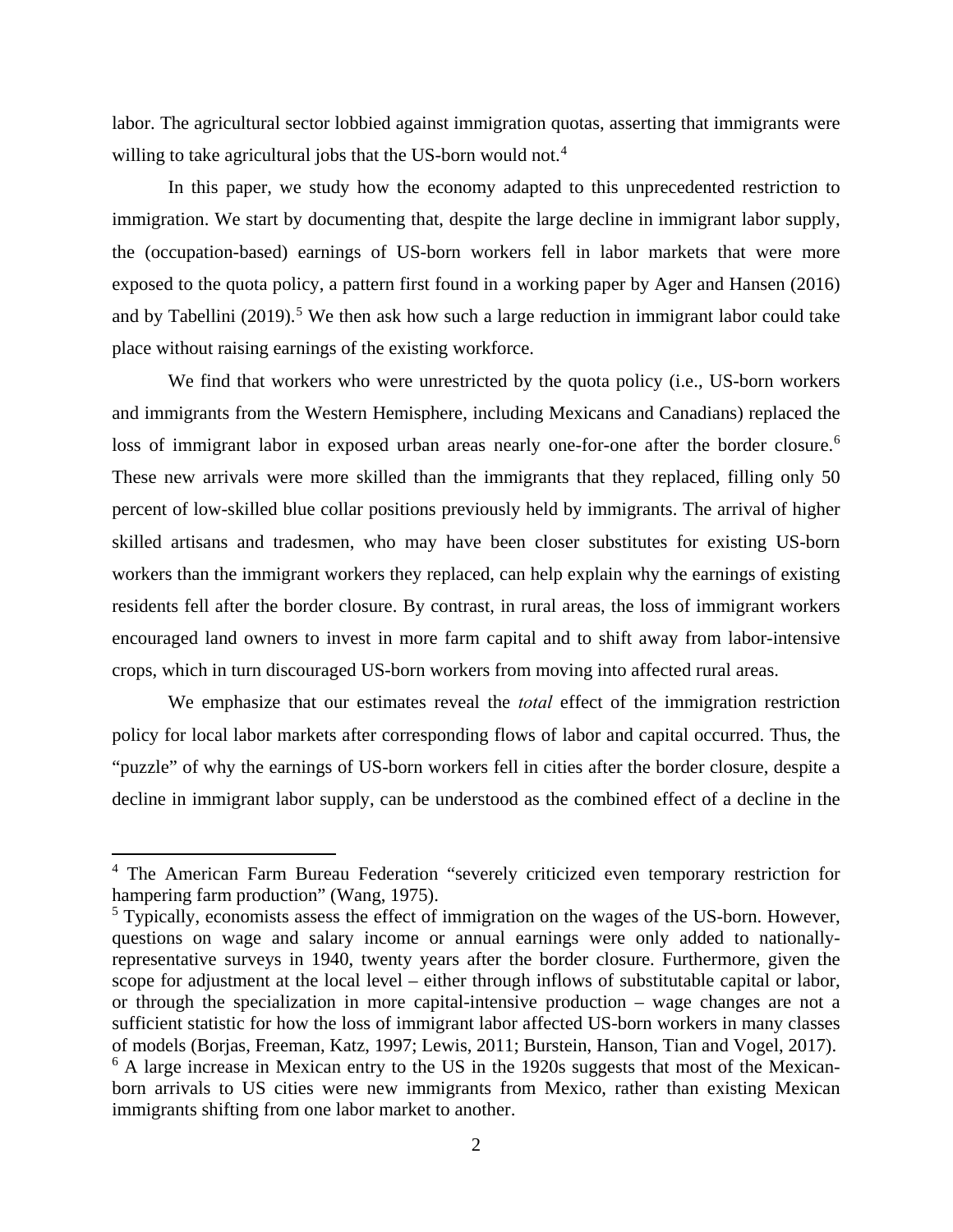(primarily low-skilled) immigrant workforce and a corresponding rise in (a more mixed-skill) US-born workforce.

We classify labor markets as more or less exposed to the national immigration quota based on the country-of-origin composition of their immigrant population. The 1920s quota laws restricted immigration from some sending countries more than others. Most of the slots were reserved for entrants from the United Kingdom, Ireland, and Germany, leaving only a small proportion of the overall quotas available for immigrants from Southern and Eastern Europe, such as Russia and Italy. Immigrants from the Western Hemisphere,<sup>[7](#page-4-0)</sup> including Mexico and Canada, were entirely exempted from the quota laws. [8](#page-4-1) Because immigrants tend to settle in areas with established networks of others from their home country (Bartel, 1989), labor markets that had larger clusters of Russians or Italians, for example, were more affected by the policy than areas with clusters of Irish and Germans. Conceptually, our approach is similar to other work relying on regional variation in exposure to a federal policy change, including Lee (1999) on the minimum wage, as well as studies of the effect of changes in immigration policy (Clemens, Lewis and Postel, 2018) and trade liberalization on local economies (e.g., Kovak, 2013 and Dix-Carneiro and Kovak, 2017).

 $\overline{a}$ 

<span id="page-4-0"></span><sup>7</sup> Many Caribbean islands were classified as "non-self-governing" colonies and thus may have fallen under the quota of their colonial power (Putnam, 2013). However, the number of Caribbean immigrants in the US increased by 70 percent in the decade after the border closure, larger even than the growth from unrestricted countries like Mexico (29 percent) and Canada (7 percent). Classifying the Caribbean as restricted does not affect our quota exposure measure very much because only two local labor markets had a sizeable share of the population from these locations in 1900 (Fort Lauderdale and Miami, FL, with 32 percent and 14 percent of the population respectively; the next largest Caribbean enclave was in New Bedford, MA, representing only 0.8 percent of the population).

<span id="page-4-1"></span><sup>8</sup> Mexican immigration was unregulated before the 1920s. Immigration inspectors "ignored Mexicans coming into the southwestern United States during the 1900s and 1910s to work in railroad construction, mining, and agriculture." (Ngai, 2003, p. 82). Mexican immigrants were required to pay a ten dollar visa fee for the first time in 1921, raising the cost of entry through official entry ports, but did not face a restrictive quota (Escamilla-Guerrero, 2019). Furthermore, all entrants from Mexico were subject to inspections where none had existed before, including "a degrading procedure of bathing, delousing, medical line inspection, and interrogation" (Ngai, 2003, p. 85; see also Markel and Stern, 2002). Temporary workers from Mexico, many of whom worked in the agricultural sector, were authorized to enter the US via the Bracero program (1942-65). Official quotas for the Western Hemisphere were first added in the 1965 Immigration and Naturalization Act.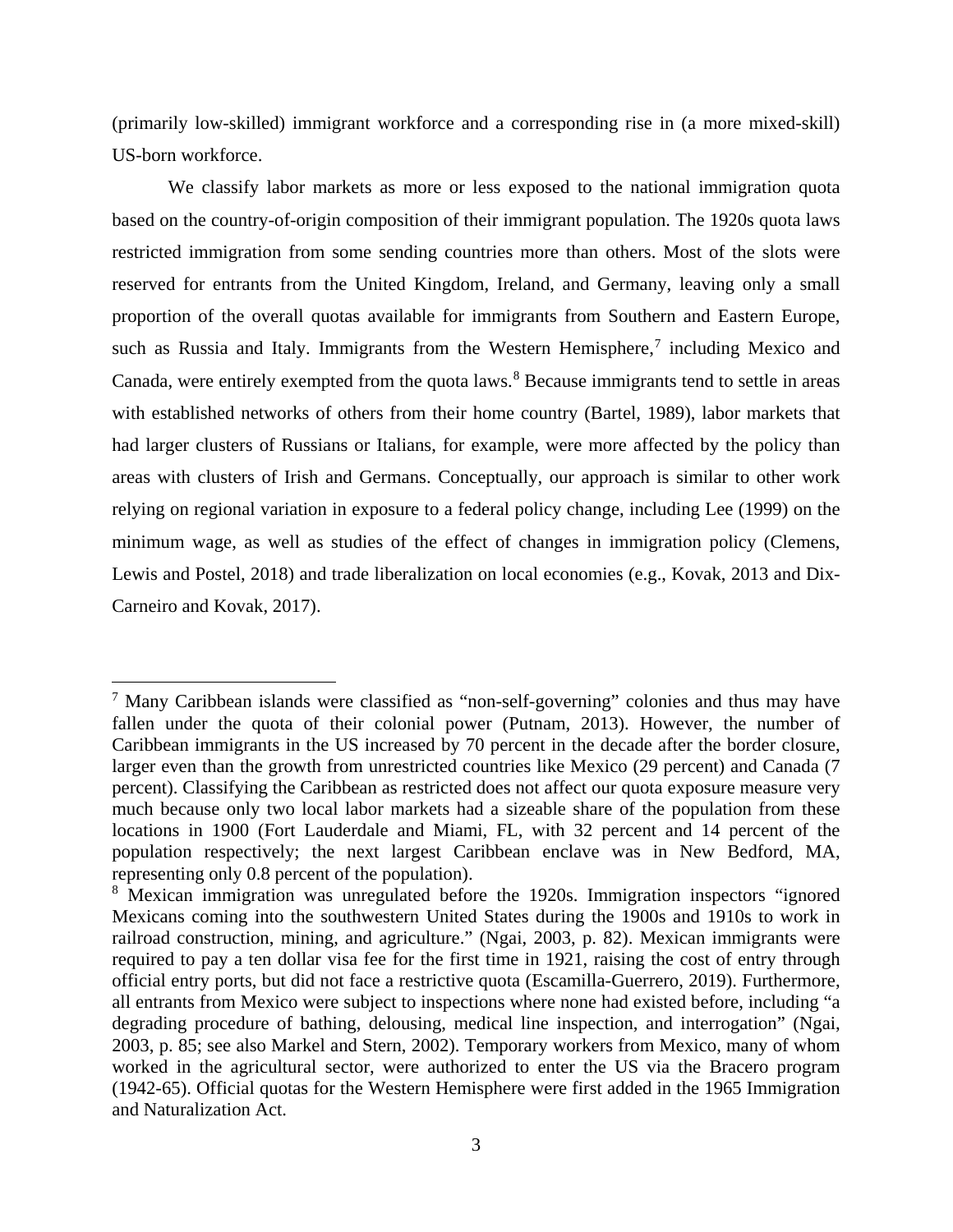It is easiest to think of our variation in the context of a simple difference-in-differences analysis. At the extreme, consider two local labor markets with the same foreign-born share of the population, one of which has exclusively Italian immigrants and the other has exclusively German immigrants. The first labor market will be treated by the quota policy and the second will not. In reality, labor markets will vary more continuously in the share of the population hailing from affected countries. For example, among urban areas with around the median share of foreign born, Madison, Wisconsin has a low quota exposure measure because of its large concentration of immigrants from Germany and Youngstown, Ohio has a high quota exposure because of its large concentration of immigrants from Eastern Europe.

As in any difference-in-difference setting, our identification relies on the assumption of parallel trends, which we can relax or test in a few ways. First, we control for trends by initial foreign-born share of the population and by Census division. We also use a Lasso procedure to assess whether our measure of quota exposure is correlated with any other initial characteristics of a location and we find that this is not the case. Second, we assess pre-trends by considering a placebo policy date for the border closure: what if the border closure movement, which proposed its first legislation in 1891 and successfully passed a literacy test in both the House and the Senate in 1896 (later vetoed by President Cleveland), had been successful in restricting immigration circa 1[9](#page-5-0)00, rather than in the  $1920s$ ?<sup>9</sup> This placebo test reveals that labor markets exposed to the quota policy did not experience declining immigration or rising (falling) US-born arrivals between the pseudo-pre period (1890-1900) and the pseudo-post period (1900-10).

Our analysis shares some features with shift-share instruments because it relies on initial immigrant settlement to determine labor market exposure to the national quota policy (Bartik, 1991, Card, 2001). Jaeger, Ruist and Stuhler (2018) encourage caution in applying shift-share methods to the study of immigration, pointing out that, in "normal times," local areas that receive large immigration flows in one decade also receive large inflows in the next. In this case, estimating the effect of immigration on the economy can be complicated by dynamic adjustments to the first shock that are still ongoing in the second period. The sharp change in immigration policy between the 1900s and 1920s breaks the persistence of immigrant inflows to

 $\overline{a}$ 

<span id="page-5-0"></span><sup>&</sup>lt;sup>9</sup> The 1896 literacy test was passed in the House on a vote of 195 to 26 and in the Senate on a vote of 52 to 10. It was vetoed in March 1897 and passed over the veto by a supermajority of the House, with no further time to allow a second vote in the Senate. The various immigration restrictions considered before 1921 are detailed in Fairchild (1917).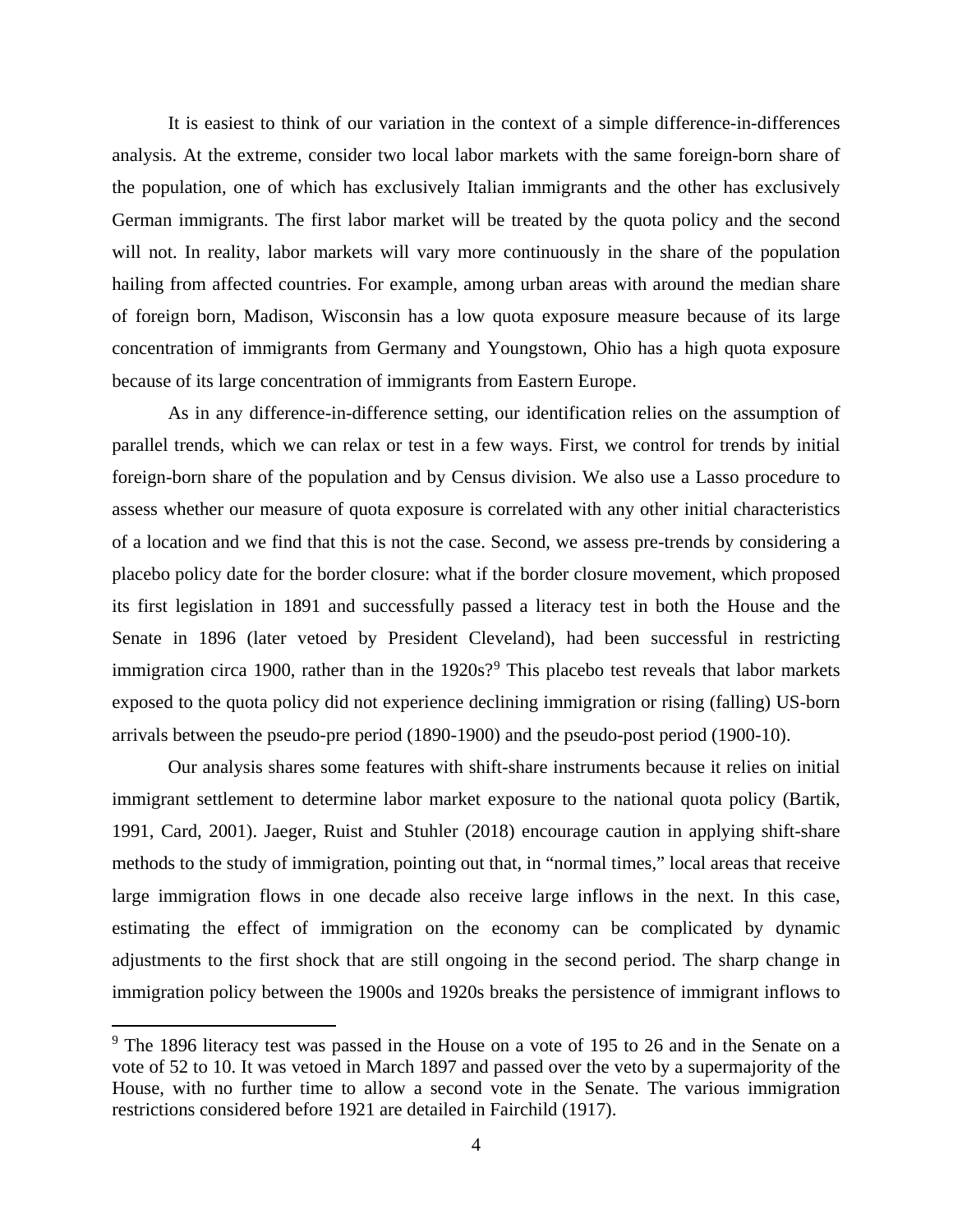an area over time (correlations in predicted immigration inflows within a location over time are above 0.96 from 1980-20[10](#page-6-0), but only -0.16 for actual inflows in our setting).<sup>10</sup>

Data from the Census of Manufactures and the Census of Agriculture are consistent with the observed migration responses of US-born workers to the quota policy in urban and rural areas. Given the compositional shift in the workforce away from low-skilled immigrants toward higher-skilled US-born workers, we find a small (but not statistically significant) positive association between quota exposure and changes in the average manufacturing wage at the city level.<sup>[11](#page-6-1)</sup> In rural areas, more quota exposure is associated with a shift away from labor-intensive crops towards more capital-intensive production (see LaFortune, Tessada and González-Velosa, 2015 and Lew and Cater, 2018 on the border closure; Hornbeck and Naidu, 2014 on black outmigration from rural areas; and Clemens, Lewis and Postel, 2018 on the Bracero guest worker program).

Closing off the US economy to immigration in the 1920s had potentially wide-ranging effects on the economy. Ager and Hansen's working papers (2016, 2017) are the earliest studies to analyze the effect of the immigration quotas on economic outcomes. Other recent work includes Xie (2017) on black migration, Doran and Yoon (2018) and Moser and San (2019) on patenting, innovation and science, Tabellini (2019) on political support for anti-immigrant policies and politicians, and Ager, Feigenbaum, Hansen and Tan (2019) on mortality. Together, these papers provide a fuller sense of how the US economy adapted to the border closure of the 1920s, a topic of central historical importance.<sup>12</sup>

We also complement the broader literature about the economics of the Age of Mass Migration from Europe reviewed by Abramitzky and Boustan (2017). This work has spanned many topics, including migrant selection and assimilation (Ferrie, 1999; Abramitzky, Boustan and Eriksson, 2012, 2013, 2014, Forthcoming; Spitzer and Zimran, 2018; Alexander and Ward, 2018; Ward, 2018; Eriksson, Forthcoming); return migration to Europe (Bandiera, et al., 2013; Ward, 2017; Abramitzky, Boustan and Eriksson, 2019); and the long-run effects of immigrant

 $\overline{\phantom{a}}$ 

<span id="page-6-0"></span> $10$  Tabellini (2019) makes a similar argument in the context of a shift-share design, but his paper is only based on data from 1910-1930. Given the moratorium on immigration during World War I, we perceive both of these decades to be part of the "low immigration" regime.

<span id="page-6-1"></span> $\frac{11}{11}$  We discuss the differences between the wage data from the Census of Manufactures and the occupation-based earnings from the Census of Population in detail in Section VI.

<span id="page-6-2"></span><sup>&</sup>lt;sup>12</sup> Greenwood and Ward (2015), Massey (2016), and Ward (2017) examine how the quotas of the 1920s changed the skill selection and probability of return migration for European migrants.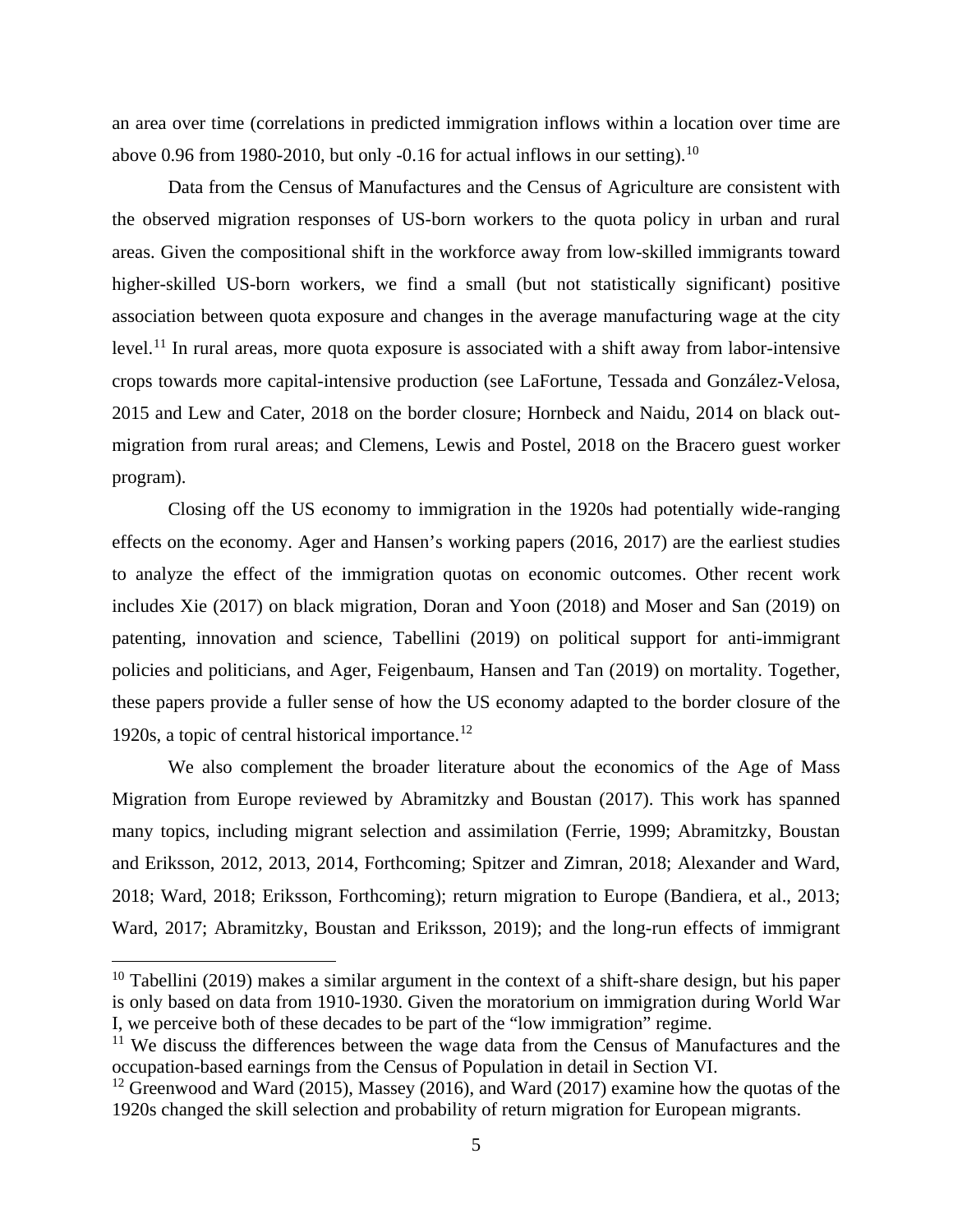settlement on local areas (Ager and Brueckner, 2013, 2018; Burchardi, et al. 2016; Sequeira, et al., Forthcoming).

Our paper investigates how the economy adapted to a major decline in labor supply through corresponding inflows of labor and capital. In this way, it is related to modern analyses by Dustmann, Schönberg and Stuhler (2017), who document net declines in internal migration in response to immigrant arrivals, and Lewis (2011), who finds that low-skilled immigrants substitute for automation machinery. We are also drawing on a large body of work in labor economics about how immigrants might "displace" US-born workers from local labor markets (Filer, 1992; Wright, Ellis and Reibel, 1997; Card and DiNardo, 2000; Card, 2001; Borjas, 2006; Peri and Sparber, 2011; Wozniak and Murray, 2012) and we add to a nascent literature on the economic effects of immigration policy, which includes recent papers on the ending of the Bracero program for seasonal Mexican workers in 1964 (Clemens, Lewis and Postel, 2018) and the expansion of border fencing to deter illegal entry from Mexico in 2006 (Allen, Dobbin, and Morten,  $2019$ ).<sup>[13](#page-7-0)</sup>

## **II. Immigration policy in the early twentieth century**

 $\overline{a}$ 

America had an open immigration policy toward European immigrants in the 150 years after its founding, punctuated by periodic outbreaks of anti-immigrant sentiment (Hutchinson, 1981; Higham, 2002). For example, the arrival of poor Irish immigrants escaping the Great Famine of the 1840s gave rise to the (short-lived) nativist Know-Nothing party (Hirota, 2016; Alsan, Eriksson and Niemesh, 2018; Collins and Zimran, 2019). The advent of immigration from Southern and Eastern Europe in the 1880s encouraged a new round of anti-immigrant policy. This movement was successful in passing the Chinese Exclusion Act of 1882 and a series of incremental restrictions on contract labor and the entry of criminals, paupers, and other 'undesirable' groups (Lew-Williams, 2018; Okrent, 2019). These limits, although narrow, laid the groundwork for broader immigration restriction by requiring the expansion of the federal immigration bureaucracy and bolstering the legal case for border restrictions (Daniels, 2004).

<span id="page-7-0"></span><sup>&</sup>lt;sup>13</sup> Other immigration policies that have been studied by economists are the Chinese Exclusion Act of 1882 (Chen, 2015), and contemporary legislation to address undocumented migration, including the Immigration Reform and Control Act (Philipps and Massey, 1999; Freedman, Owens and Bohn, 2018) and Secure Communities (Miles and Cox, 2014).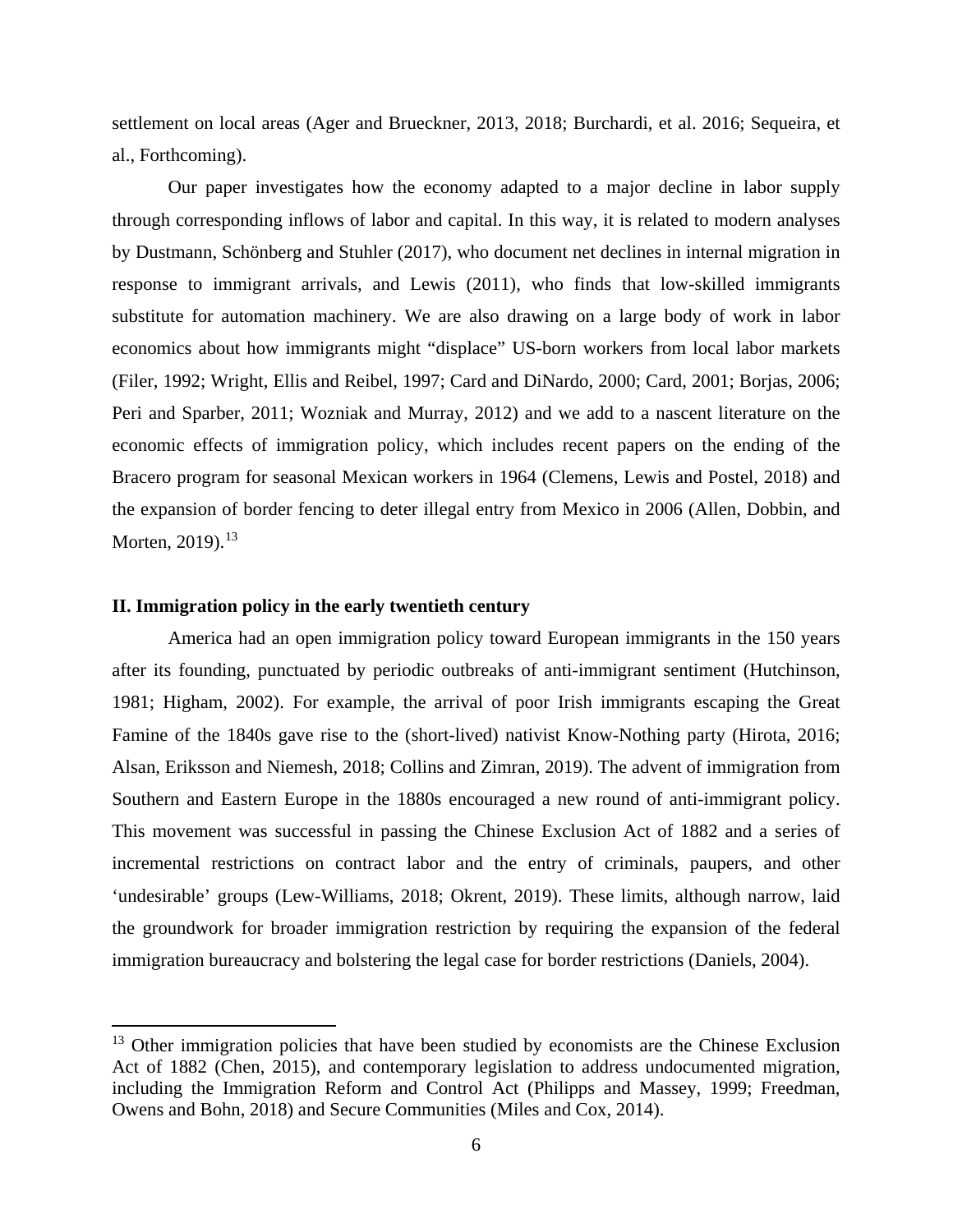The first attempt at broader immigration restriction, a bill requiring a literacy test for entry to the US, failed in 1891. Adopting literacy and wealth tests for entry, alongside numerical limits on immigration, were the main recommendations of The Dillingham Commission, which was convened in 1906 and published its report in 1911. A literacy test was eventually adopted in 1917, but was widely perceived to be ineffective, both because it was poorly enforced and because literacy rates in Europe were rising rapidly during this time period.<sup>[14](#page-8-0)</sup>

After a series of unsuccessful attempts to close the border, the era of open immigration effectively ended in the 1920s. In 1921, Congress passed the Emergency Quota Act, which set an annual quota of 360,000 for immigrants from Europe (compare to around 800,000 entrants per year in the early 1910s). Entry slots were allocated by country-of-origin and were set to 3 percent of the foreign-born stock from each nationality living in the US as of 1910. The country-oforigin formula differentially affected immigration from each European country. Immigration from Southern and Eastern Europe was severely restricted because the immigrant stock from these countries in 1910 was small relative to the 1921 flow, whereas the quotas assigned to immigrants from Northern and Western Europe were still relatively generous. Immigration from the Americas, including Canada and Mexico, was not regulated by the act. **Figure 2** reports the share of the immigrant stock from each sending region by decade, illustrating that only about one third of the quota have been assigned to countries from Southern and Eastern Europe.

The Immigration Act of 1924 (also known as the Johnson-Reed Act) made the quota system permanent. The 1924 act also enacted two consequential changes: shifting the base year in the quota formula from 1910 to 1890 and lowering the inflow from 3 percent to 2 percent of that stock per year. Together, these changes reduced the share of quota slots allocated to Southern and Eastern Europe to around 10 percent (see Figure 2). The annual quota for affected countries was set at 150,000 in 1929 and remained largely unchanged until the 1965 Immigration and Naturalization Act (for details on the policy debates, see King, 2000; Tichenor, 2001).<sup>[15](#page-8-1)</sup>

 $\overline{\phantom{a}}$ 

<span id="page-8-0"></span><sup>&</sup>lt;sup>14</sup> The Immigration Act of 1917 required from immigrants over sixteen years of age to pass a literacy test by reading 30-40 lines in any language of their choice. The law further banned immigration from the so-called Asiatic Barred Zone, which included most parts of Asia and the Pacific Islands.

<span id="page-8-1"></span><sup>&</sup>lt;sup>15</sup> After July 1, 1927 the allocation was based on a 'national origins' formula based on Census estimates of the national origins of the country's original white population (in 1790). This rule further restricted immigration from Southern and Eastern European countries and favored immigration from the United Kingdom and Ireland over Germany and Scandinavia (King, 2000).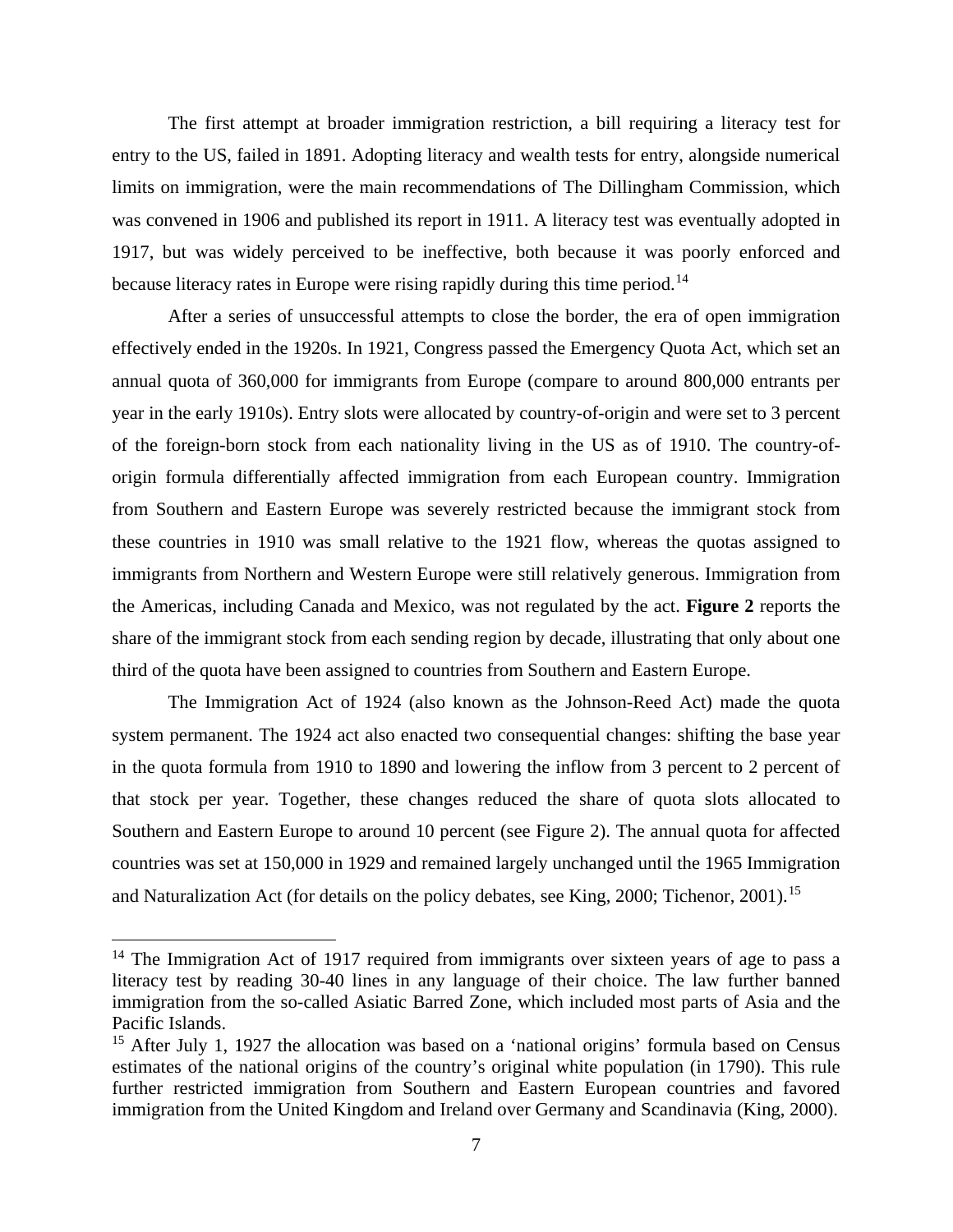The 1920s quotas had profoundly different effects on immigrant entry by country of origin. **Figure 3** presents annual immigrant flows to the US from 1900 to 1930, separated into three categories: high restriction countries from Southern and Eastern Europe; low restriction countries from Northern and Western Europe; and no restriction countries from the Western Hemisphere. A list of countries underlying each category are presented in **Appendix Table 1**. In the decades before the quota policy, high restriction countries accounted for around 70 percent of the total flow. After the passage of the 1924 quota, immigration from high restriction countries fell to around 15 percent of the total flow, and the flow itself was almost an order of magnitude lower than it had been during the open period.

**Figure 4** presents decadal in-migration flows from these three country groups to demonstrate the time series variation underlying our analysis. Black bars represent inflows in the period of open immigration (1902-10), while dark gray and light gray bars depict actual and quota-allocated inflows respectively after the passage of the first immigration quota (1922-30). Nearly six million immigrants from high restriction countries entered the US from 1902-10. After the passage of the quotas, this sum fell to less than one million. Immigration from low restriction countries also fell during this period, but the change was less drastic (from two million to one million) and the gray bars show that some of the available quota slots went unfilled, suggesting that some of this decline may not have been legislated, but instead may have been driven by changes in the underlying demand to immigrate to the US. In contrast, immigration from unrestricted countries in the Western Hemisphere (Canada, the Caribbean, and Mexico) increased over this period, quadrupling from the 1900s to the 1920s.

#### **III. Research design and estimation**

 $\overline{a}$ 

## *A. Measuring local exposure to the immigration quotas*

Our goal is to measure exposure of each local labor market to the national immigration quotas. We start by delineating local labor markets according to the 460 State Economic Areas (SEA).<sup>[16](#page-9-0)</sup> SEAs are comprised of groups of counties deemed to be economically integrated as of 1950 (Bogue, 1951). We think of SEAs as the historical equivalent to Commuting Zones today

<span id="page-9-0"></span><sup>&</sup>lt;sup>16</sup> We exclude SEAs located in Hawaii, Alaska and Oklahoma, which were not part of the US in a consistent manner throughout this period. One downside of SEAs as a local labor market definition is that they are nested entirely within states, which may mis-measure economic activity that crosses state lines (e.g, Kansas City, KS-MO; greater New York City, NY-NJ).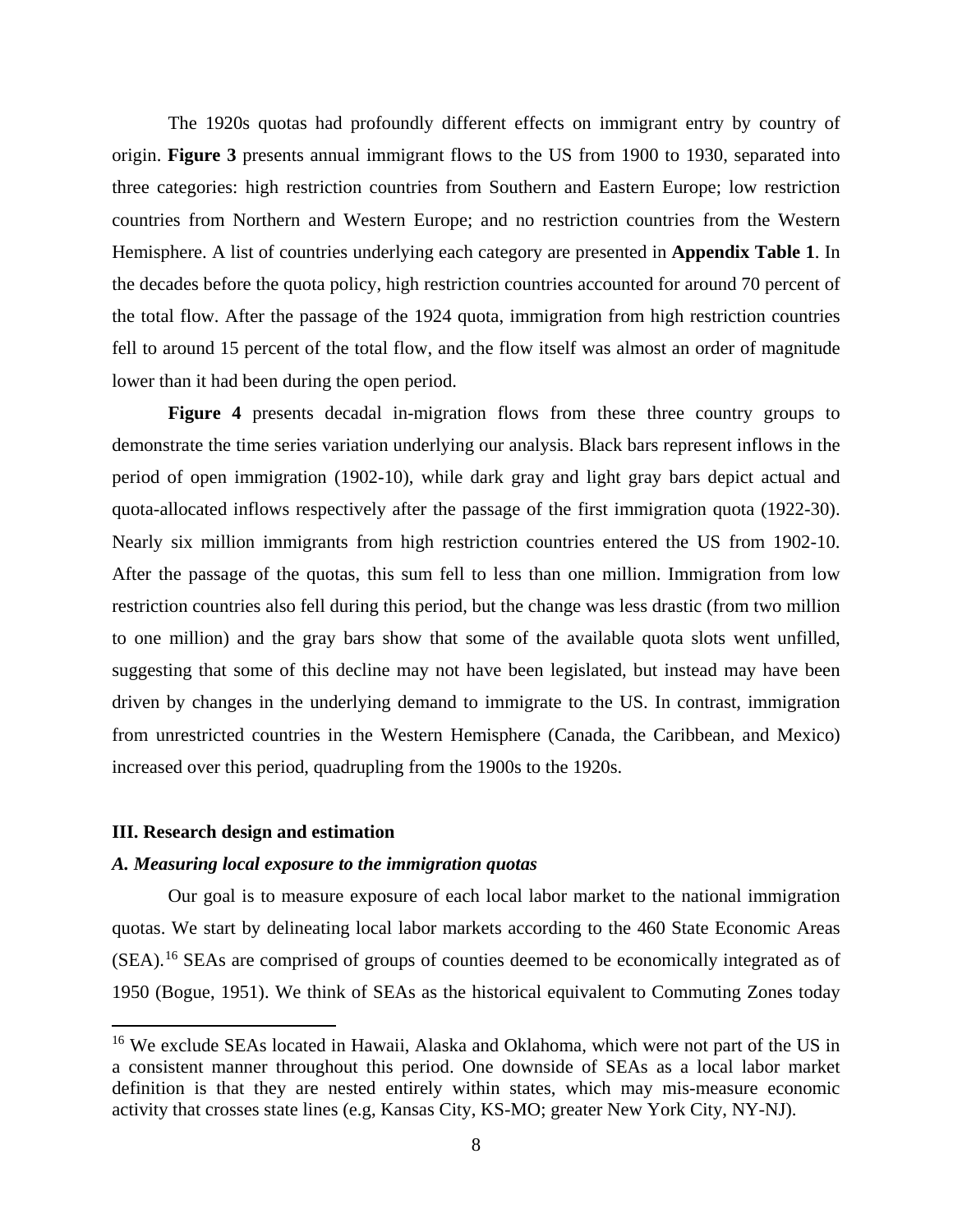which are often used in evaluating local labor markets (e.g., Autor, Dorn and Hanson, 2013). Commuting Zones are not appropriate or feasible in our setting because (1) they were defined in 1990, nearly a century after our period of interest, and (2) they are based on sub-county geographic units that cannot be easily reconstructed in the historical data. We demonstrate robustness to the use of counties as a definition of local labor markets below.

Our identification strategy relies on variation across SEAs in the settlement patterns of immigrants by country of origin in the pre-quota period. The following example illustrates the quota-based "experiment" we have in mind: Consider two SEAs *A* and *B*. Both SEAs have the same foreign-born share in 1900, but in SEA *A* all foreign-born are Italians (a more restricted country) while in SEA *B* the foreign-born stock consists only of Germans (a less restricted country). After the quota system is introduced, we would expect the immigrant inflow into highly affected SEA *A* to be lower relative to the less affected SEA *B*.

Operationalizing this thought experiment requires two pieces of information for each SEA: (1) the initial population share of the SEA from each country of origin (as calculated from the complete-count Census of 1900), and (2) the intensity of quota restriction for each country of origin. In our simplest measure of local exposure to the quota policy, we classify all sending countries as either restricted or unrestricted by the policy, defining an indicator *I(Restricted)<sub>c</sub>* equal to one for all Southern and Eastern European countries *c* and zero otherwise. Even though the quota legislation technically set numerical limits for immigration from Northern and Western European countries as well, these quotas were rarely filled (see Figure 4), and historical accounts of the period emphasize that the law was targeted at immigrants from the "new" sending countries of Southern and Eastern Europe (King 2000, Tichenor, 2001, Daniels, 2004). The resulting measure of *quota exposure* for SEA *j* (*QE1*) is thus:

$$
QE_j = \sum_{c} \frac{FB_{cj1900}}{Pop_{j1900}} \times 1 \{Restricted_c\}
$$
 (1)

where *FBcj1900* is the count of residents living in SEA *j* in 1900 who were born in country *c* and *Pop<sub>j1900</sub>* is total population of the SEA in 1900. In other words, local exposure to the national immigration quotas simply scales with the share of an area's population that was born in Southern or Eastern Europe. This approach also resembles the identification strategy of Clemens,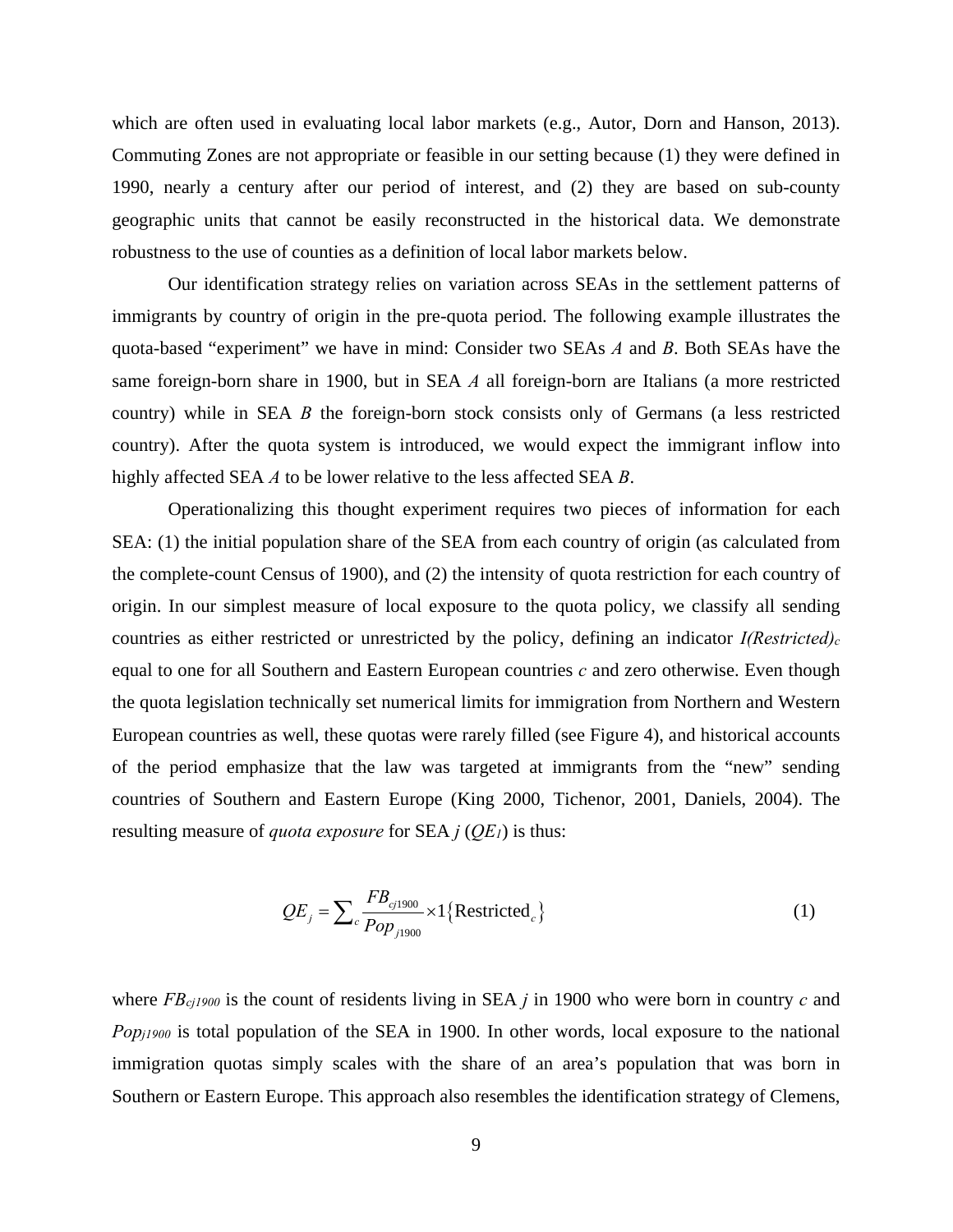Lewis and Postel (2018) to capture the impact of the exclusion of Mexican Bracero workers on wages and employment of domestic farm laborers.

We construct two alternative measures of quota exposure (*QE*2 and *QE*3) to account for variation in quota severity across sending countries. Ideally, we would know the share of the immigrant flow that was barred by the quotas by sending country. The challenge with constructing these alternative measures is that we cannot observe what the counterfactual immigration flows *would have been* in the 1920s in the absence of the restrictive quotas. Our first alternative (*QE2*) assumes that immigration would have remained at the same levels in 1922- 30 as it had been from 1902-10 (the corresponding pre-quota years) if not for the policy. However, mass migrations tend to follow an inverted-U shaped pattern, peaking after some time and then trending downward (Hatton and Williamson, 1998). Immigration from Germany and Great Britain were already trending downward by 1900, and thus likely would have been even lower in the 1920s even absent the quota policy. On the other hand, some countries in Eastern Europe were experiencing war- and revolution-related disruptions and so out-migration may have been even higher in the 1920s than before. Thus, our second alternative (*QE3*) relies on a simple prediction for what immigration would have been in the 1920s based on historical time series.<sup>[17](#page-11-0)</sup> Appendix Table 1 (columns 1-3) reports the quota intensity for each country group using these three measures.

In particular, for each alternative measure  $(QE_2$  and  $QE_3)$ , we replace the treatment indicator *I(Restricted)<sub>c</sub>* in equation (1) with a ratio that varies from zero to one in quota intensity. The ratio is defined as the difference between unrestricted flows (absent the policy) and quota slots in the 1920s, normalized by unrestricted flows. This ratio will be zero if the quota allocated

 $\overline{\phantom{a}}$ 

<span id="page-11-0"></span><sup>&</sup>lt;sup>17</sup> We use nearly 100 years of unrestricted immigration for 18 country groups to predict what immigration would have been in the 1920s absent quota restrictions. In particular, we predict the number of entrants to the US every year as a quadratic function of time, where the mass migration is said to begin (and thus  $t = 1$ ) when migration first crosses the threshold of 2,000 arrivals. The model also includes an indicator for recession years as declared by the NBER, which are known to substantially reduce immigration inflows (Spitzer, 2015). Country groups include the following and are based on the time series provided by *Historical Statistics*: Asia, Canada, Caribbean, Central Europe (Austria, Czechoslovakia, Hungary, Yugoslavia), Eastern Europe (Albania, Bulgaria, Romania), Germany, Great Britain (England, Scotland Wales), Greece, Ireland, Italy, Latin America, Portugal, Russian Empire (Estonia, Finland, Latvia, Lithuania, Poland, Russia), Scandanavia (Denmark, Norway, Sweden), Spain, Western Europe (Belgium, France, Luxembourg, Netherlands, Switzerland), Rest of World.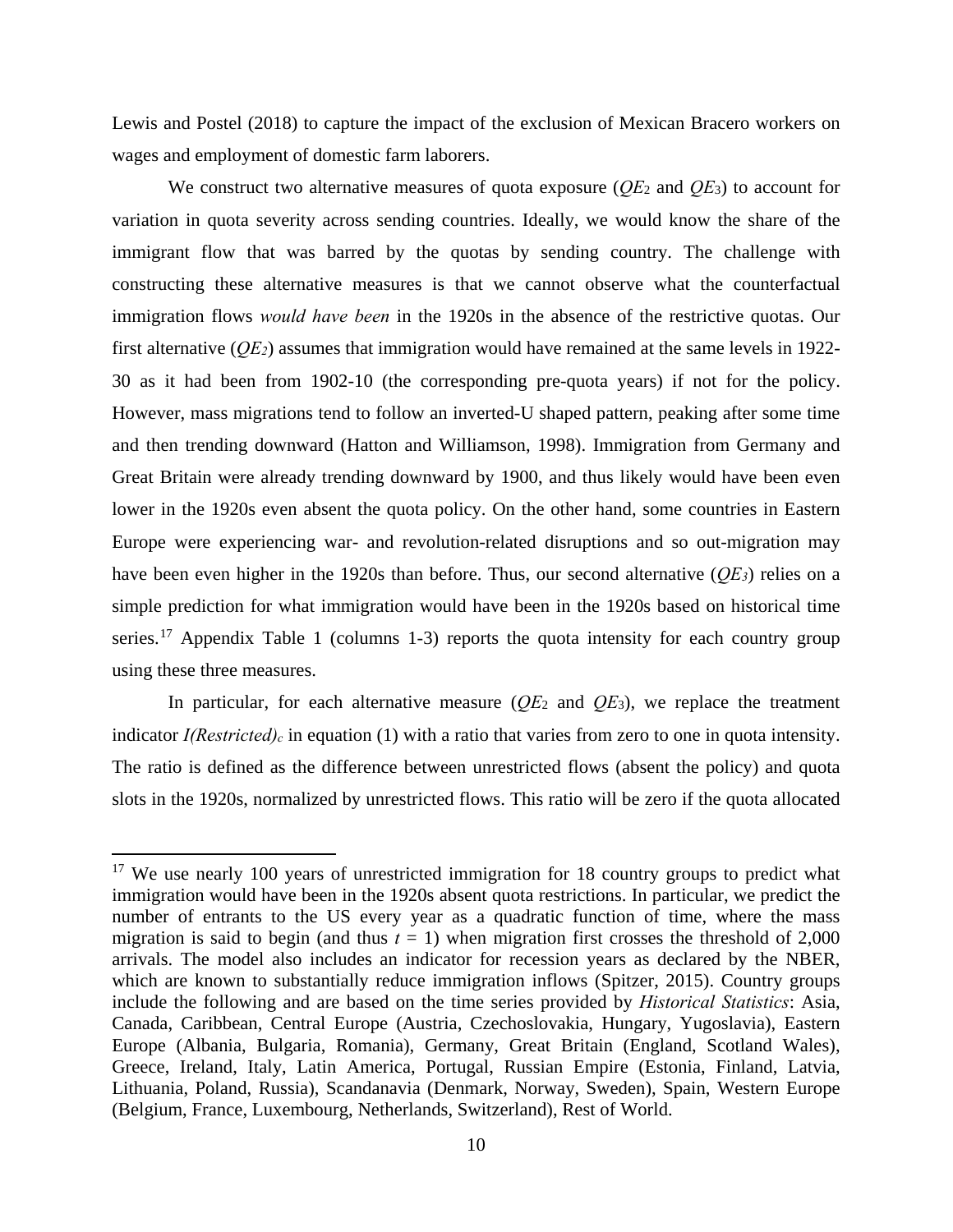slots are greater or equal to the number of unrestricted flows, and it will be one if the quota is set equal to zero. The average ratio for the nine restricted countries/regions is 0.925 for *QE3*, the average ratio for the nine unrestricted countries/regions is 0.07 and the average ratio is zero by definition for the four quota-exempted countries/regions (see Appendix Table 1).

Exposure to the national quota varies substantially across regions and between cities and rural areas. **Figure 5a** presents a heat map of quota exposure at the SEA level with darker shading reflecting higher exposure to the national quota (these figures are based on *QE*<sup>3</sup> but look similar for each measure of quota exposure). The map reflects the low concentration of immigrants in the South and the well-known immigration clusters throughout the Northeast, the Midwest and the West. **Figure 5b** shows the variation in quota exposure net of Census region indicators and a control for 1900 foreign born population share. Within each region, there are pockets of immigrants from quota-restricted countries in SEAs containing large cities (e.g., Chicago versus Southern Illinois). However, there is also variation in quota exposure across cities, even within the same state (e.g., Pittsburgh versus Erie, PA or Toledo vs. Dayton, OH). There are also some rural SEAs that have very high quota exposure (e.g., northern Minnesota or the Pacific Northwest).

We present all results for the full sample and separately for urban and rural subsamples. We consider an SEA to be urban if it had an above-median share of its population living in an urban area. Urban areas are classified by the Census to be any town with 2,500 or more residents. The median urban share at the SEA level was around 20 percent in 1900, with SEAs near the threshold including the iron range in northern Minnesota and areas in upstate New York. We also consider robustness to different thresholds for defining urban and rural areas.

# *B. Estimating the effect of quota exposure on immigration and internal migration*

Our empirical analysis addresses three questions. We start by asking whether local labor markets with higher quota exposure experienced larger declines in foreign-born population after the border closure. We then ask how the drop in immigration affected US-born workers and those from other unrestricted groups in terms of earnings and patterns of internal migration. Finally, we consider a set of supplementary outcomes relating to the manufacturing and agricultural sectors. The population values used in the analysis are aggregated to the SEA level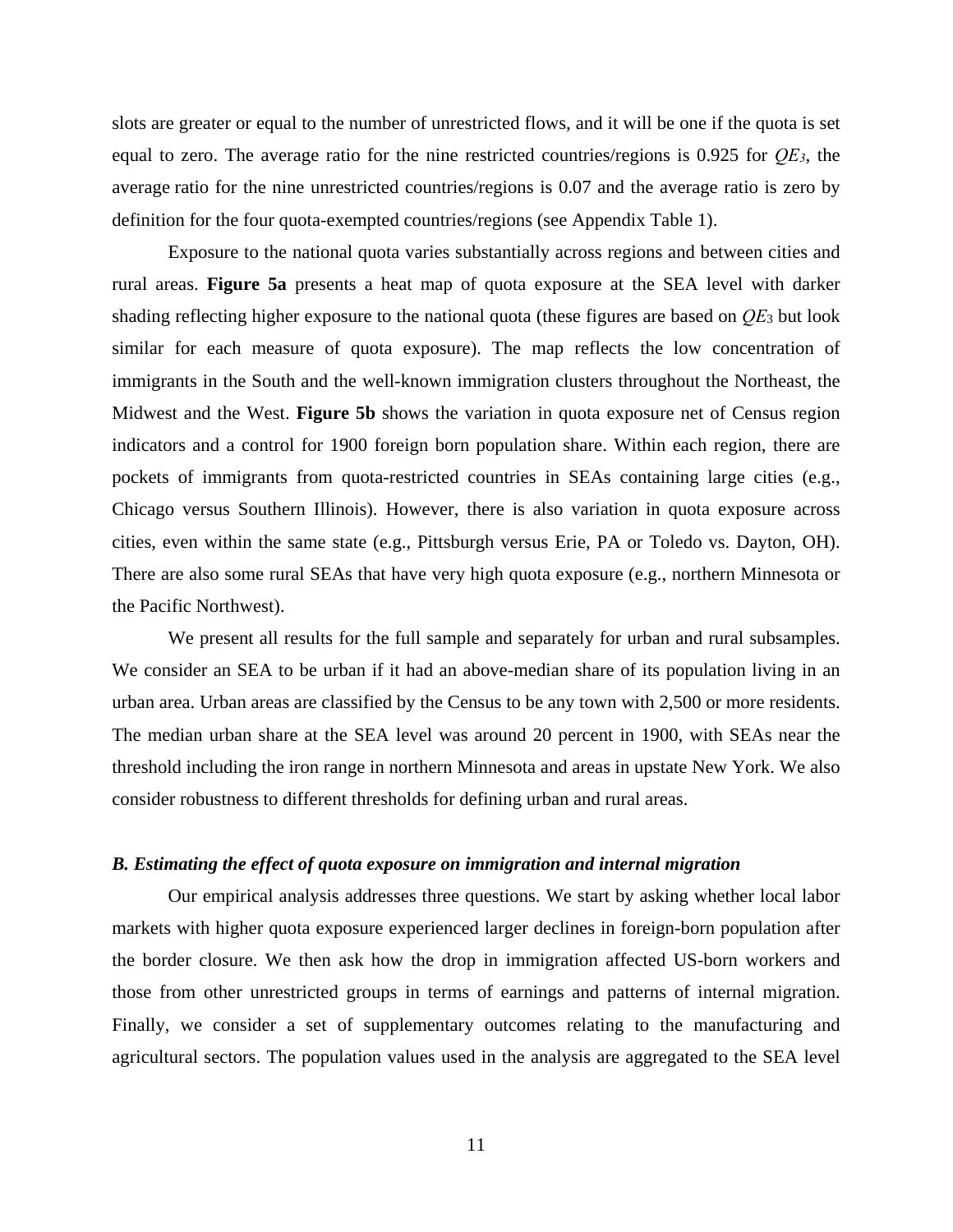from underlying complete-count historical censuses (100% sample), which allows for accurate counts by demographic or occupation groups even for small areas.

For each outcome, we stack data from three Census decades: 1900 and 1910 before the policy and 1930 after the policy. We estimate the following equation:

$$
y_{jt} = \alpha_j + \gamma_t + \beta \left( QE_j \times post_t \right) + \Gamma \left( FB_{j1900} \times post_t \right) + \varepsilon_{jt}
$$
 (2)

where  $y_{it}$  can include: the foreign-born share of the prime-age male workforce (16-65 years old), occupation-based earnings, net inflows of the foreign-born or the US-born (and other unrestricted groups) among prime-age men, and measures of wages, prices, and capital investments in the manufacturing and agricultural sectors.<sup>[18](#page-13-0)</sup> The right-hand side uses the standard difference-in-differences form where we control for fixed attributes of each SEA (*αj*), a shared period effect for the decade after the policy (*γt*) and then the prime variable of interest, which is the interaction between exposure to the quota policy (*QE*) and the indicator (*postt*) representing the period after the policy change. The coefficient of interest  $β$  is identified by comparing labor markets with different shares of residents from restricted countries before and after the policy change.

Local areas can be more exposed to the quota policy because they have a higher foreignborn share of the population (*scale*) or a larger component of their foreign born population drawn from restricted countries (*composition*). In our preferred specification, we interact the initial foreign-born share of the population in an SEA (in 1900) with the post-policy indicator to control for differences in the size of the foreign-born population across locations, thereby identifying the effect of quota exposure solely from differences in composition of the immigrant population. We also allow each Census region to have its own post-policy trend.

Our proxy for net in-migration considers changes in population in an SEA over a decade (say, 1900 to 1910) normalized by initial population in the base year (here: 1900). This approach follows Peri and Sparber (2011) in dividing by initial population because final population can itself be an outcome. We consider net in-migration of the foreign-born from restricted European countries and then, separately, by unrestricted population born in the US or other countries in the

 $\overline{\phantom{a}}$ 

<span id="page-13-0"></span><sup>&</sup>lt;sup>18</sup> In 1920, 80 percent of individuals between 16-65 reporting a gainful occupation were male. We investigate the effect of the border closure on the female labor force participation rate below.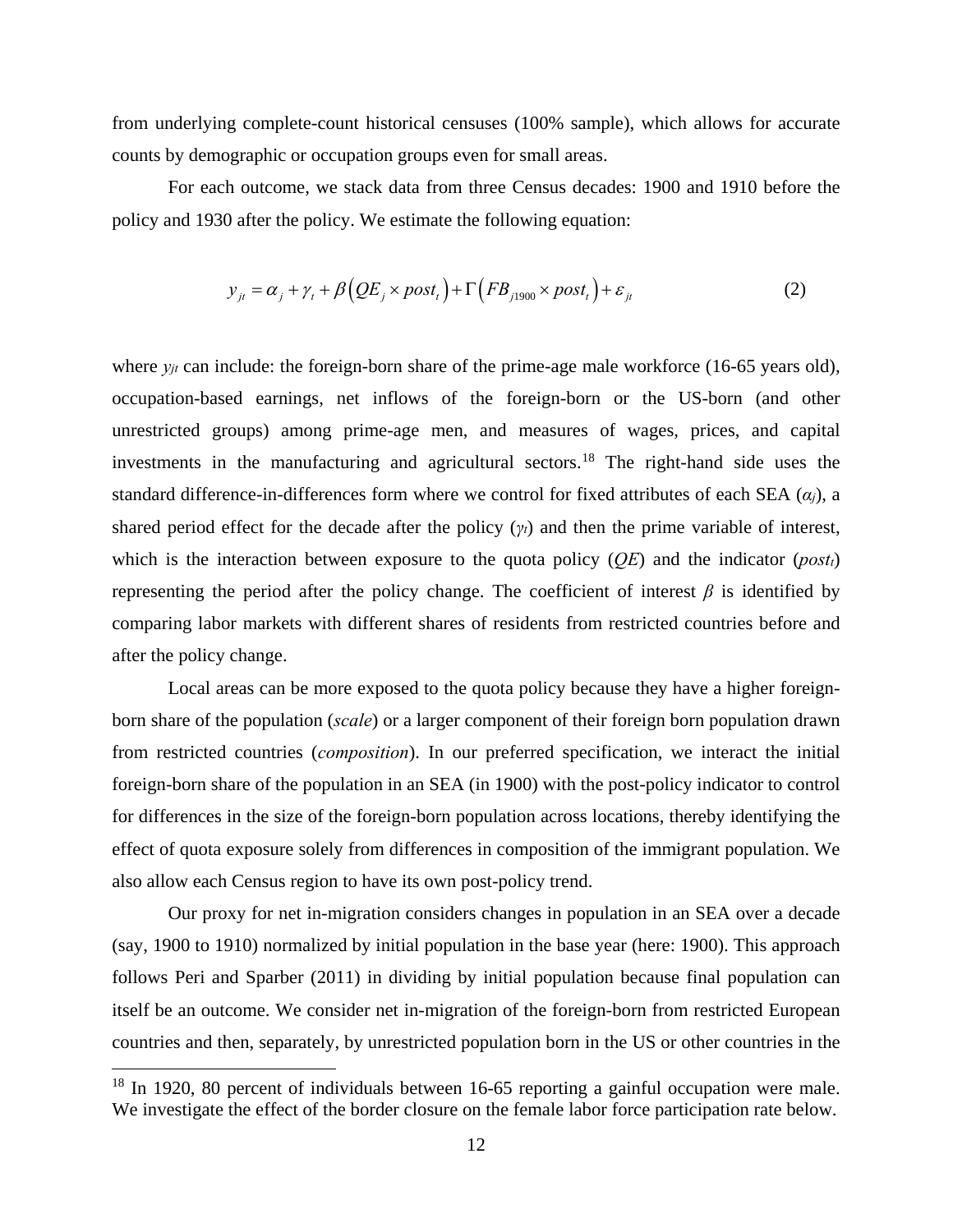Western Hemisphere. We note that the quota policy primarily restricted future immigration flows, rather than removing existing foreign-born population, and so net in-migration is a natural outcome to consider.

For prime-age men (15-65), the focus of our analysis, population changes in SEA *j* can occur through net migration or mortality. Ager, Feigenbaum, Hansen and Tan (2019) show that the border closure reduced mortality rates from infectious diseases and external causes in affected cities, suggesting that a portion of what we interpret as net in-migration to urban areas could be driven by lower death rates. However, the implied decline in mortality from Ager, et al.'s estimate is rather small, the equivalent of 0.05 deaths per 100 in the population, which could explain no more than 5 percent of our net in-migration estimates (=0.05/0.997, Table 2, column 2). Furthermore, we show in Appendix Table 9 that most of the net in-migration is driven by young men, ages 15-39, who tended to have low mortality rates even in the past.

Our main analysis of net in-migration outcomes excludes the World War I decade to focus on a period of open immigration (1900-10) relative to a period of border restriction (1920- 30). As an alternative, we create a direct measure of a local area's exposure to the wartime immigration embargo, following the structure of equation (1). Here, we replace the treatment indicator *I(Restricted)<sub>c</sub>* with a country-specific ratio that varies from zero to one according to the share of unrestricted migration halted by the disruption of war activities (1915-19). This ratio will be zero if the war had no effect on immigration flows (as in from Canada), and will be one if the war entirely stifled in-migration during these years. The average ratio for the nine countries later restricted by the policy quotas is 0.59, and the average ratio is 0.45 for the nine countries unaffected by the later quotas (see Appendix Table 1). The correlation between wartime restrictions and exposure to the 1920s quota policy is 0.81 at the SEA level.

To incorporate the immigration shock from World War I into our analysis, we stack three decades (1900-10, 1910-20 and 1920-30) and estimate:

$$
y_{it} = \alpha_j + \gamma_t + \beta \left( QE_j \times post_t \right) + \Gamma \left( FB_{j1900} \times post_t \right) + \delta \left( WWI_j \times post_t \right) + \varepsilon_{it}
$$
 (3)

where we assign treatment to wartime reductions in immigration to the 1910-20 decade and exposure to the quota policy to the 1920-30 decade.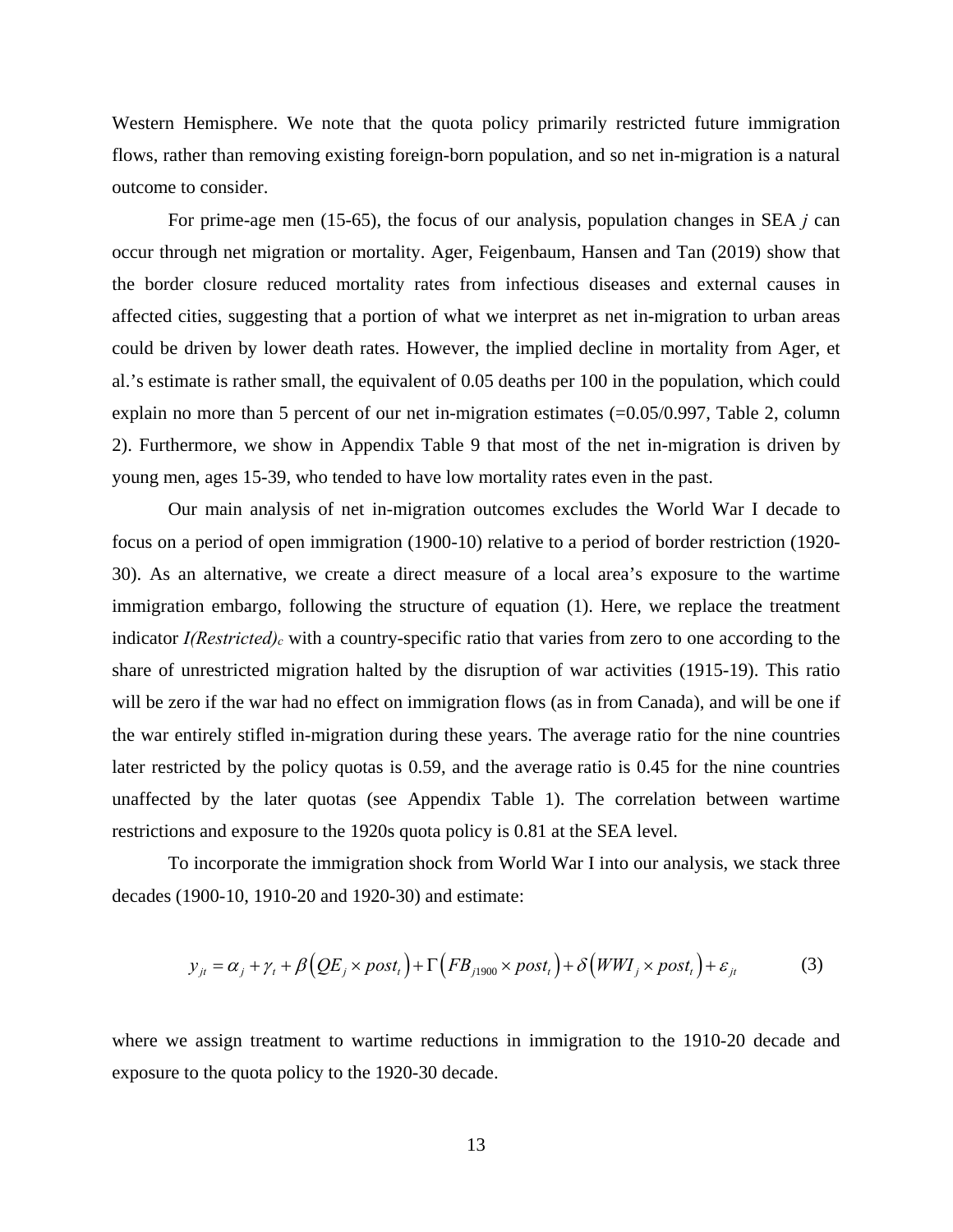We also follow the advice of Goldsmith-Pinkham, Sorkin and Swift (2018, p. 2) in "build[ing] credibility for such an exposure design" by testing for correlates of initial quota exposure and testing for parallel pre-trends in the period of open immigration.<sup>[19](#page-15-0)</sup>

First, we search for correlates of our quota exposure measure, the initial share of the population from restricted countries. However, we find that, after controlling for region and initial foreign born share, none of the other potentially relevant economic characteristics of locations are associated with our measure of quota exposure. In particular, we used a Lasso procedure that relates our quota exposure measures to a series of local attributes from the Censuses of Population, Agriculture and Manufacturing, controlling for Census region and initial foreign born share (Haines, 2010). None of the potential correlates, including log population, share urban, share black, and so on, are correlated with our measures of quota exposure.<sup>20</sup>

Second, as in any difference-in-differences specification, one concern is that labor markets more exposed to the quota policy were already on a different trajectory toward absorbing fewer immigrants over time. We ask: what would the estimates look like if the border had closed earlier? The anti-immigration coalition was building support during this period, starting with a proposed literacy test in 1891, followed by failed legislation in 1897, 1906, 1913 and 1915 (Fairchild, 1917). For this placebo experiment, we consider the decade 1890-1900 as

 $\overline{a}$ 

<span id="page-15-0"></span><sup>&</sup>lt;sup>19</sup> Our approach bears some resemblance to more classic shift-share instruments by using initial immigrant settlement location to measure exposure to the quota policy. The original Bartik (1991) instrument calculated the share of employment in a location from each industry *j* and then imposed that local employment growth of industry *j* followed the national average. In our case, we could instead imagine calculating the share of the population in a location from each country of origin *c* and imposing that the local population growth from country *c* followed the national average (note: this set-up is slightly different from the Card (2001) instrument which first calculates the share of immigrants from country *c* that settle in *j*, and then allocates new *inflows* to locations, rather than imposing *growth rates*). Our method differs from this style of shift-share instrument in two ways: first, we show that our results hold when using  $OE<sub>I</sub>$ , which collapses variation down to the share of the population in a location from *any* restricted country, rather than from specific countries *c*. Second, we use a reduced form approach that measures any changes to a local area after border closure, rather than directly predicting changes in immigration using changes in national population growth rates from each country *c*.

<span id="page-15-1"></span> $20$  A full list of 1900 correlates that we considered are: log total population, share urban, share black, share literate, share of the labor force in manufacturing sector, share of the labor force in agriculture, share of the labor force holding a white collar position, log mean wages in manufacturing, log mean farm value, log mean farm output per acre, share of farms owneroperated, share of farm land under cultivation, share of cultivated farm land planted in wheat, share of farm land planted in cotton and share of farm land planted in hay/corn.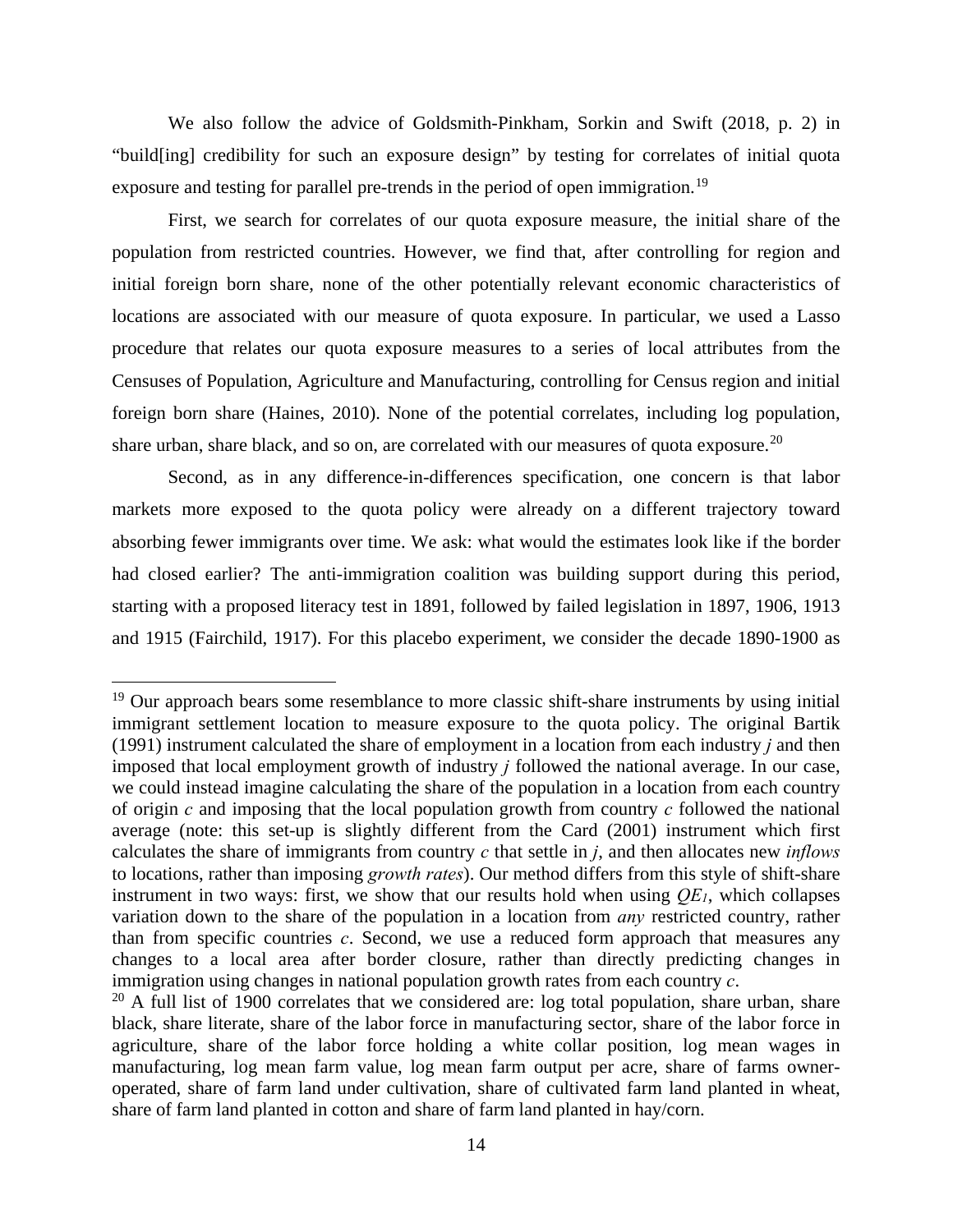the pre-period and 1900-10 as the (counterfactual) post-period. We conduct a similar differencein-differences analysis for this "border closure that did not happen" and find no effect on immigration inflows or responsive in-migration by the US-born (results in Table 3 below).

## **IV. A motivating puzzle: The effect of border closure on earnings of the US-born**

The immigration quotas of the 1920s were intended to substantially reduce immigration to the US. We start in **Table 1** by documenting that local labor markets that were more exposed to the quota policy experienced declines in the foreign-born share among prime-age men (column 1). In particular, we estimate a version of equation (2) that uses the foreign-born share as a dependent variable and controls for trends by Census region. Our coefficient of interest is the interaction between initial exposure to the quota policy and an indicator for being after the border closure (=1930). Both in urban and rural areas, a 1 percentage point difference in quota exposure is associated with a 1 percentage point decline in the foreign born share after the border closure suggesting that immigrants from non- or less quota affected sending countries did not offset the reduced inflow from more restricting sending countries.

Yet, despite declines in the foreign-born workforce, there is no evidence that occupationbased earnings increased for US-born workers and other unrestricted groups, including immigrants from Canada, Mexico and the rest of the Western Hemisphere (column 2).<sup>[21](#page-16-0)</sup> Rather, we find that occupation-based earnings of these groups declined after border closure by 0.5 percent for every 1 percentage point difference in quota exposure in urban areas and by 0.3 percent for every 1 percentage point difference in quota exposure in rural areas. This pattern is consistent with Tabellini (2019, Table 5), which focuses on the 180 largest US cities.

One possible explanation for falling earnings among unrestricted groups is that these earnings measures reflect changes in workforce composition after the border closure. If new entrants arrive in cities to take low-skilled jobs previously held by immigrants, this compositional change would be reflected as a decline in average occupation-based earnings. We test this hypothesis using linked Census data that follows men between the ages of 15-55 in 1900

 $\overline{a}$ 

<span id="page-16-0"></span><sup>&</sup>lt;sup>21</sup> Our occupation-based earnings measure ("occupation score") is commonly used by economic historians, and assigns the median earnings to an occupation from the 1950 Census (the first year with complete income information). The drawback of this measure is that it will not capture any wage gains or losses accruing to US-born workers within occupations and that occupations are assumed to maintain the same earnings rank over time.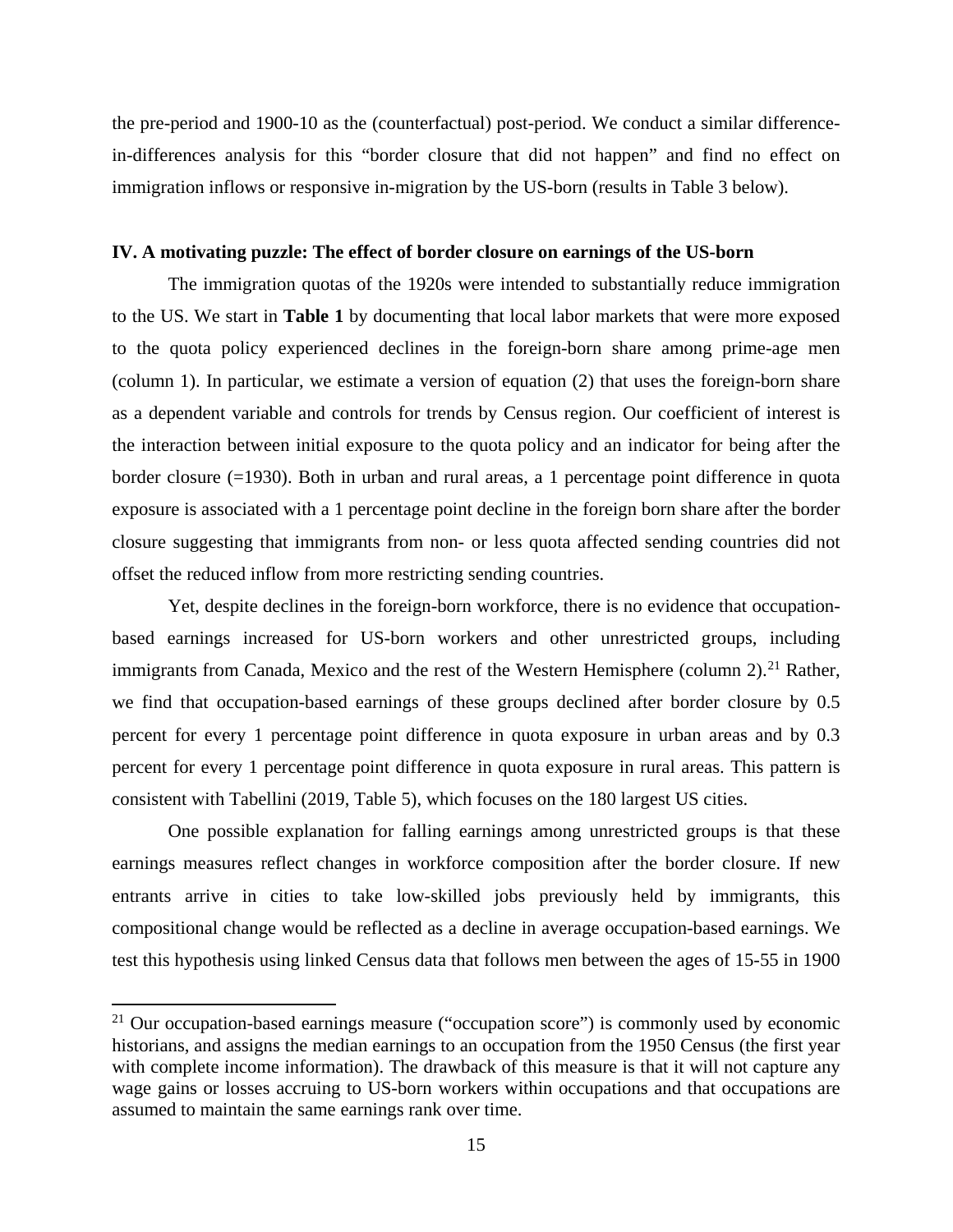to the 1910 Census, and then separately men between the ages of 15-55 in 1920 to the 1930 Census. With linked data, we can separately analyze existing residents who remain in a location during the decade, and newcomers to the local area. We create these links by first and last name, age and state of birth, following the Abramitzky, Boustan and Eriksson algorithm (see Abramitzky, et al. 2019 for details on the matching procedure).

We start by documenting that occupation-based earnings declines are similar for the linked sample as for the full population (column 3). We then divide the linked sample into "stayers," who remain in a location over the decade, and "new arrivals" (column 4 and 5). We find that stayers experienced falling occupation-based earnings after the border closure, suggesting that the decline in earnings is not driven by compositional changes. Yet, interestingly, we see that the newcomers to these areas who arrive after the border closure (1920-30) appear to have higher occupation-based earnings than the newcomers who arrived in these areas before the quota policy (1900-10), our first evidence that the economy adapted to immigration restriction through internal migration and other responsive factor flows. We turn to economic adaption in the next section.

#### **V. Economic adaption to the border closure**

### *A. The effect of the quota policy on inflow of immigrants and unrestricted population*

Local labor markets that were more exposed to the quota policy experienced falling foreign-born share of the workforce after the border closure. This section documents that, in urban areas, the falling foreign born share is due both to a decline in immigrant entry from Europe and to a corresponding increase in in-migration of the US-born and other unrestricted groups. By contrast, in rural areas, a decline in immigrant entry is associated with slower entry of the US-born.

**Table 2** examines our measures of net in-migration: changes in foreign-born population from Europe and changes in unrestricted population, relative to 1900 population. The first column presents results from a specification that includes only SEA and decade fixed effects, the second column adds Census region trends, and the third column adds trends by initial foreign born share of the population (our preferred specification). For urban areas, we find that a 1 percentage point difference in quota exposure is associated with the entry of 1.6 fewer workingage immigrant men per 100 initial residents after the border closure, or 800 fewer immigrants for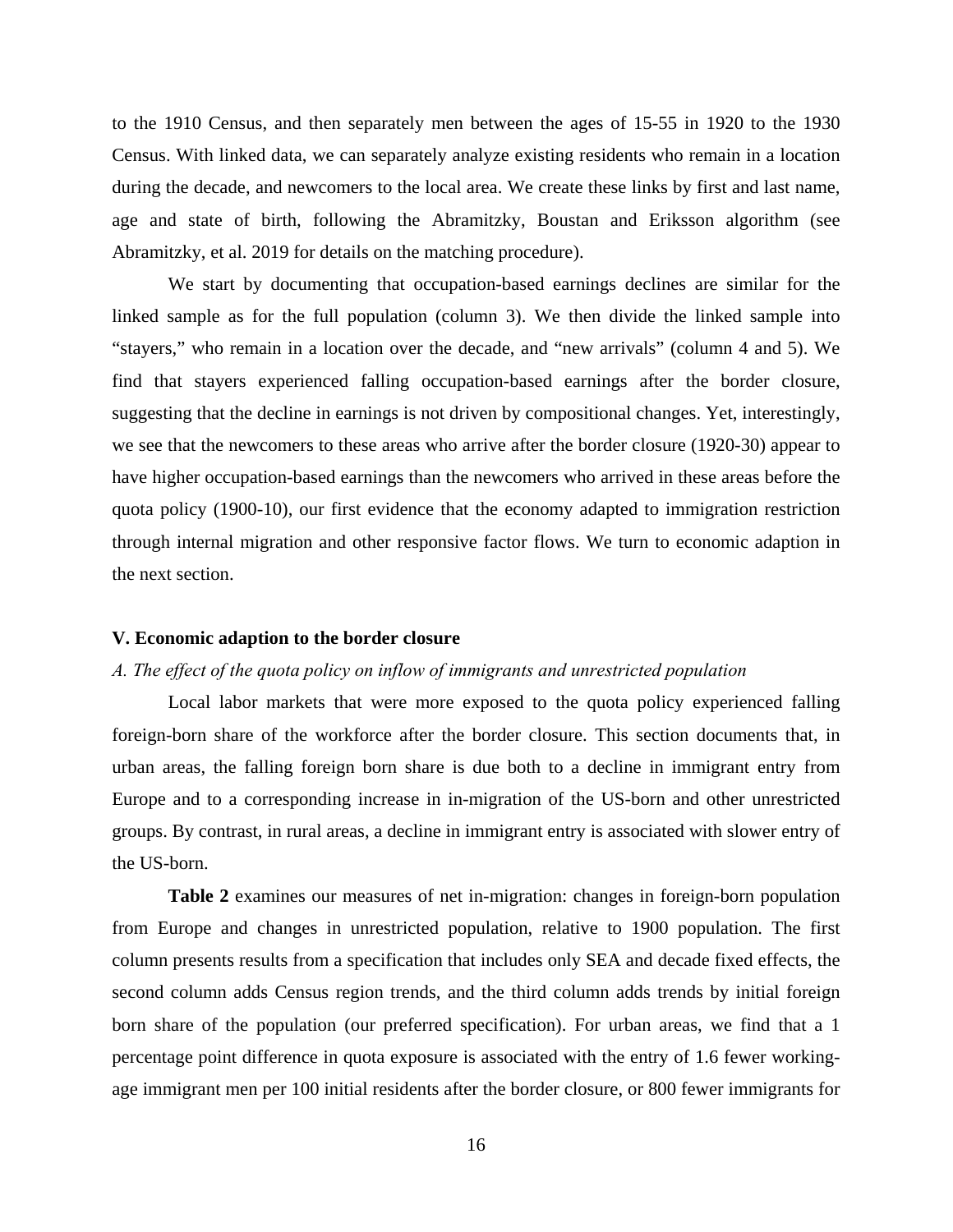a typical city of 50,000 residents. For rural areas, we find 3.0 fewer immigrant entrants per 100 residents in areas exposed to the quota policy after the border closure. **Appendix Figure 1** contains the corresponding scatter plots for the association between quota exposure and inmigration in each decade. The difference-in-difference coefficients reported in Table 2 (column 3) correspond to subtracting the slopes of this relationship in 1920-30 relative to 1900-10.

We next ask how workers unrestricted by the quota policy responded to the reduction in immigration flow after the border closure. This group includes US-born workers but also immigrants from the Western Hemisphere (Canada, Mexico and the Caribbean). In urban areas, a 1 percentage point difference in quota exposure is associated with 2.4 *new entrants* per 100 in the population. By contrast, in rural areas, we find a *net outflow* of 2.5 residents per 100. In other words, the loss of immigrants with the border closure appeared to attract other workers to urban areas, but discouraged workers from settling in rural areas.<sup>[22](#page-18-0)</sup> The effect on worker inflows depends on whether firms adjust to the loss of immigrant labor by substituting towards (unrestricted) labor or towards capital. We demonstrate later in the paper that farmers shifted toward capital-intensive production in response to the border closure, which can help to explain why workers are repelled from rural areas.

We explore the possibility of pre-trends in immigration or internal migration before the policy change, whereby areas exposed to the quota policy may have already been losing inmigration or attracting the US-born. **Table 3** conducts a similar difference-in-differences exercise where the pre-period is 1890-1900 and the (counterfactual) post-period is 1900-10. Because the micro-data from the 1890 Census was destroyed in a fire, we rely on aggregate tables to calculate changes in all foreign-born men, ages 18-44 (rather than men from restricted countries, age 16-65, which is our preferred measure). The first panel of Table 3 reproduce results from the actual policy experiment using this alternate dependent variable; coefficients look nearly identical to the main results in Table 2.

The second panel of Table 3 then considers the placebo experiment: what if the border had closed in the 1900s, instead of the 1920s? Focusing first on entry from restricted European

 $\overline{a}$ 

<span id="page-18-0"></span> $22$  Mechanically, it cannot be the case that all US-born entrants to urban areas with higher quota exposure are the same migrants deterred from entering affected rural areas. Although our estimated migration responses, denominated as new arrivals (or departures) per 100 in the population, are similar in magnitude (but of opposite sign) in the two subsamples, the urban population is much larger and so the implied inflows are larger in magnitude.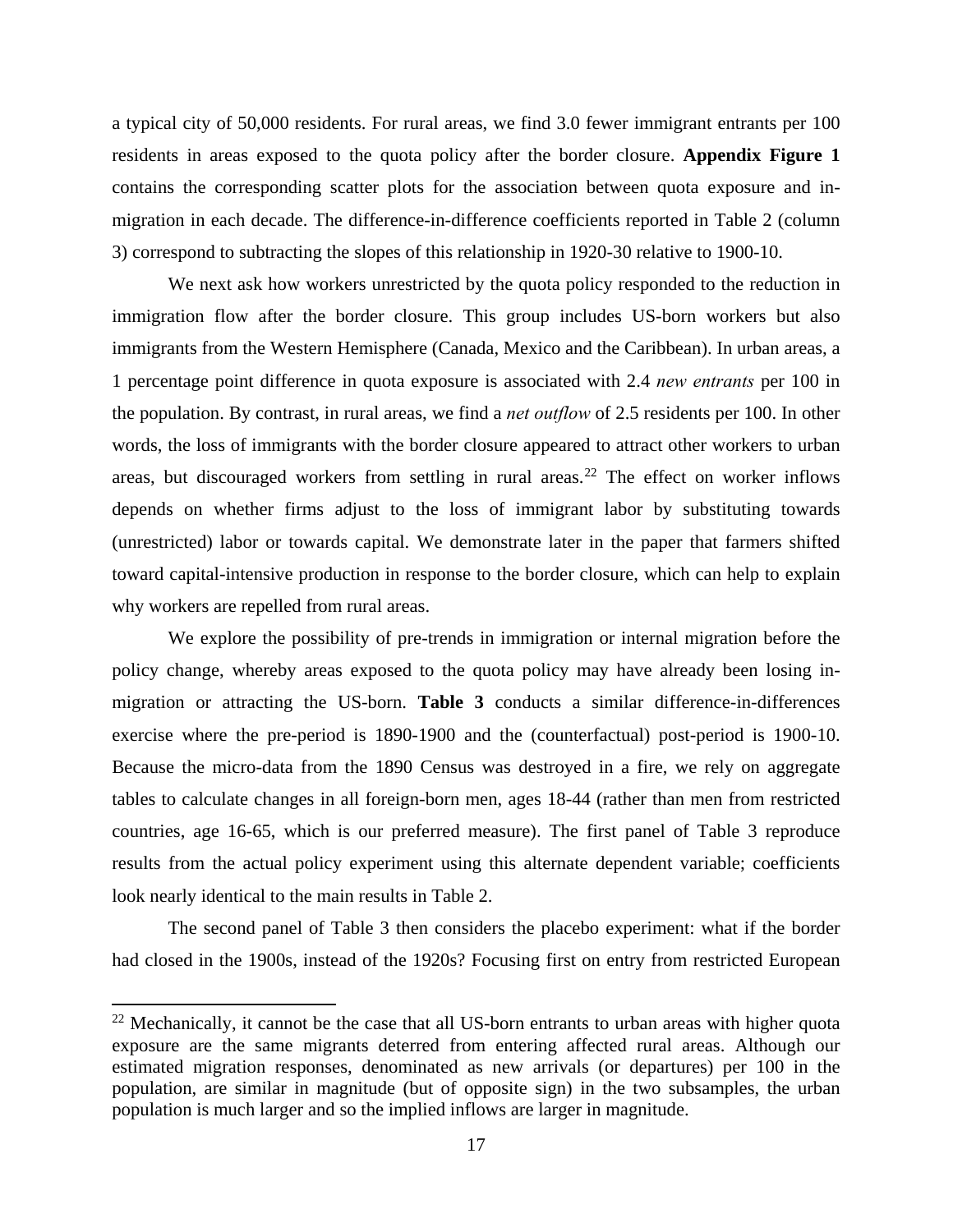countries, we see no pre-trend toward declines in immigration in areas exposed to the quota policy in the decades before the policy was enacted. For rural areas, the coefficients are actually positive, suggesting that areas with high quota exposure were accelerating in their immigrant inflow from the 1890s to the 1900s. In urban areas, estimates are negative but not statistically significant and only half the magnitude (or less) of the coefficients for the actual policy years. Turning then to unrestricted populations, we see no association in rural areas between quota exposure and net arrivals or departures in the decades before the policy. In urban areas, if anything, the US-born and other unrestricted groups were *leaving* urban areas with greater exposure to the quota policy in the 1900s, relative to the 1890s, suggesting that the arrivals observed after the border closure were a reversal of trend.

**Table 4** incorporates the World War I decade, 1910-20, into the analysis. We now consider two periods after the era of open borders: 1910-20, when the war temporarily dampened migration, and 1920-30, the beginning of the period of restrictive quotas. We interact the 1910- 20 decade with an area's exposure to war-related immigration declines and, as before, we interact the 1920-30 decade with an area's exposure to the quota policy. In both urban and rural areas, we find that one percentage point of war exposure reduces in-migration by around half as much as one point of exposure to the quotas (0.7-0.9 immigrants per 100 in the population, compared to 1.9-2.1 immigrants per 100). These smaller wartime effects are reasonable, given that the war only deterred migration for half of the decade. Correspondingly, we see smaller (and not statistically significant) associations between wartime losses in immigration and entry of the unrestricted population into urban areas and departures of the unrestricted population from rural areas. We continue to find sizeable migration responses to the quota policy from the unrestricted population, with the wartime effects around one-quarter to one-third of the size of the quota coefficients. We suspect that there was less factor mobility in response to a wartime shock that was widely expected to be temporary as compared to a permanent shift in policy.

## *B. The effect of the quota policy on demographic and occupation groups*

Contemporary policymakers intended the quota policy to benefit native-born white workers. **Table 5** subdivides the unrestricted sample into separate categories: white US-born, non-white US-born (primarily black), Canadian, and other Western Hemisphere (primarily Mexican). In urban areas, the majority of net new inflows are white US-born residents, including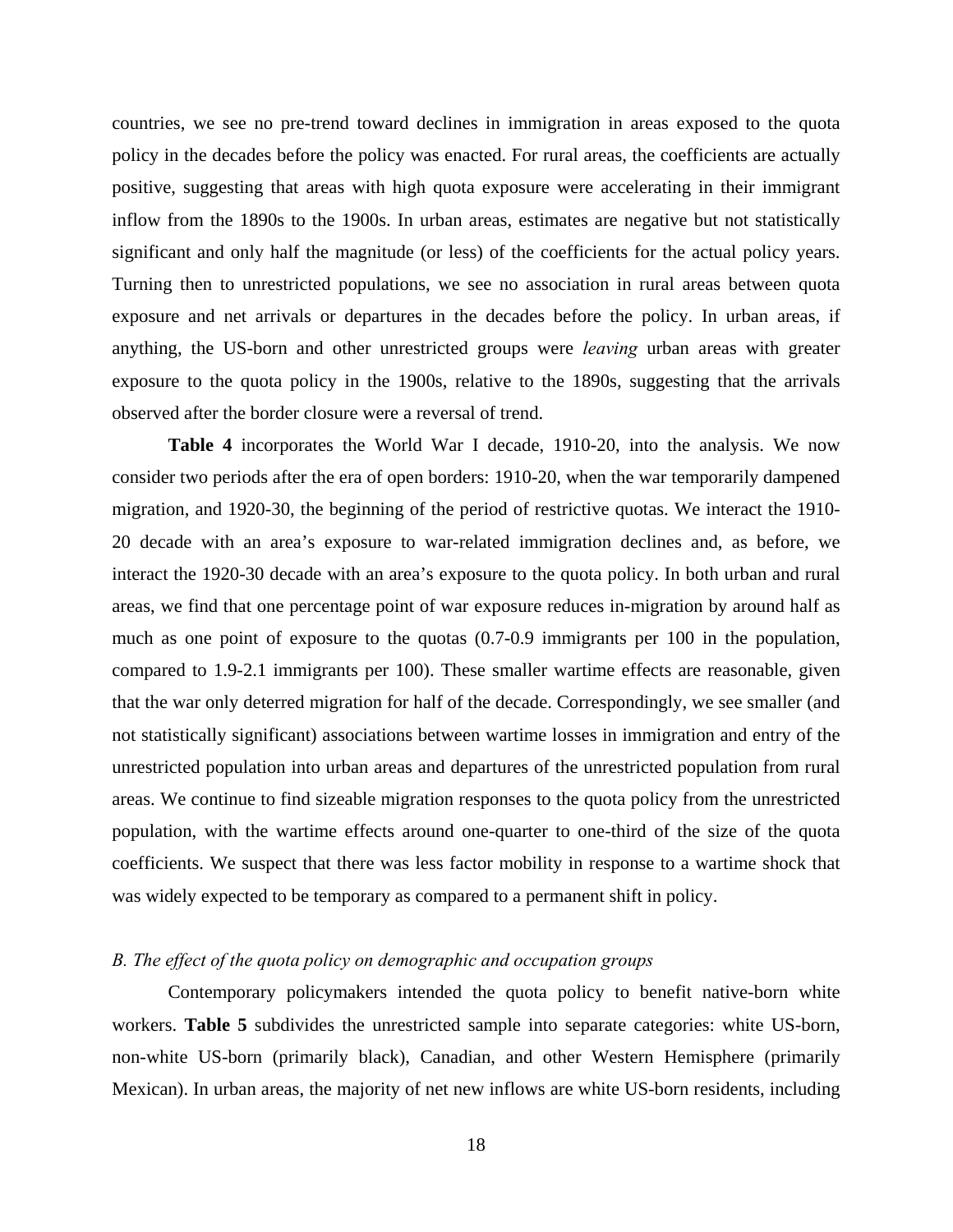both second-generation immigrants and US-born men of US-born parentage. However, there is also a sizeable response from immigrants from the Western Hemisphere, who together accounted for around a quarter of the new inflow.<sup>23</sup> In rural areas, we find a net outflow of the white USborn population with immigrant parents (second-generation immigrants) and US-born population of native parentage (third-generation plus), as well as of Canadian immigrants. The only population that moves in to rural areas with high quota exposure after the border closure are Mexican immigrants, a group that was used as substitute farm labor.  $24$ 

The estimated effect of the border closure on Mexican workers is consistent with the qualitative history. In Chicago, immigrants were replaced with "blacks and Mexicans… [contributing to] the increasing presence of these two groups within Chicago's factories during the decade [1920-29]" Cohen (1990, p. 165). Moralez (2018) likewise describes recruiting efforts to bring Mexican workers to Gary and East Chicago, Indiana. Mexican immigrants also pursued opportunities in rural areas in the 1920s. Luebke (1977, p. 421) documents that "after World War I, Chicanos or Mexican-Americans gradually replaced Russian Germans in the sugar beet fields as migrant workers" (see also Wang, 1975, p. 649). Around 500,000 Mexican immigrants entered the US from 1920 to 1930; Lee, Peri and Yasenov (2017) document that more than 400,000 individuals of Mexican descent, some of them US citizens, were deported to Mexico during the Great Depression.

In the report of the Dillingham Commission, convened by Congress in 1907 to study immigration policy, drafters predicted that immigration restriction would reduce the number of low-skilled workers in the US economy, allowing manufacturing to evolve in the direction of higher skilled, higher productivity forms of manufacturing activity.[25](#page-20-2) **Table 6** explores this

l

<span id="page-20-0"></span> $23$  In a specification that does not control for initial foreign born population in the SEA, we also find a sizeable in-migration response from black internal migrants (consistent with Collins, 1997), but this relationship disappears after allowing for trends by initial foreign born share.

<span id="page-20-1"></span><sup>24</sup> **Appendix Table 2** subdivides these responses by age category, focusing on young workers (15-39) versus older workers (40-65). Internal migration and immigration are far more common among the young than the old. Correspondingly, we find that 95 percent of immigrant losses and 75 percent of responsive inflows are concentrated among young workers.

<span id="page-20-2"></span><sup>&</sup>lt;sup>25</sup> The Commission Report states that "competition of these [low-skilled] immigrants has had little, if any, effect on the highly skilled trades, nevertheless, through lack of industrial progress and by reason of large and constant reinforcement from abroad, it has kept conditions in the semiskilled… occupations from advancing" (Dillingham, 1911, p. 38). The idea here is that the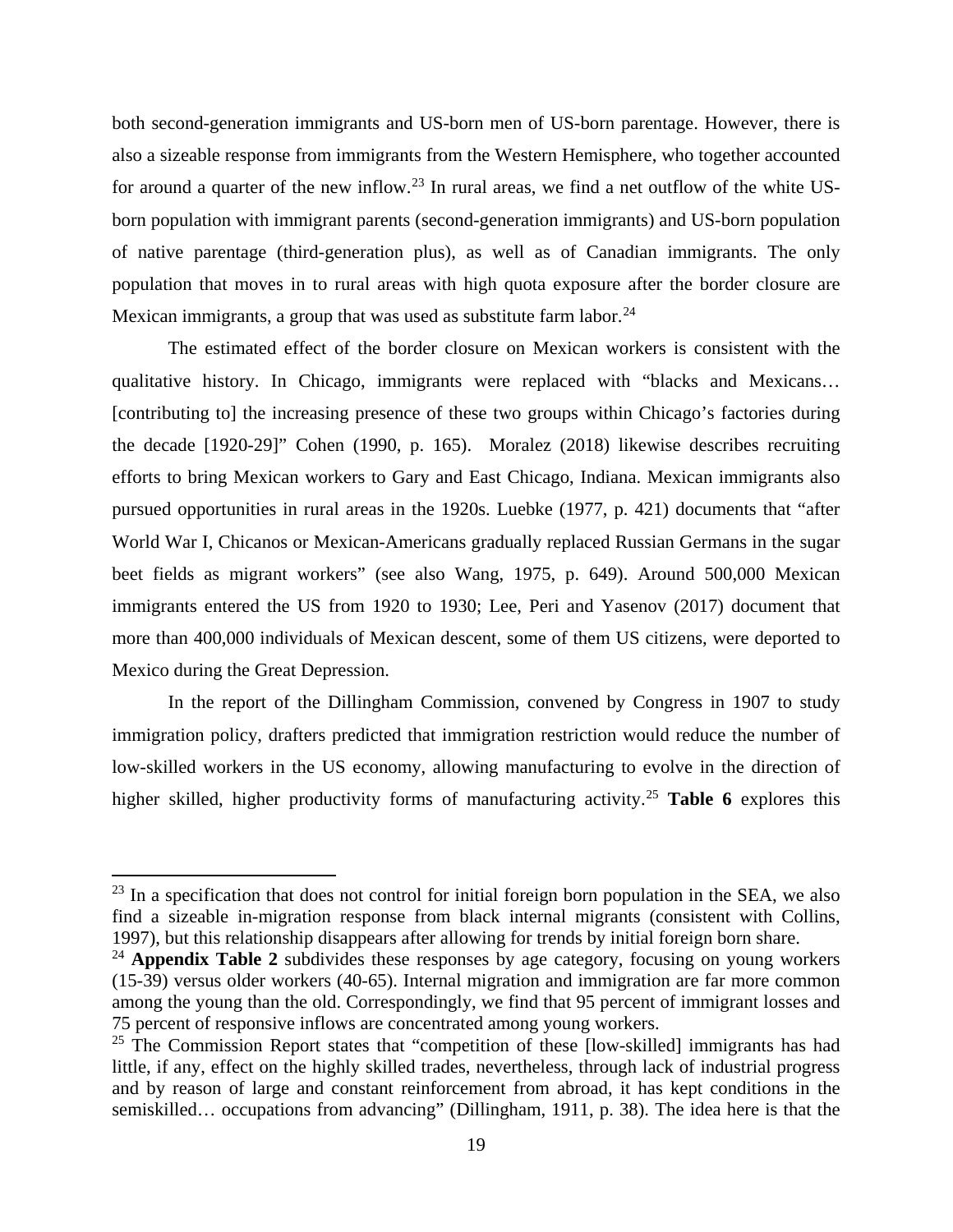possibility by subdividing the quota-affected and unrestricted population by occupation category. Consistent with the expectations of the Dillingham Commission report, we find that, in urban areas, more than 80 percent of immigrant losses were from low-skilled blue collar positions.<sup>[26](#page-21-0)</sup> Unrestricted workers completely replaced immigrant losses from gainful employment (1.3 immigrant losses and 1.5 unrestricted entrants per 100 residents). However, new entrants were indeed more skilled and so only 50 percent of losses from low-skilled blue collar positions were filled, suggesting some scope for wage gains in the manufacturing sector due to compositional changes in skill. In rural areas, around 60 percent of immigrant losses are from farming, but significant losses occurred in every occupational category. Corresponding losses of unrestricted workers also took place in every occupational category.

Another possible margin of economic adjustment to the loss of immigrant workers is the entry of women into the labor force. We see no evidence of this channel in action. **Appendix Table 3** conducts a similar net in-migration analysis looking at prime-age women, rather than prime-age men. We find detectable but far smaller reductions in the entry of foreign-born women into affected labor markets after the border closure (from -0.1 to -0.3 women per 100 in the population in urban and rural areas, respectively). Consistent with responsive internal migration for men, we see some entry of unrestricted women into urban areas (but this relationship is not statistically significant) and some departures from rural areas. However, **Appendix Table 4** documents no association between quota exposure and the share of women in the labor force, either in urban or in rural areas.

## *C. Robustness to alternative measures*

 $\overline{a}$ 

In this section, we return to the full sample results from Table 2 and consider the sensitivity of our results to various measurement and specification choices. **Appendix Table 5**

<span id="page-21-0"></span>availability of low-skilled labor encouraged firms to use low-skilled intensive technologies, and that firms would shift to more high-skilled intensive forms of production after the border closed.  $26$  Low-skilled blue collar work includes common labor, dock workers and porters, and highskilled blue collar positions include factory operatives and foreman. Our complete coding scheme is listed here: White Collar is Professional (0-99), Managerial (200-290), Clerical (300- 390), Sales (400-420, 450-490); Farm is Farmers (100), Farm Managers (123), Farm Laborer (810-840); Blue Collar - Low Skilled is Hucksters and Peddlers (430), Operative (600-690), Service - Household 700-720), Service - Non-Household (730-761, 763-770, 780, 783-784, 790), Laborer (910-975); Blue Collar - High Skilled is Crafts (500-595), Service, Non-Household (762, 771-773, 781-782, 785); and No Occupation is Non-Occupational Response (979-999)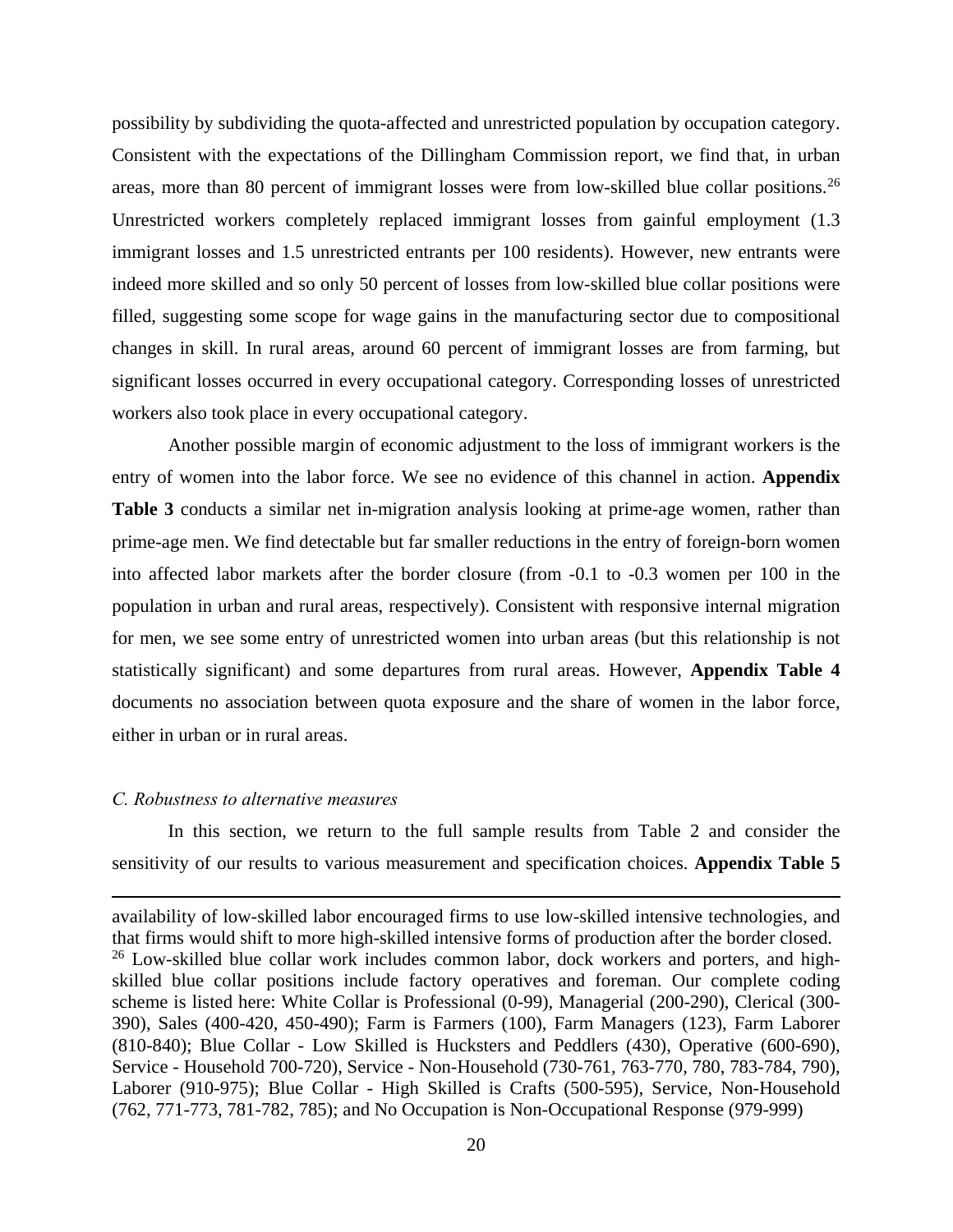replaces Census region time trends with state time trends. Patterns look similar for all outcomes, but the inflow of unrestricted workers to urban areas is no longer statistically significant after controlling for trends by *both* state and initial foreign born population. The average state has 9 rural SEAs but fewer than 5 urban SEAs and so this demanding set of controls lacks statistical power. **Appendix Table 6** subdivides European immigrants into two groups: high restriction countries from Southern and Eastern Europe, and low restriction countries from Northern and Western Europe (see Figure 4). As expected, most of the decline in immigrant entry is driven by high restriction countries (more than 100 percent in urban areas, and 63 percent in rural areas). **Appendix Tables 7** and 8 replace our preferred measure of quota exposure  $(\overline{OE3})$  with our two alternate measures  $(\overline{QE}_1$  and  $\overline{QE}_2)$ . Results are nearly unchanged when using  $\overline{QE}_1$ , which considers Southern and Eastern European countries to be treated by the policy (and to an equal degree) and Northern and Western European countries to be untreated. Results are weaker when using *QE2*, particularly for unrestricted population in urban areas. However, as we described above, *QE2* is unlikely to reflect true migration patterns, which were trending downward for the older sending countries during this period. For the rest of the paper, we rely on our third measure of quota exposure *QE3*, but we document results for all quota exposure measures in a supplementary online appendix.

Our primary definition of urban and rural areas splits all SEAs in the country at the median for urban share (around 20 percent urban in 1900). However, areas close to the median urbanicity retained a substantial farm sector and thus shared some economic features with rural areas. **Appendix Table 9** instead subdivides SEAs into terciles by urban share, including roughly 150 SEAs in each category. For areas with high quota exposure, SEAs in the most urban tercile gain unrestricted residents after the border closure (2.5 per 100 residents), SEAs in the most rural tercile lose residents (-3.6 per 100 residents), while SEAs in the middle tercile exhibit a weaker relationship between quota exposure and net in-migration. The core differences between urban and rural areas do not seem to be an artifact of our urban definition.

Our primary labor market definition is based on SEAs, which are groupings of economically integrated counties (around 3.5 counties in urban areas and 8.5 counties in rural areas). **Appendix Table 10** instead uses counties themselves to define a labor market. We caution that, in many cases, counties are too small to be considered labor markets on their own and will likely be influenced by immigration into neighboring counties (for example, Boston,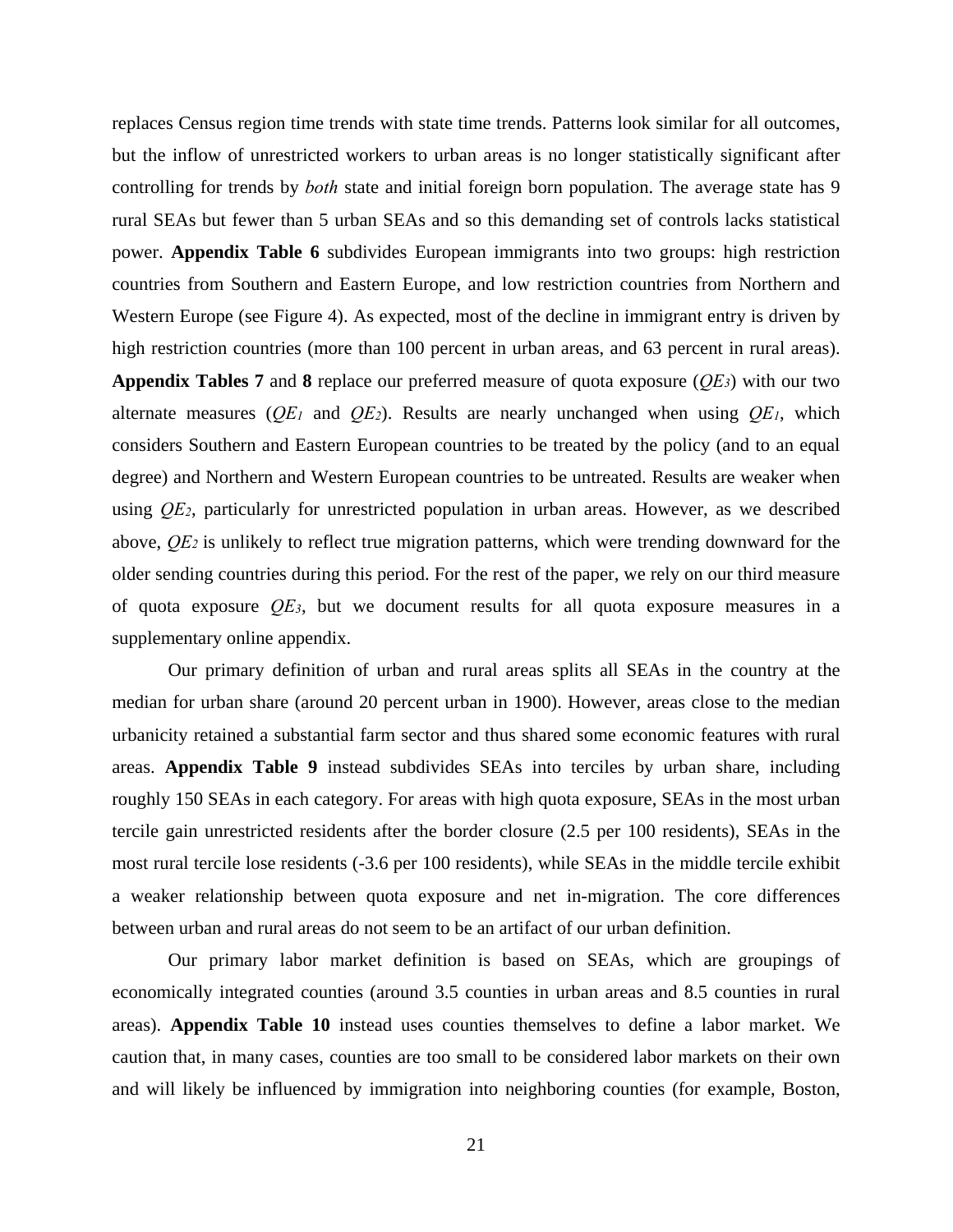MA is in Suffolk county while neighboring Cambridge, MA is in Middlesex county). We continue to find falling in-migration to both urban and rural counties exposed to the quota policy, although the coefficients are around half as large as for SEAs (Table 2). Likewise, we see inflows of the unrestricted population to urban counties, but we do not find net out-migration of the unrestricted population from rural counties. This is the only specification where one of our core results is overturned (although note that the estimate is not statistically significant and indeed the standard error is large enough to be consistent with a very wide range of true effects).

Finally, **Appendix Table 11** re-estimates our main specification from Table 2 after dropping three sets of outliers: first, the highest and lowest 2.5 percent of the quota exposure measure; and then the highest and lowest 2.5 percent of the net in-migration rate of European immigrants and of the unrestricted population. In each case, we continue to see similar declines in in-migration of European immigrants, as well as net inflows of the unrestricted population to cities. We again see point estimates that suggest net outflows of unrestricted population from rural areas, but the estimates are not statistically different from zero. Given that our finding about net out-migration from rural areas is sensitive to the exclusion of outliers, we think that a more circumspect conclusion is warranted: namely, we conclude that there is no evidence that US-born workers and other unrestricted groups are *attracted* to rural areas after the border closure. This finding is consistent with concerns of contemporary farmers who worried that US-born workers would not replace their farm labor force primarily composed of the foreign-born.

#### **VI. Effects of border closure on the manufacturing and agricultural sectors**

Thus far, we have documented that, in urban areas, there was near one-for-one replacement of immigrant workers lost after the border closure, but that new entrants were higher skilled on average that the immigrants that they replaced. By contrast, rural areas lost both new immigrants and net inflow of the US-born following immigration restriction. In this section, we consider the effects of these labor flows on the key sector in each location: manufacturing in urban areas and agriculture in rural areas. We use data from the Censuses of Manufactures and of Agriculture, each of which was collected every five to ten years. Our pre-policy periods include 1899 and 1909 for the agricultural data and 1909 and 1914 for the manufacturing data. Our postpolicy periods are 1924 and 1929; we exclude 1919 as it follows immediately after World War I.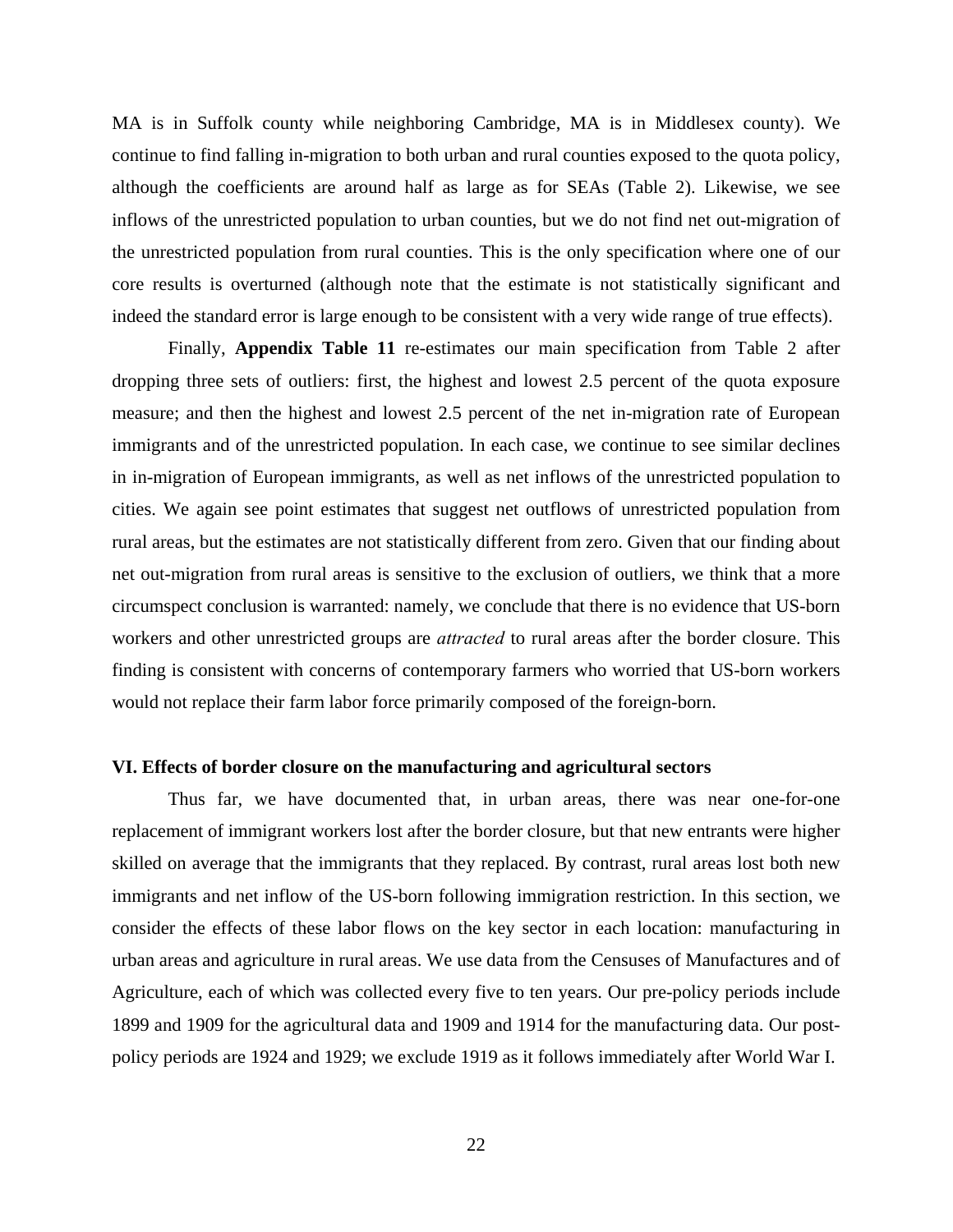We start by considering the urban manufacturing sector in **Table 7**, using hand-collected data from the Census of Manufactures. We focus on two measures of wages within the manufacturing sector, a direct measure of average wages per worker (the total wage bill divided by the number of workers) and a more indirect measure of total output per worker, an indicator of labor productivity that should scale with wages. Relatedly, we also look at a measure of capital per worker, log horsepower per manufacturing worker (note that the horsepower measure is not available in 1925 and so 1929 is our only post-policy observation for this outcome). We use a balanced panel of 246 cities that had more than 10,000 inhabitants in 1909.

We find no robust association between quota exposure and average wages, output per worker, or horsepower per worker in the manufacturing sector.<sup>27</sup> If anything, the border closure seemed to increase wages per worker in manufacturing, perhaps because the manufacturing sector shifted toward employing more high-skilled US-born workers instead (compositional change). A one percentage point difference in quota exposure is associated with a 0.5 to 0.9 percent increase in wages, although this association is not statistically significant. This pattern is consistent with Goldin's (1994) finding that manufacturing wages fell in areas with a growing immigrant population. We also note that the (weak) rise in wages within manufacturing is not inconsistent with a broad decline in occupation-based earnings (Table 1). First, occupation-based earnings cover the full economy, rather than only the manufacturing sector (the manufacturing sector accounts for around 30 percent of employment in urban areas). Second, the Census of Manufactures includes all workers – both US-born and foreign-born – whereas the occupationbased earnings sample is based only on the US-born. Third, the Census of Manufactures captures wage gains within an occupation, or shifts between occupations with different initial rates of pay, whereas occupation-based earnings only measures shifts between occupations.

**Table 8** provides suggestive evidence that farmers adapted to the loss of immigrant farm labor by shifting into more capital-intensive production, thereby reducing employment opportunities for domestic workers as well. We measure the share of cultivated land planted in labor-intensive (hay and corn) versus capital-intensive (wheat) cereals, following LaFortune,

 $\overline{\phantom{a}}$ 

<span id="page-24-0"></span> $27$  This finding is consistent with the null result on manufacturing wages in Tabellini (2019, Table A8).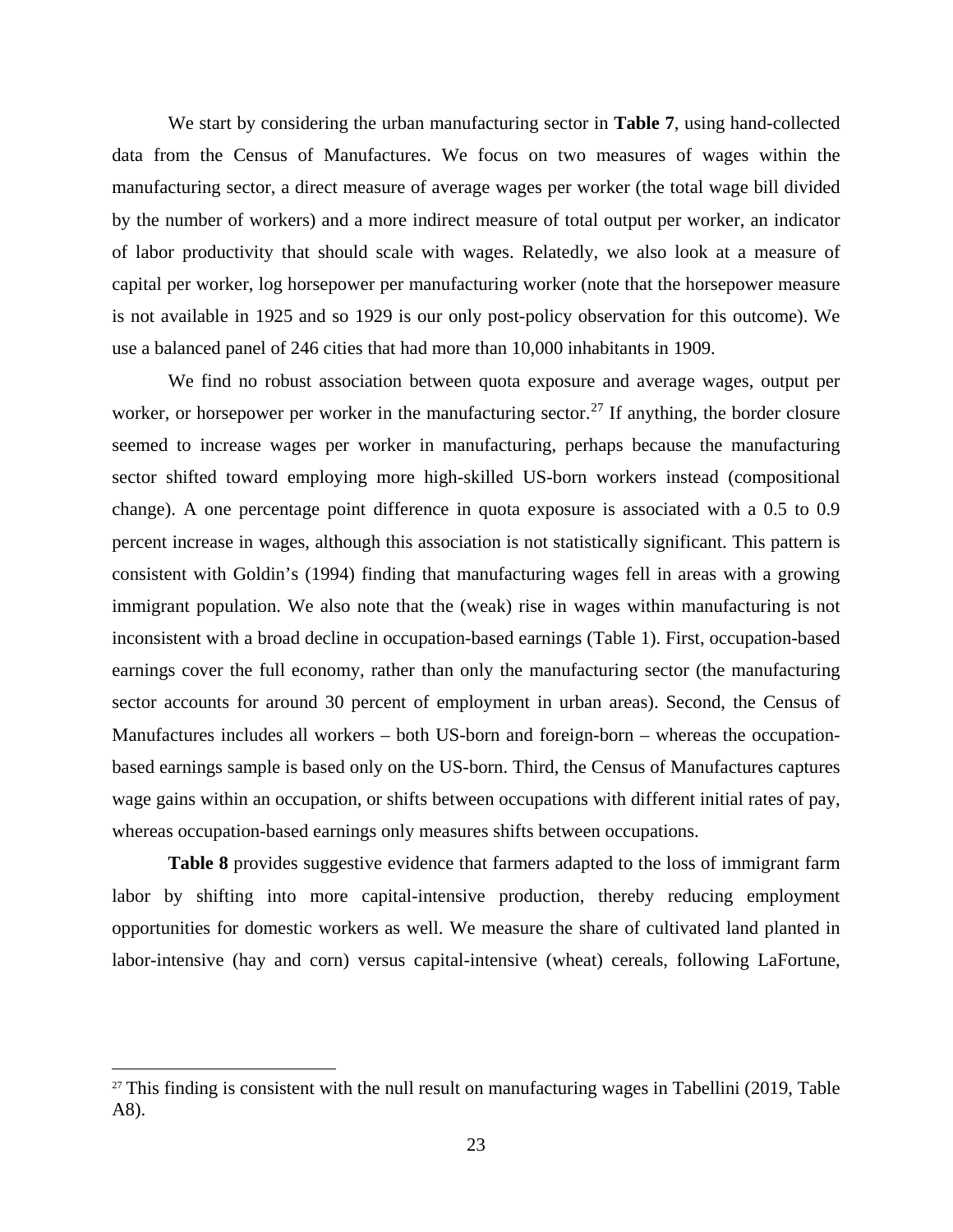Tessada and Gonzalez-Velosa  $(2015)$ <sup>28</sup> We find that rural areas with more quota exposure were more likely to plant capital-intensive wheat and less likely to plant labor-intensive cereals after the policy. Farmers also shift away from the use of draft animals (horses and mules), which are direct substitutes for new gasoline-powered tractor technology.<sup>[29](#page-25-1)</sup> Consistent with a decline in the demand for farm labor, farm wages decline by around 3 percent after the border closure for a one percentage point shift in quota exposure. However, we see no effect of the shift away from laborintensive production on average farm values indicating that the quota system did not impede the profitability of farming.

# **V. Conclusions**

l

In the United States, the era of open immigration with Europe ended abruptly in the 1920s. A series of restrictive acts introduced immigration quotas that were particularly targeted at immigrants from Southern and Eastern Europe. The quotas effectively limited the annual number of immigrants admitted to the United States by more than 75 percent.

Given the substantial reduction of immigrant labor, a simple model would predict that wages for the existing workforce would increase. Yet, we find that the occupation-based earnings of US-born workers in labor markets exposed to the quota policy *fell* after the border closure. We then document how the economy adjusted to the decline in immigrant workers to explain this puzzling result. Once the immigrant flow into US cities declined, US-born workers and unrestricted immigrants from Mexico and Canada started entering in larger numbers, replacing the immigrant workers at a nearly one-to-one rate. The new arrivals into cities were more skilled, on average, than the immigrants that they replaced, making them closer substitutes to the existing US-born workers. In contrast, when immigration into rural areas declined, farmers shifted to a more capital-intensive agriculture, which in turn discouraged US-born and other unrestricted workers from living there.

<span id="page-25-0"></span> $28$  We exclude cotton, the other labor-intensive crop in the LaFortune classification, because the ability to grow cotton is strongly tied to environmental conditions, but results look similar if we include it or if we focus only on the Northeast and Midwest.

<span id="page-25-1"></span> $29$  The Census of Agriculture only collected data on tractor usage starting in 1925. We regress the change in tractors in a rural SEA on the change in horses and mules from 1925 to 1930 and find a coefficient of  $-0.078$  (s.e.  $= 0.009$ ).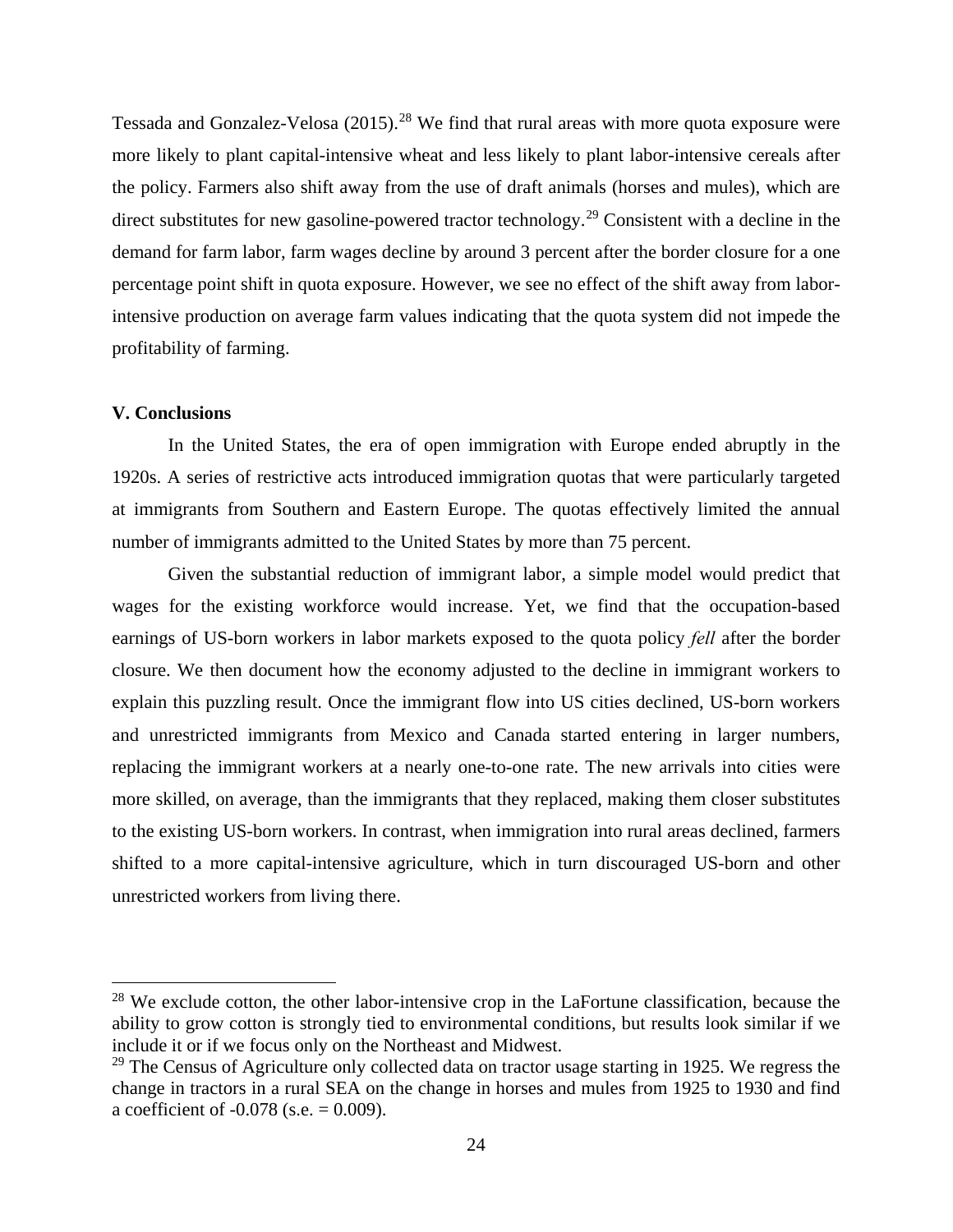It is rare to find such drastic changes in immigration policy and so this historical episode has important lessons for contemporary policy. Substantially walling off the US economy to new immigration did open up some employment opportunities for US-born workers who moved to urban areas to take jobs previously held by immigrant workers. However, using immigration restriction to raise the earnings of US-born workers more broadly is unlikely to be effective given the many factors that can substitute for immigrant workers. In the early twentieth century, restricting immigration from Europe encouraged labor flows from Mexico and Canada into urban areas, and the investment in new capital in rural areas. Today, these sources of substitutability may be automation in the manufacturing sector or the off-shoring of high-skilled tasks like computer programming or legal services.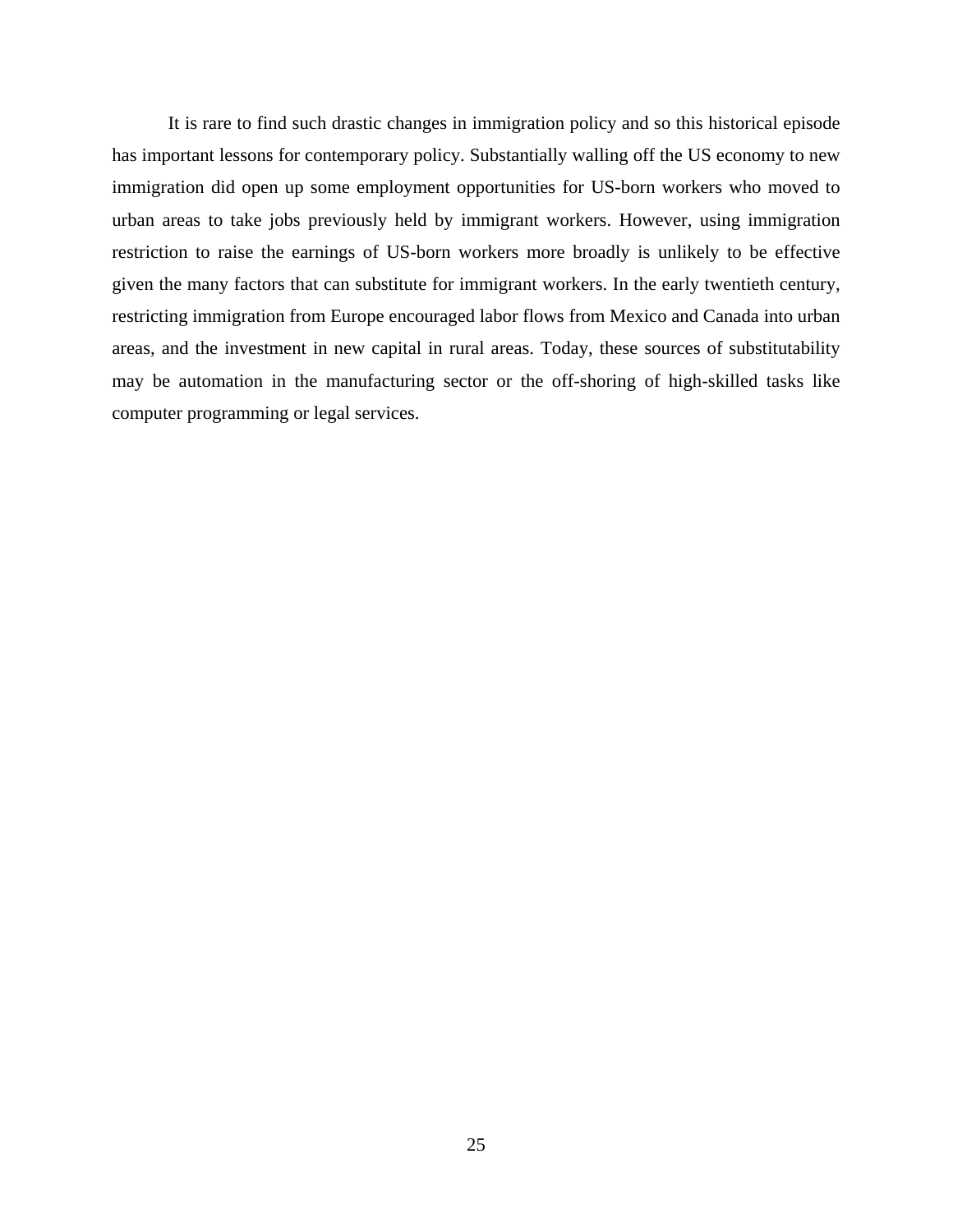# **References**

- Abramitzky, Ran and Leah Platt Boustan. 2017. "Immigration in American Economic History." *Journal of Economic Literature*, 55(4): 1311–1345.
- Abramitzky, Ran, Leah Platt Boustan, and Katherine Eriksson. 2012. "Europe's Tired, Poor, Huddled Masses: Self-Selection and Economic Outcomes in the Age of Mass Migration." *American Economic Review*, 102(5): 1832–1856.
- Abramitzky, Ran, Leah Platt Boustan, and Katherine Eriksson. 2013. "Have the Poor Always Been Less Likely to Migrate? Evidence from Inheritance Practices During the Age of Mass Migration." *Journal of Development Economics,* 102: 2-14.
- Abramitzky, Ran, Leah Platt Boustan, and Katherine Eriksson. 2014. "A Nation of Immigrants: Assimilation and Economic Outcomes in the Age of Mass Migration." *Journal of Political Economy*, 122(3): 467–506.
- Abramitzky, Ran, Leah Platt Boustan, and Katherine Eriksson. Forthcoming. "Do Immigrants Assimilate More Slowly Today Than in the Past?" *American Economic Review: Insights*.
- Abramitzky, Ran, Leah Platt Boustan, and Katherine Eriksson. 2019. "To the New World and Back Again: Return Migrants in the Age of Mass Migration." *Industrial and Labor Relations Review*, 72(2): 300-322.
- Abramitzky, Ran, Leah Platt Boustan, Katherine Eriksson, James Feigenbaum, and Santiago Pérez. 2019. "Automated Linking of Historical Data." NBER Working Paper No. 25825.
- Adao, Rodrigo, Michal Kolesár, and Eduardo Morales. 2018. "Shift-Share Designs: Theory and Inference." NBER Working Paper No. 24944.
- Ager, Philipp, and Casper Worm Hansen. 2016. "National Immigration Quotas and Local Economic Growth." Working Paper.
- Ager, Philipp, and Casper Worm Hansen. 2017. "Closing Heaven's Door: Evidence from the 1920s US Immigration Quota Acts." Working Paper.
- Ager, Philipp, and Markus Brueckner. 2013. "Cultural Diversity and Economic Growth: Evidence from the US During the Age of Mass Migration." *European Economic Review,* 64: 76-97.
- Ager, Philipp, and Markus Brueckner. 2018. "Immigrants' Genes: Genetic Diversity and Economic Development in the United States." *Economic Inquiry* 56(2): 1149-1164.
- Ager, Philipp, James Feigenbaum, Casper Worm Hansen, and Hui Ren Tan. 2019. "How the Other Half Dies: Immigration and Mortality in U.S. Cities." Working Paper.
- Alexander, Rohan, and Zachary Ward. 2018. "Age at arrival and assimilation during the age of mass migration." *The Journal of Economic History,* 78(3): 904-937.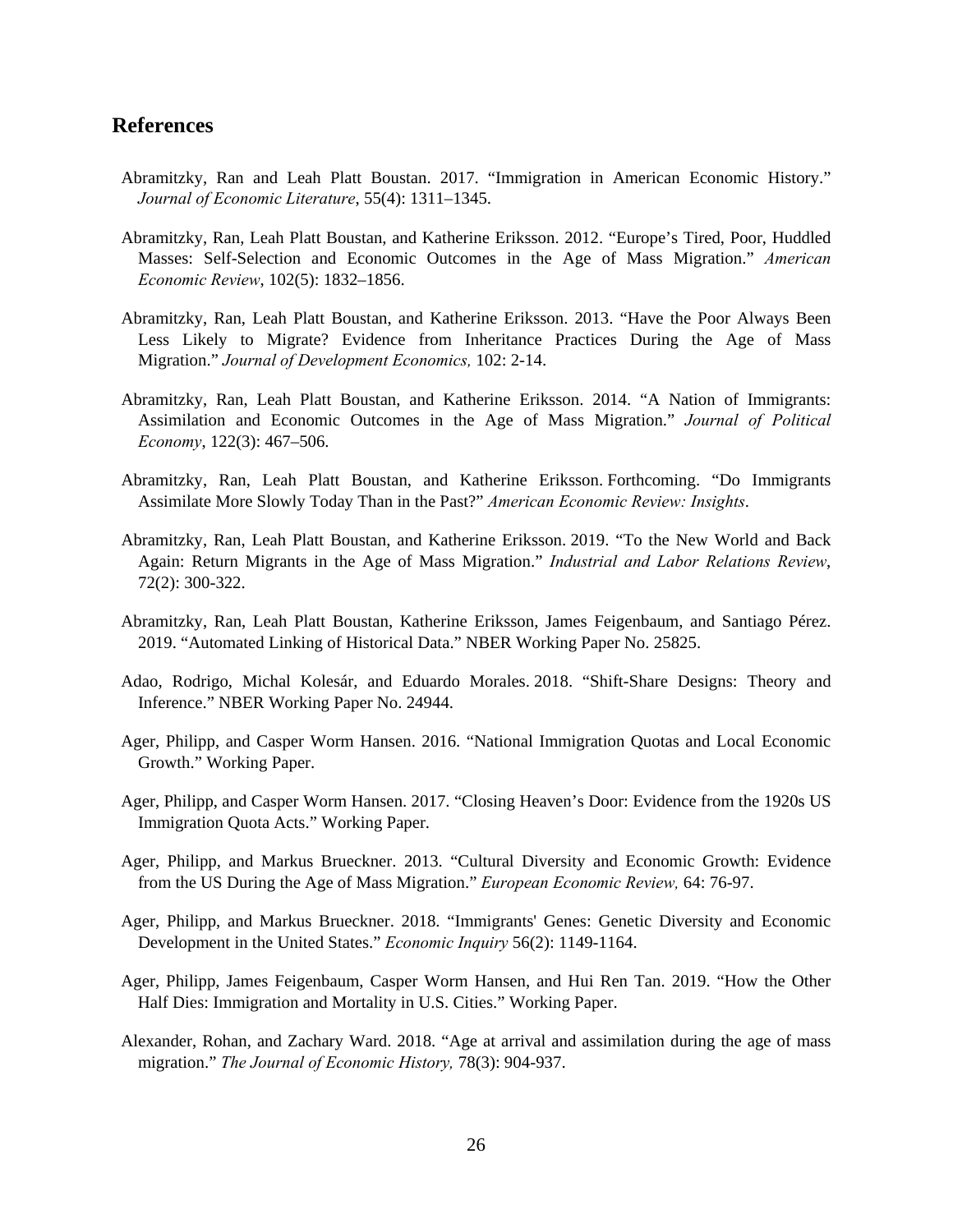- Allen, Treb, Cauê de Castro Dobbin, and Melanie Morten. 2019. "Border Walls." NBER Working Paper No. 25267.
- Alsan, Marcella, Katherine Eriksson, and Gregory T. Nimesh. 2018. "The Rise and Fall of the Know-Nothing Party." Working Paper.
- Autor, David, David Dorn, and Gordon H. Hanson. 2013. "The China Syndrome: Local Labor Market Effects of Import Competition in the United States." *American Economic Review,* 103(6): 2121-68.
- Bandiera, Oriana, Imran Rasul, and Martina Viarengo. 2013. "The Making of Modern America: Migratory Flows in the Age of Mass Migration." *Journal of Development Economics,* 102: 23-47.
- Bartel, Ann P. 1989. "Where Do the New US Immigrants Live?" *Journal of Labor Economics*, *7*(4): 371-391.
- Bartik, Timothy J. 1991. "Who Benefits from State and Local Economic Development Policies?." W.E. Upjohn Institute,
- Bogue, Donald Joseph. 1951. *State Economic Areas: A Description of the Procedure Used in Making a Functional Grouping of the Counties of the United States*. US Govt. Print. Off.
- Borjas, George J. 2006. "Native Internal Migration and the Labor Market Impact of Immigration." *Journal of Human Resources,* 41(2): 221-258.
- Borjas, George, Richard B. Freeman, and Lawrence Katz. 1997. "How Much Do Immigration and Trade Affect Labor Market Outcomes?" *Brookings Papers on Economic Activity,* 28(1): 1-90.
- Borusyak, Kirill, Peter Hull, and Xavier Jaravel. 2018. "Quasi-Experimental Shift-Share Research Designs." NBER Working Paper No. 24997.
- Burchardi, Konrad B., Thomas Chaney, and Tarek A. Hassan. 2016. Migrants, Ancestors, and Investments. NBER Working Paper No. 21847.
- Burstein, Ariel, Gordon Hanson, Lin Tian, and Jonathan Vogel. 2017. "Tradability and the Labor-Market Impact of Immigration: Theory and Evidence from the US." NBER Working Paper No. 23330.
- Card, David. 2001. "Immigrant Inflows, Native Outflows, and the Local Labor Market Impacts of Higher Immigration." *Journal of Labor Economics*, *19*(1): 22-64.
- Card, David and John DiNardo. 2000. "Do Immigrant Inflows Lead to Native Outflows?" *American Economic Review,* 90(2): 360-367.
- Chen, Joyce J. 2015. "The Impact of Skill-Based Immigration Restrictions: The Chinese Exclusion Act of 1882." *Journal of Human Capital,* 9(3): 298-328.
- Clemens, Michael A., Ethan G. Lewis, and Hannah M. Postel. 2018 "Immigration Restrictions as Active Labor Market Policy: Evidence from the Mexican Bracero Exclusion." *American Economic Review,* 108(6): 1468-87.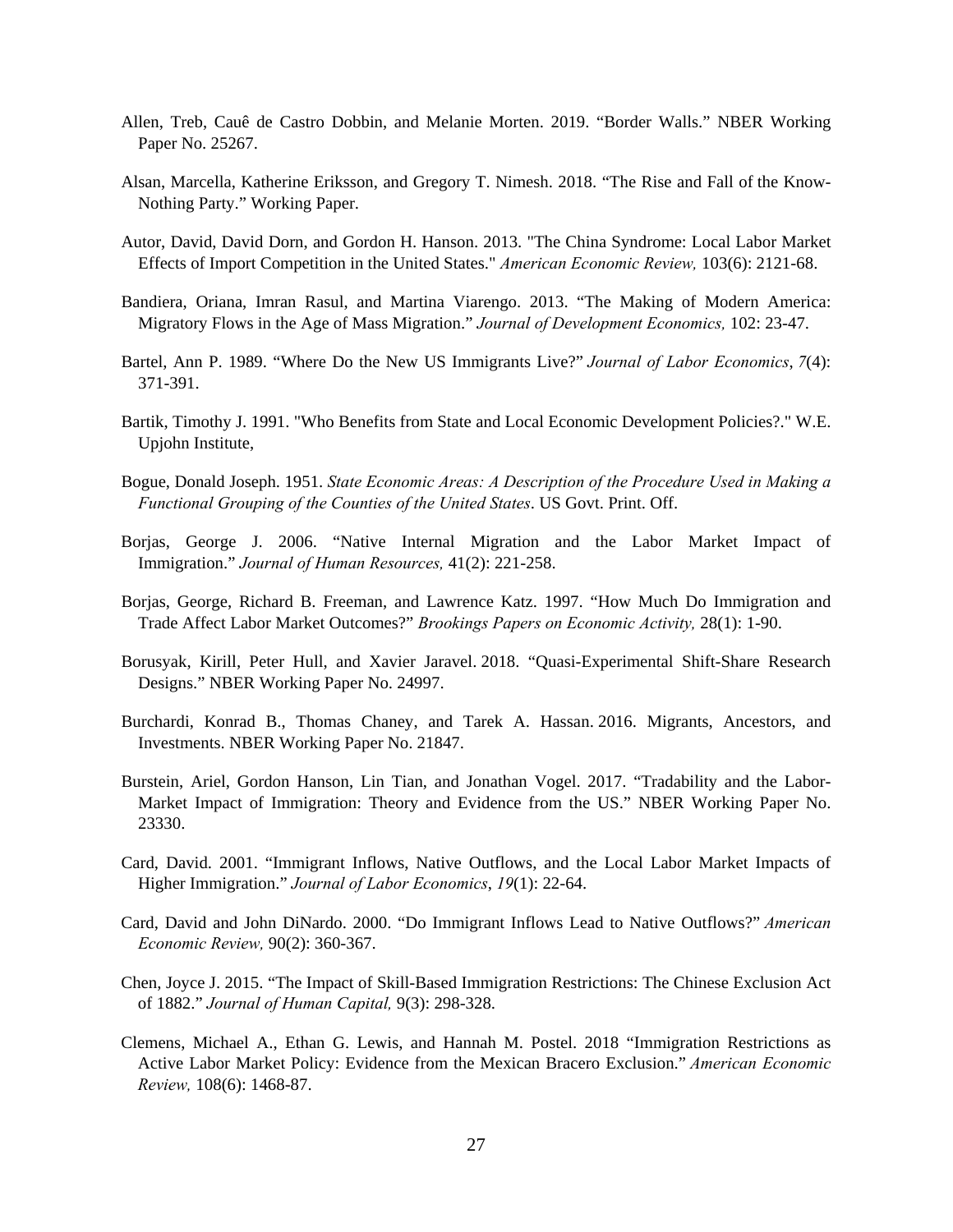- Cohen, Lizabeth. 1990. *Making a New Deal: Industrial Workers in Chicago, 1919-1939*. Cambridge University Press.
- Collins, Wiiliam J. 1997. "When the tide turned: Immigration and the delay of the great black migration." *The Journal of Economic History,* 57(3): 607-632.
- Collins, William J. and Ariell Zimran. 2019. "The Economic Assimilation of Irish Famine Migrants to the United States." *Explorations in Economic History*, 101.
- Daniels, Roger. 2004. *Guarding the Golden Door: American Immigration Policy and Immigrants since 1882.* Hill and Wang.
- Dillingham, William P., et al. 1911. *Abstracts of Reports of the Immigration Commission: With Conclusions And Recommendations, And Views of the Minority (in Two Volumes)*. Washington, D.C.: Government Printing Office.
- Dix-Carneiro, Rafael, and Brian K. Kovak. 2017. "Trade Liberalization and Regional Dynamics." *American Economic Review,* 107(10): 2908-46.
- Doran, Kirk, and Chungeun Yoon. 2018. "Immigration and Invention: Evidence from the Quota Acts." Working Paper.
- Dustmann, Christian, Uta Schonberg, and Jan Stuhler. 2017. "Labor Supply Shocks, Native Wages, and the Adjustment of Local Employment." *Quarterly Journal of Economics*, 132(1): 435-483.
- Eriksson, Katherine. Forthcoming. "Ethnic Enclaves and Immigrant Outcomes: Norwegian Immigrants during the Age of Mass Migration." *European Review of Economic History.*
- Escamilla-Guerrero, David. 2019. "Revisiting Mexican Migration in the Age of Mass Migration. New Evidence from Individual Border Crossings." Oxford Economic and Social History Working Paper No. 173.
- Fairchild, Henry Pratt. 1917. "The Literacy Test and Its Making." *Quarterly Journal of Economics*, 31(3): 447-460.
- Ferrie, Joseph P. 1999. *Yankeys Now: Immigrants in the Antebellum US 1840-1860*. National Bureau of Economic Research, Inc.
- Filer, Randall. 1992. "The Effect of Immigrant Arrivals on Migratory Patterns of Native Workers." *NBER Chapters*, 245-270.
- Foster, William Z. 1920. *The Great Steel Strike and its Lessons*. BW Huebsch, Incorporated.
- Freedman, Matthew, Emily Owens, and Sarah Bohn. 2018. "Immigration, Employment Opportunities, and Criminal Behavior." *American Economic Journal: Economic Policy,* 10(2): 117-51.
- Goldin, Claudia. 1994. "The Political Economy of Immigration Restriction in the United States, 1890 to 1921." *NBER Chapters,* 223-258.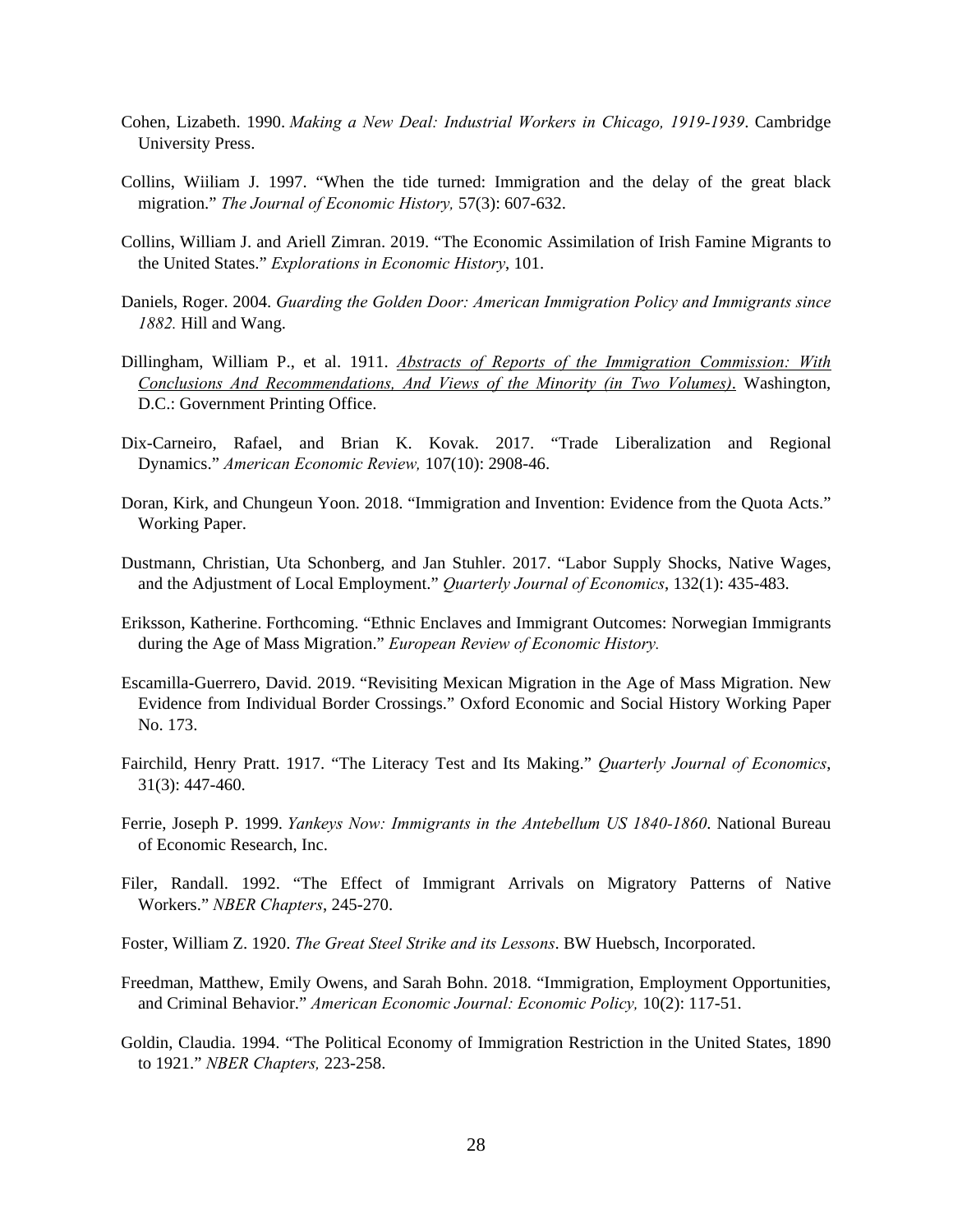- Goldsmith-Pinkham, Paul, Isaac Sorkin, and Henry Swift. 2018. "Bartik instruments: What, When, Why, and How." NBER Working Paper No. 24408.
- Greenwood, Michael J., and Zachary Ward. 2015. "Immigration Quotas, World War I and Emigrant Flows from the United States in the Early 20th Century." *Explorations in Economic History*, 55: 76- 96.
- Haines, Michael. 2010. "Historical, Demographic, Economic, and Social Data: The United States, 1790-2002." ICPSR Data File 2896.
- Hatton, Timothy J., and Jeffrey G. Williamson. 1998. *The Age of Mass Migration: Causes and Economic Impact*. Oxford University Press.
- Higham, Nicholas J. 2002. *Accuracy and Stability of Numerical Algorithms*. Vol. 80. Siam.
- Hirota, Hidetaka. 2016. *Expelling the Poor: Atlantic Seaboard States and the Nineteenth-Century Origins of American Immigration Policy*. Oxford, UK: Oxford University Press.
- Hornbeck, Richard, and Suresh Naidu. 2014. "When the Levee Breaks: Black Migration and Economic Development in the American South." *American Economic Review,* 104(3): 963-90.
- Hutchinson, Edward Prince. 1981. *Legislative History of American Immigration Policy 1798-1965.* University of Pennsylvania Press.
- Jaeger, David A., Joakim Ruist, and Jan Stuhler. 2018. *Shift-Share Instruments and the Impact of Immigration*. NBER Working Paper No. 24285.
- Jenks, Jeremiah W. and W. Jett Lauck. 1912. *The Immigration Problem.* Funk and Wagnalls Company.
- King, Desmond. 2000. *Making Americans.* Harvard University Press.
- Kovak, Brian K. 2013. "Regional Effects of Trade Reform: What is the Correct Measure of Liberalization?" *American Economic Review,* 103(5): 1960-76.
- Lafortune, Jeanne, José Tessada, and Carolina González-Velosa. 2015. "More Hands, More power? Estimating the Impact of Immigration on Output and Technology Choices Using Early 20th Century US Agriculture." *Journal of International Economics,* 97(2): 339-358.
- Lee, David S. 1999. "Wage Inequality in the United States During the 1980s: Rising Dispersion or Falling Minimum Wage?" *The Quarterly Journal of Economics,* 114(3): 977-1023.
- Lee, Jongkwan, Giovanni Peri, and Vasil Yasenov. 2017. "The Employment Effects of Mexican Repatriations: Evidence from the 1930's". NBER Working Paper No. 23885.
- Lew-Williams, Beth. 2018. *The Chinese Must Go: Violence, Exclusion, and the Making of the Alien in America*. Harvard University Press.
- Lew, Byron, and Bruce Cater. 2018. "Farm Mechanization on an Otherwise 'Featureless' Plain: Tractors on the Northern Great Plains and Immigration Policy of the 1920s." *Cliometrica,* 12(2): 181-218.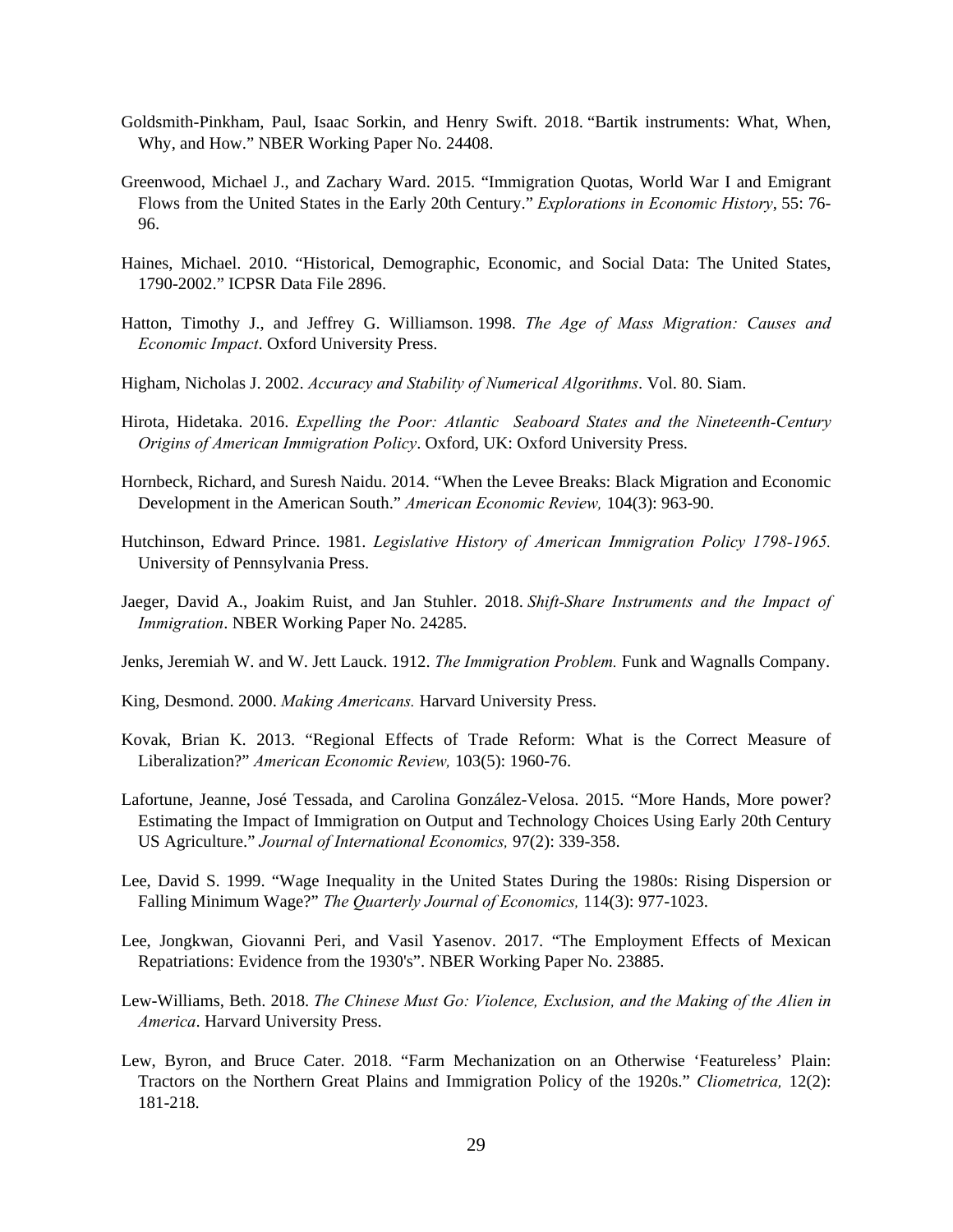- Lewis, Ethan. 2011. "Immigration, Skill Mix, and Capital Skill Complementarity." *The Quarterly Journal of Economics,* 126(2): 1029-1069.
- Luebke, Frederick C. 1977. "Ethnic group settlement on the Great Plains." *The Western Historical Quarterly,* 8(4): 405-430.
- Markel, Howard and Alexandra Minna Stern. 2002. "The Foreignness of Germs: The Persistent Association of Immigrants and Disease in American Society." *Milbank Quarterly*, 80(4): 757-788.
- Massey, Catherine G. 2016. "Immigration Quotas and Immigrant Selection." *Explorations in Economic History,* 60: 21-40.
- Miles, Thomas J., and Adam B. Cox. 2014. "Does Immigration Enforcement Reduce Crime? Evidence from Secure Communities." *The Journal of Law and Economics,* 57(4): 937-973.
- Moralez, Felicia. 2018. *From Immigrants to Citizens: Mexicans and Settlement Houses in Gary, Indiana, 1919-1965*. Doctoral Dissertation. University of Notre Dame.
- Moser, Petra, and Shmuel San. 2019. "Immigration, Science, and Invention: Evidence from the 1920s Quota Acts." Working Paper.
- Ngai, Mae M. 2003. "The Strange Career of the Illegal Alien: Immigration Restriction and Deportation Policy in the United States, 1921–1965." *Law and History Review,* 21(1): 69-108.
- Okrent, Daniel. 2019. *The Guarded Gate: Bigotry, Eugenics and the Law That Kept Two Generations of Jews, Italians, and Other European Immigrants Out of America*. Scribner.
- Peri, Giovanni, and Chad Sparber. 2011. "Assessing inherent model bias: An application to native displacement in response to immigration." *Journal of Urban Economics,* 69(1): 82-91.
- Phillips, Julie A., and Douglas S. Massey. 1999. "The New Labor Market: Immigrants and Wages after IRCA." *Demography,* 36(2): 233-246.
- Putnam, Lara. 2013. "The Ties Allowed to Bind: Kinship Legalities and Migration Restriction in the Interwar Americas." *International Labor and Working-Class History*, 83: 191-209.
- Roberts, Peter. 1912. *The New Immigration: A Study of the Industrial and Social Life of Southeastern Europeans in America*. Vol. 3. The Macmillan Company.
- Roberts, Peter. 1912. *The New Immigration: A Study of the Industrial and Social Life of Southeastern Europeans in America*. Vol. 3. The Macmillan Company.
- Ruggles, Steven, J. Trent Alexander, Katie Genadek, Ronald Goeken, Matthew B. Schroeder, and Matthew Sobek. 2010. "Integrated Public Use Microdata Series: Version 5.0" [Machine-readable database]. Minneapolis: University of Minnesota*.*
- Sequeira, Sandra, Nathan Nunn, and Nancy Qian. Forthcoming. "Immigrants and the Making of America." *Review of Economic Studies.*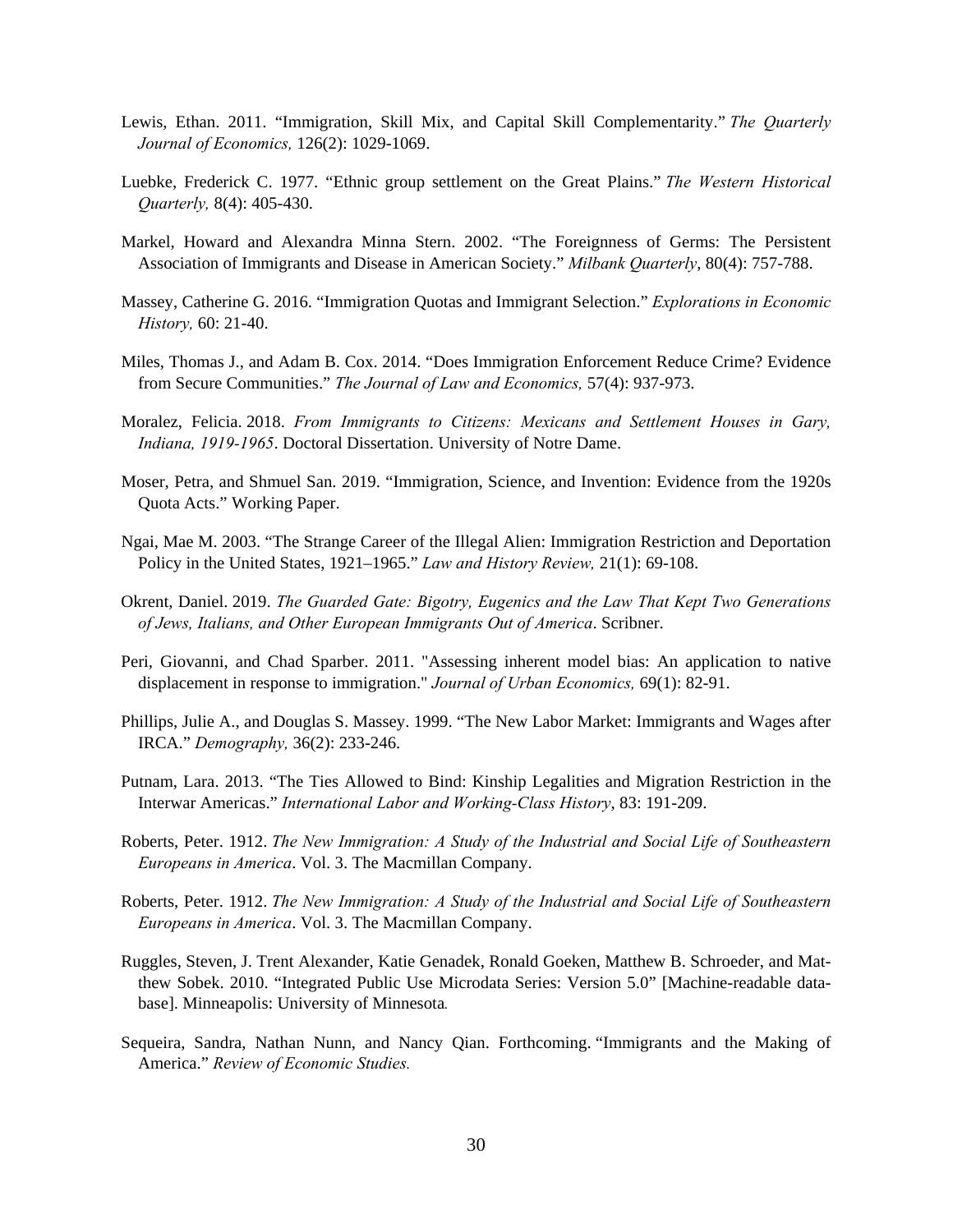- Spitzer, Yannay, and Ariell Zimran. 2018. "Migrant Self-Selection: Anthropometric Evidence from the Mass Migration of Italians to the United States, 1907–1925." *Journal of Development Economics,* 134: 226-247.
- Spitzer, Yannay. 2015. "The Dynamics of Mass Migration: Estimating the Effect of Income Differences on Migration in a Dynamic Model of Discrete Choice with Diffusion." Unpublished manuscript, Brown University, Department of Economics.

Steiner, Edward Alfred. 1909. *The Immigrant Tide: Its Ebb and Flow*. FH Revell.

- Tabellini, Marco. 2019. "Gifts of the Immigrants, Woes of the Natives: Lessons from the Age of Mass Migration." Harvard Business School BGIE Unit Working Paper 19-005
- Tichenor, Daniel J. 2001. *Dividing Lines: The Politics of Immigration Control in America.* Princeton University Press.
- Timmer, Ashley S., and Jeffrey G. Williamson. 1998. "Immigration Policy Prior to the 1930s: Labor Markets, Policy Interactions, and Globalization Backlash." *Population and Development Review,* 24(4): 739-742.
- Wang, Peter H. 1975. "Farmers and the Immigration Act of 1924." *Agricultural History,* 49(4): 647- 652.
- Ward, Zachary. 2017. "Birds of Passage: Return Migration, Self-selection and Immigration Quotas." *Explorations in Economic History, 64*: 37-52.
- Ward, Zachary. 2018. "Have language skills always been so valuable? The low return to English fluency during the Age of Mass Migration." Unpublished manuscript.
- Wozniak, Abigail, and Thomas J. Murray. 2012. "Timing is Everything: Short-Run Population Impacts of Immigration in US Cities." *Journal of Urban Economics,* 72(1): 60-78.
- Wright, Richard A., Mark Ellis, and Michael Reibel. 1997. "The Linkage Between Immigration and Internal Migration in Large Metropolitan Areas in the United States." *Economic Geography,* 73(2): 234-254.
- Xie, Bin. 2017. "The Effects of Immigration Quotas on Wages, the Great Black Migration, and Industrial Development." IZA Discussion paper No. 11214.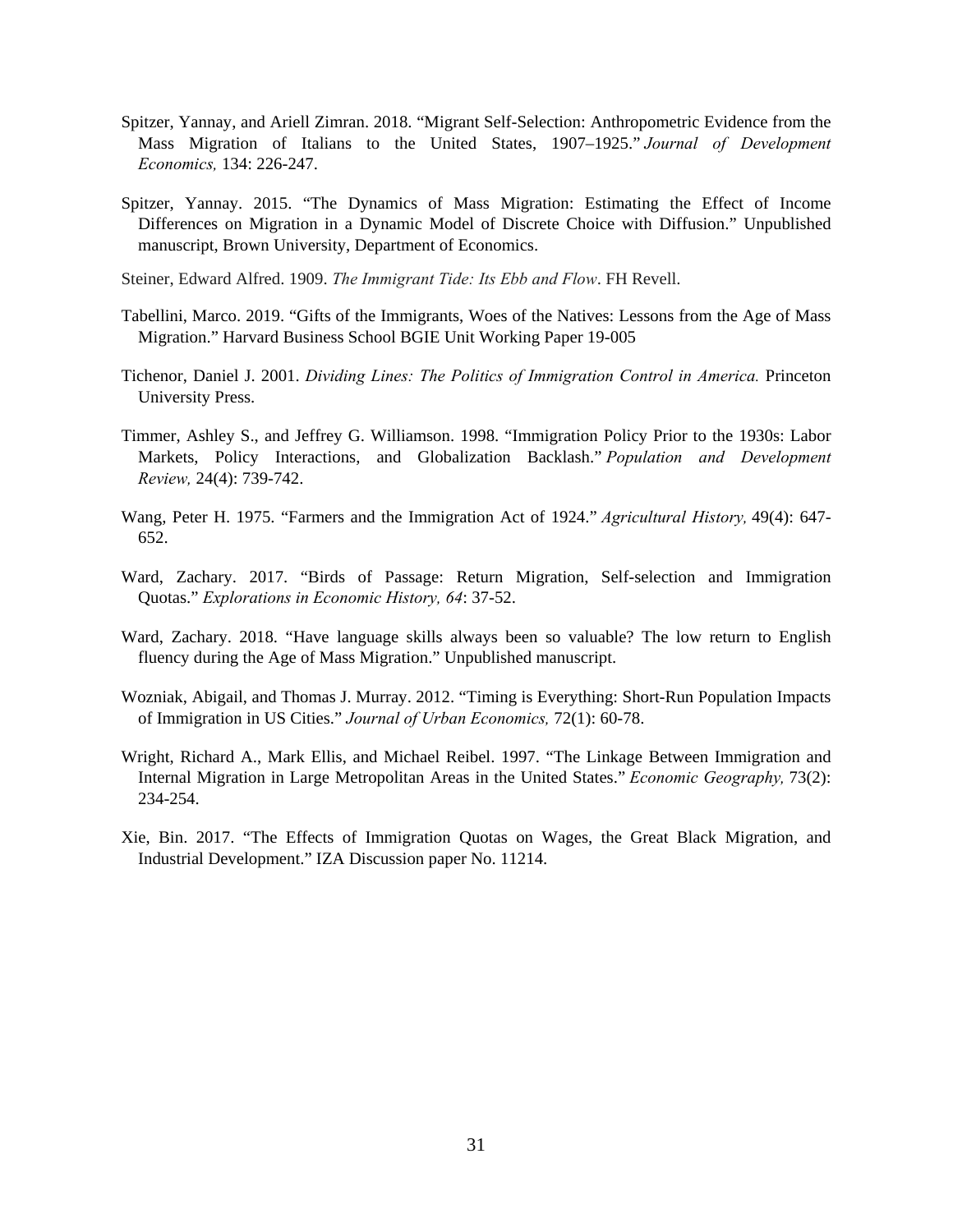

*Figure 1.* **Foreign-Born Stock as a Percentage of the US Population (1850-2010)**

*Source:* Authors' calculations based on Integrated Public-Use Microdata Series (IPUMS) samples of US Census (Ruggles et al. 2010).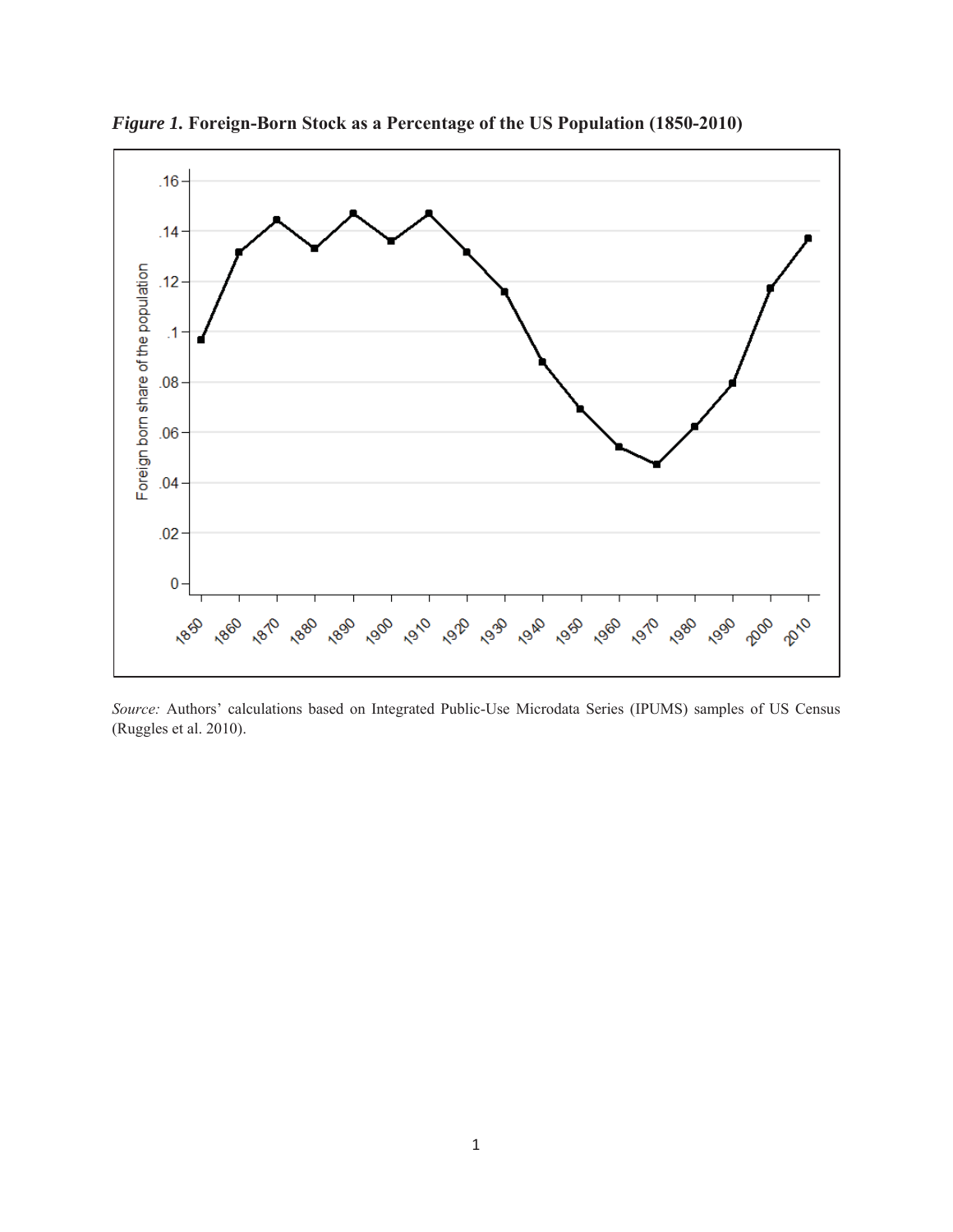

*Figure 2***. Sending Regions Within the Foreign-Born Population (1850-2010)**

*Source:* Authors' calculations based on Integrated Public-Use Microdata Series (IPUMS) samples of US Census (Ruggles et al. 2010).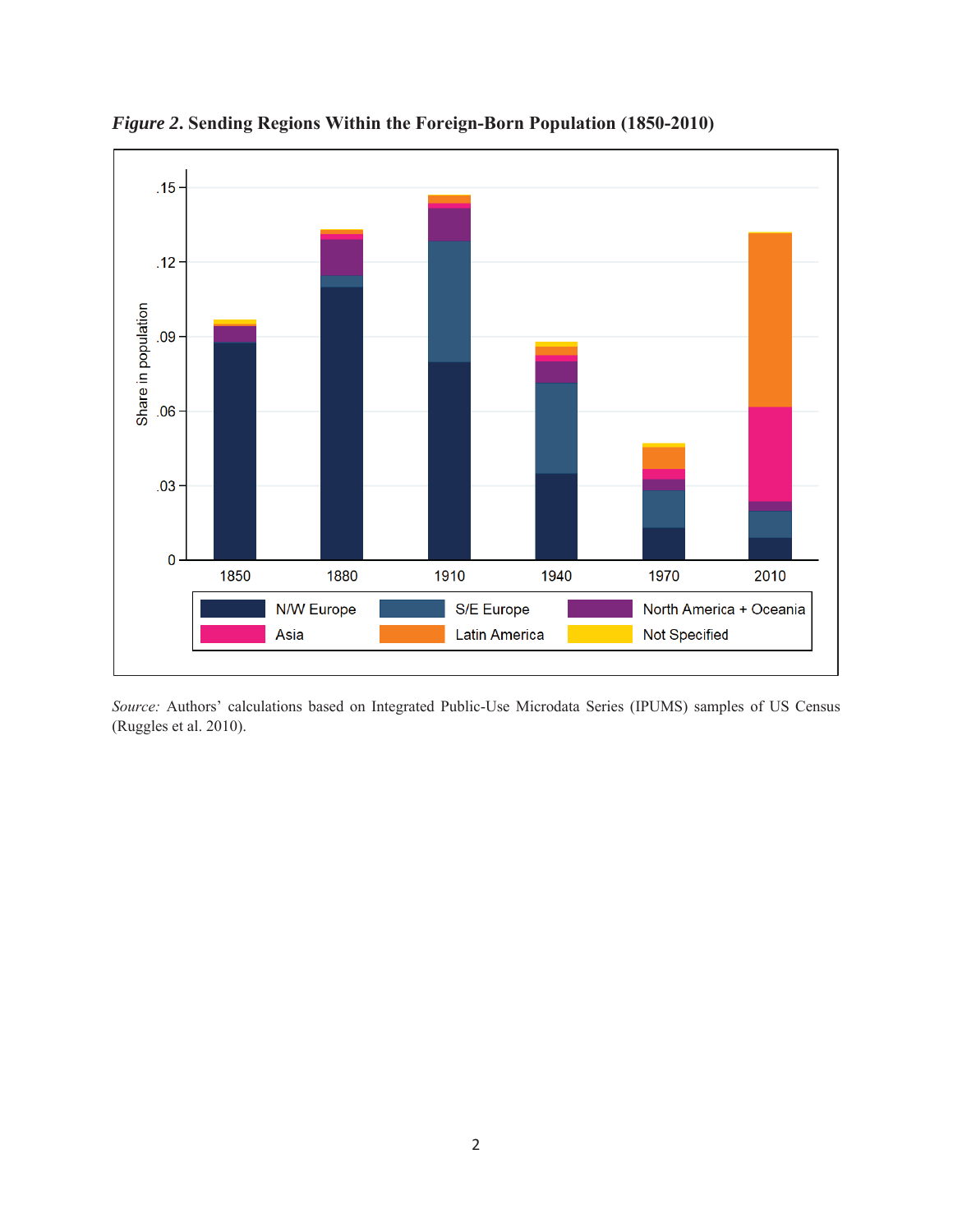

*Figure 3.* **Annual Immigrant Flows to the US by Quota Restriction Categories, 1900-1930**

*Notes:* Annual immigrant flows (in thousands) to the US from 1900 to 1930, separated into three categories: high restriction, low restriction, and no restriction. See Appendix Table 1 for a list of countries and their classification.

*Source:* Historical Statistics of the United States, "Immigrants, by country of last residence–Europe: 1820–1997."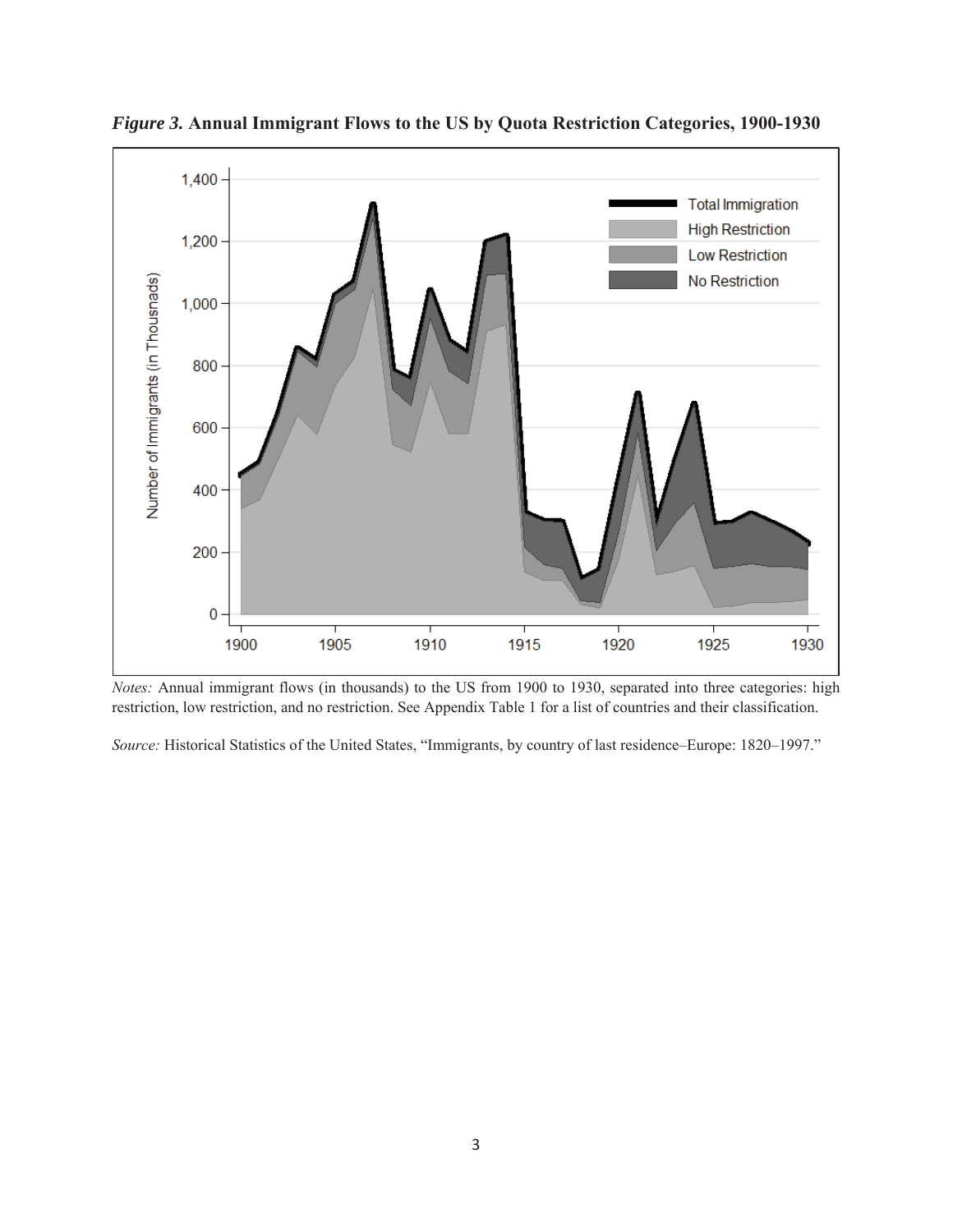

*Figure 4.* **Decadal Immigrant Flows to the US by Quota Restriction Categories**

*Notes:* Decadal immigrant flows (in thousands) to the US from 1902 to 1910 in blue, from 1922-1930 in red, and decadal quota slots in green, separated into three categories: high restriction, low restriction, and no restriction. See Appendix Table 1 for a list of countries and their classification.

*Source:* Historical Statistics of the United States, "Immigrants, by country of last residence–Europe: 1820–1997." Ferenzi and Wilcox (1929).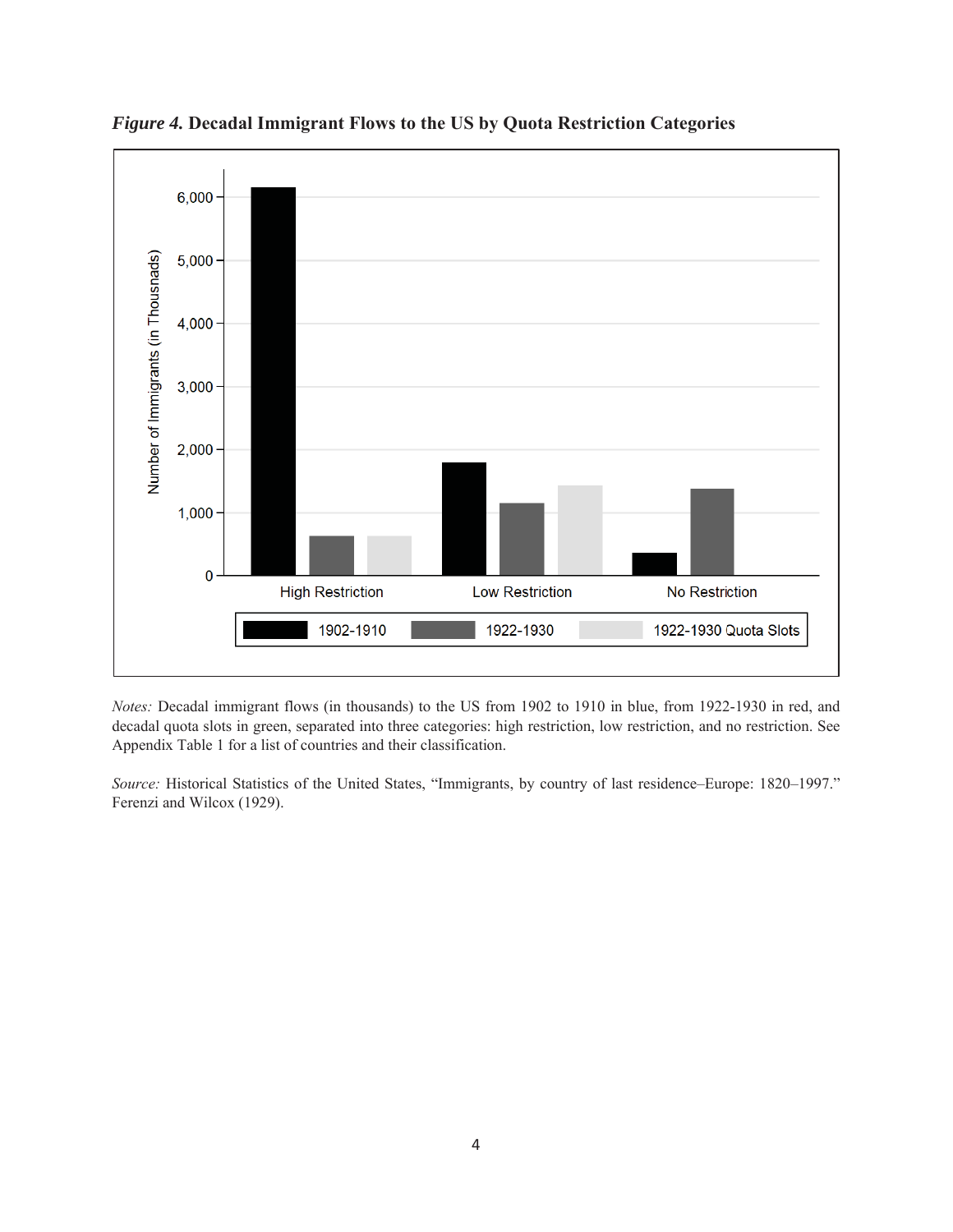

*Figure 5A.* **SEA Quota Exposure Measure QE-3**

*Notes:* The figure plots the 460 SEAs used in the analysis and assigns a darker red color to SEAs with higher quota exposure measure QE-3 (see text for definition of the exposure measure).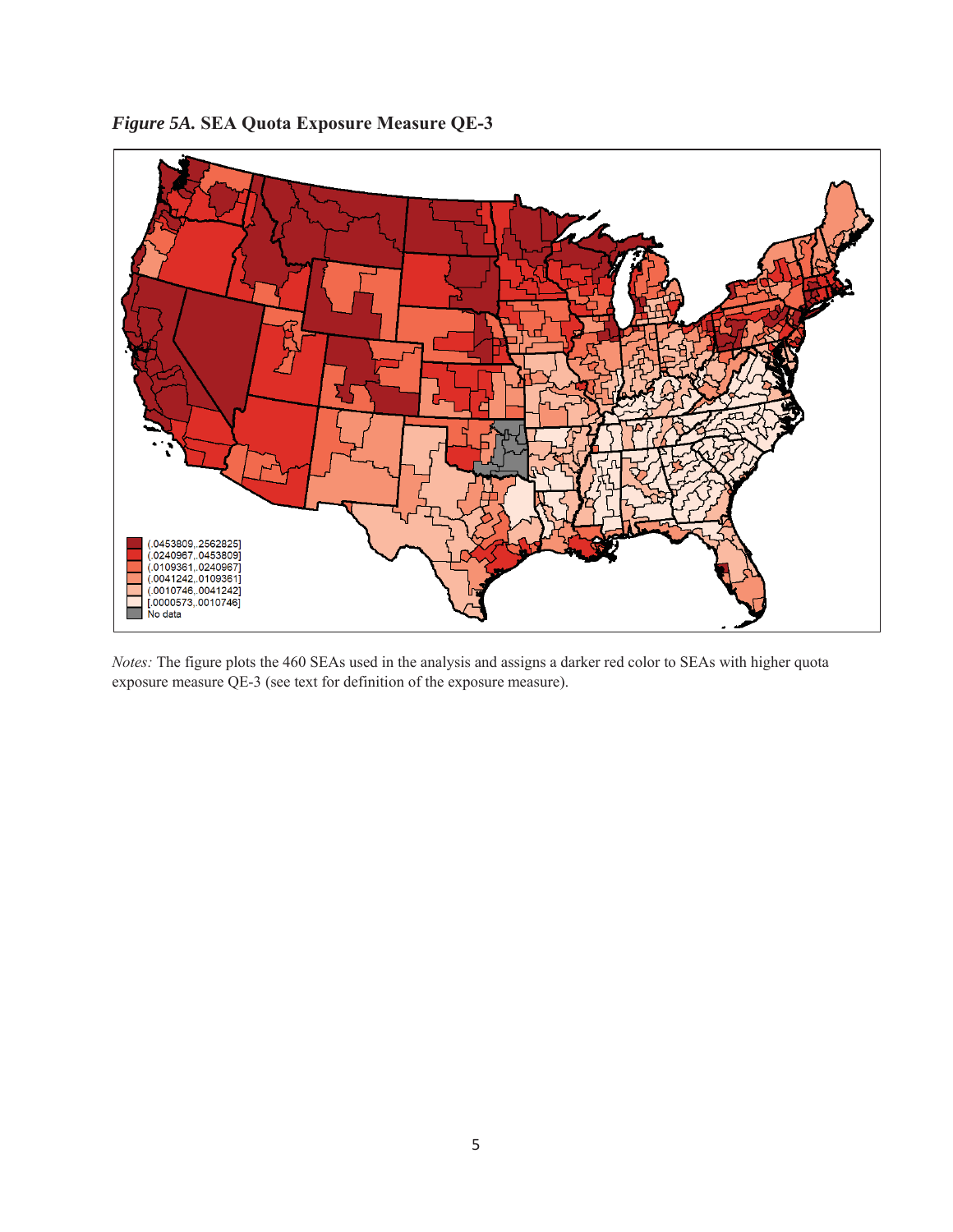*Figure 5B.* **SEA Quota Exposure Measure QE-3, Controlling for Census Region and 1900 Foreign Born Share**



*Notes:* The figure plots the residuals from a regression of quota exposure measure QE-3 on census region indicators and 1900 foreign-born share and assigns a darker red color to SEAs with larger residuals.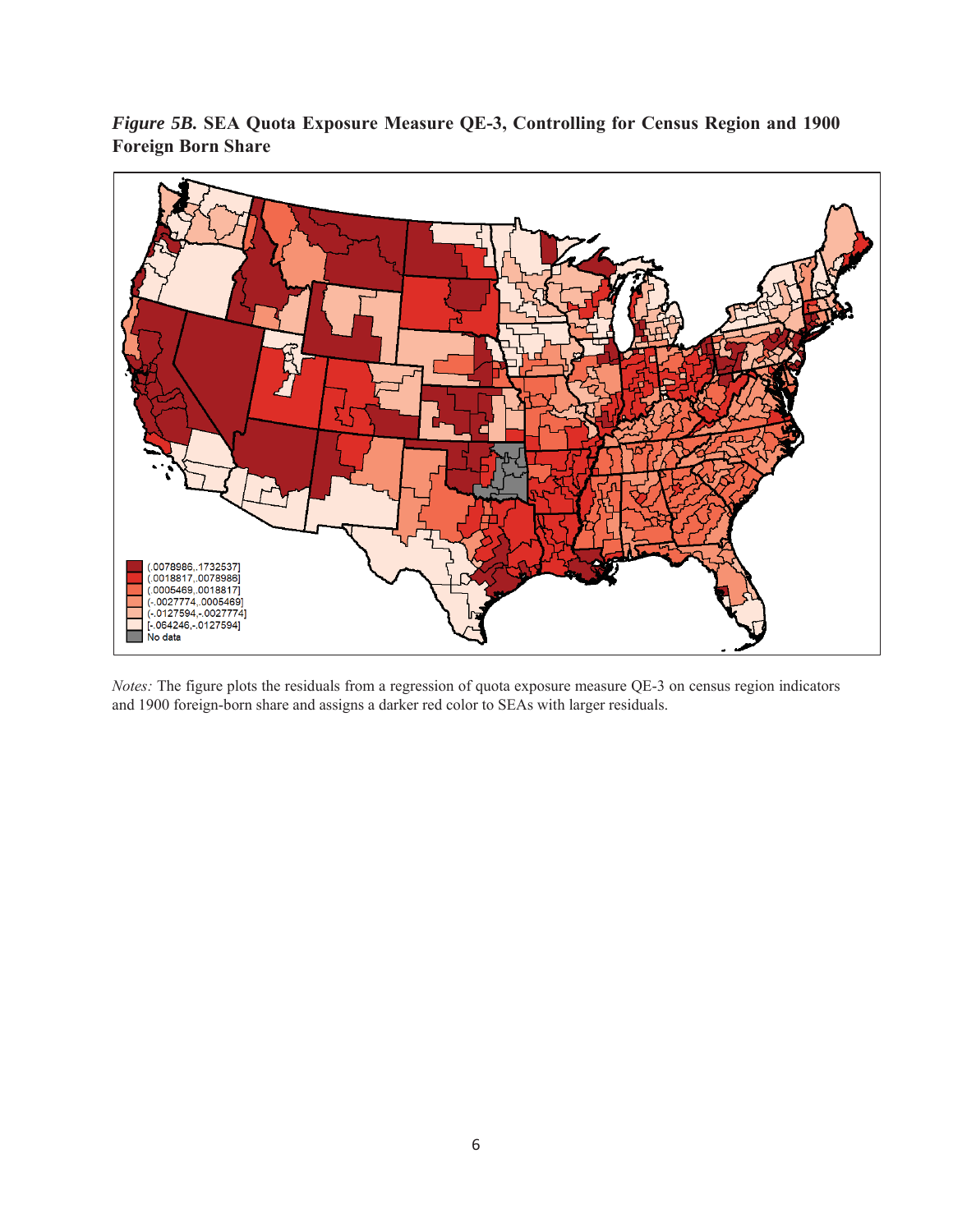|                           |                           | <b>Table 1: The Border Closure Policy "Puzzle"</b> |                                                                         |                |                                                                               |  |
|---------------------------|---------------------------|----------------------------------------------------|-------------------------------------------------------------------------|----------------|-------------------------------------------------------------------------------|--|
|                           | <b>Foreign-Born Share</b> |                                                    | <b>Log Occupational Score</b>                                           |                |                                                                               |  |
|                           | <b>Full Count</b>         | <b>Full Count</b>                                  | <b>Overall</b>                                                          | <b>Stayers</b> | <b>Matched Sample - Matched Sample - Matched Sample -</b><br><b>Newcomers</b> |  |
|                           | (1)                       | (2)                                                | (3)                                                                     | (4)            | (5)                                                                           |  |
|                           |                           | <b>I. Full Sample (SEAs = 460)</b>                 |                                                                         |                |                                                                               |  |
| Quota Exposure x 1930     | $-1.235***$               | $-0.509***$                                        | $-0.481***$                                                             | $-0.505***$    | $0.301***$                                                                    |  |
|                           | (0.160)                   | (0.0759)                                           | (0.0848)                                                                | (0.0993)       | (0.0860)                                                                      |  |
|                           |                           | II. Urban Only $(SEAs = 230)$                      |                                                                         |                |                                                                               |  |
| Quota Exposure x 1930     | $-1.260***$               | $-0.624***$                                        | $-0.574***$                                                             | $-0.694***$    | 0.141                                                                         |  |
|                           | (0.113)                   | (0.100)                                            | (0.119)                                                                 | (0.139)        | (0.107)                                                                       |  |
|                           |                           | III. Rural Only $(SEAs = 230)$                     |                                                                         |                |                                                                               |  |
| Quota Exposure x 1930     | $-1.190***$               | $-0.283**$                                         | $-0.300**$                                                              | $-0.290**$     | $0.362***$                                                                    |  |
|                           | (0.365)                   | (0.122)                                            | (0.126)                                                                 | (0.132)        | (0.125)                                                                       |  |
| <b>Year Fixed Effects</b> | Yes                       | Yes                                                | Yes                                                                     | Yes            | Yes                                                                           |  |
| <b>SEA Fixed Effects</b>  | Yes                       | Yes                                                | Yes                                                                     | Yes            | Yes                                                                           |  |
| <b>Time Trends</b>        | N <sub>o</sub>            | Region                                             | Region                                                                  | Region         | <b>State</b>                                                                  |  |
|                           | 1900 Foreign Born         |                                                    | 1900 Foreign Born 1900 Foreign Born 1900 Foreign Born 1900 Foreign Born |                |                                                                               |  |
| Controls                  | Share                     | Share                                              | Share                                                                   | Share          | Share                                                                         |  |

*Notes:* This table presents the coefficient of interest from the continuous difference-in-differences specification (equation 2). Panel I presents results for the full sample of 460 SEAs, panel II presents results for the urban sample of 230 SEAs, and Panel III presents results for the rural sample of the remaining 230 SEAs. The dependent variables in these specifications are the foreign-born share and the log of the average occupational score among working-age males (Age 15-65). In all specifications, each SEA has three observation for the years 1900, 1910, and 1930. All specifications include SEA fixed effects and Census region time trends. Column 1 presents results where the dependent variable is the foreign-born share among working age males. Columns 2-5 present results where the dependent variable is the log of the average occupational score among working age males, where column 2 uses data on all US-born and individuals from countries who were not restricted by the quota system using the full count census, while columns 3-5 use data from the matched sample described in the text. Column 3 considers all matched US-born individuals, column 4 considers US-born individuals from the matched sample who reside in the same SEA at the beginning and at the end of the decade, and column 5 considers US-born individuals who resided in the SEA at the end of the decade but did not reside in the SEA at the beginning of the decade. Robust standard errors, clustered at the SEA level, in parenthesis. \*\*\* p<0.01; \*\* p<0.05; \* p<0.1.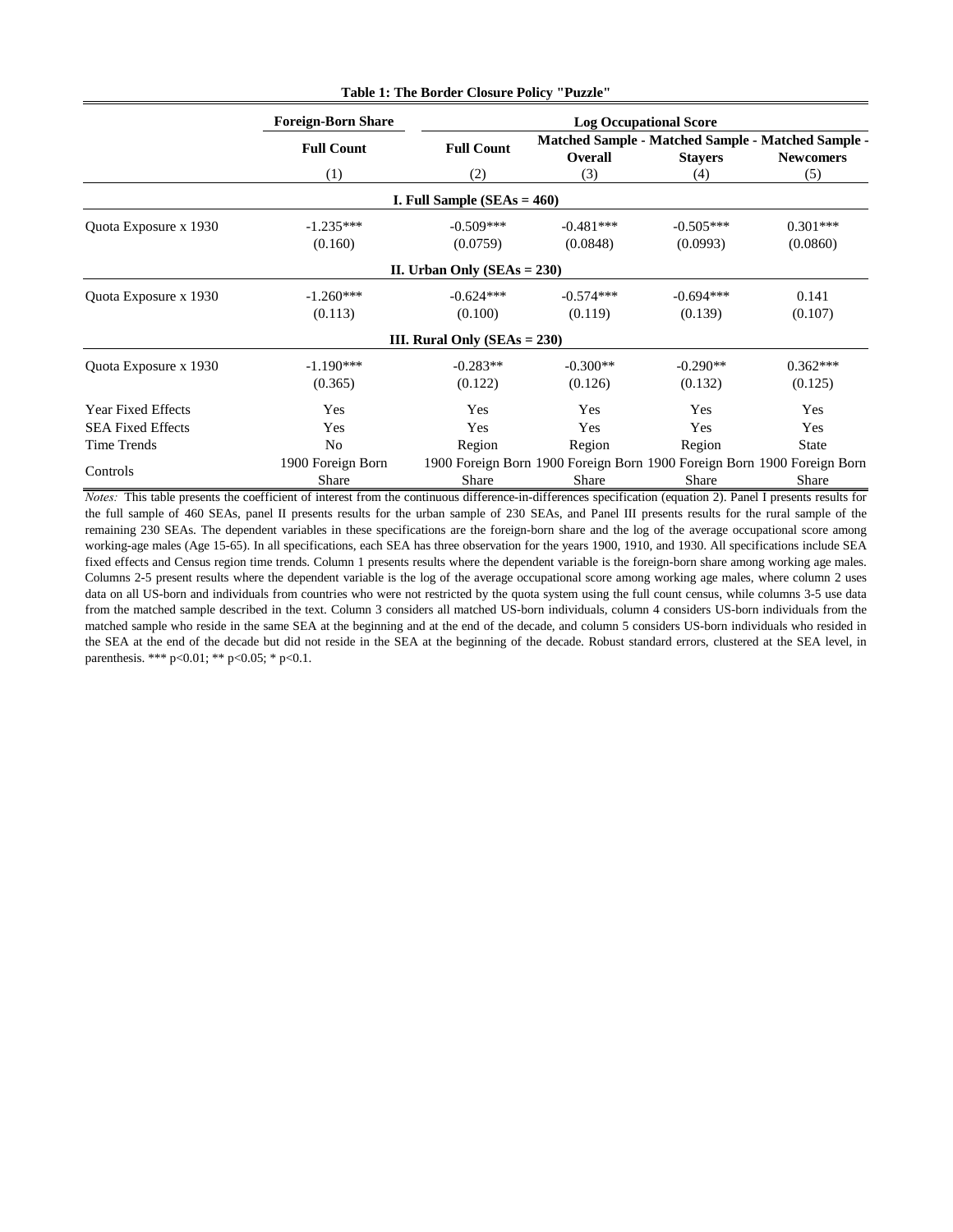|                                             | (1)            | (2)            | (3)                               |
|---------------------------------------------|----------------|----------------|-----------------------------------|
| I. Full Sample $(SEAs = 460)$               |                |                |                                   |
| Net Migration Rate, Restricted Population   | $-3.068***$    | $-2.580***$    | $-2.225***$                       |
|                                             | (0.290)        | (0.370)        | (0.453)                           |
| Net Migration Rate, Unrestricted Population | $-1.531**$     | $-0.269$       | 0.327                             |
|                                             | (0.598)        | (0.818)        | (1.263)                           |
| II. Urban Sample ( $SEAs = 230$ )           |                |                |                                   |
| Net Migration Rate, Restricted Population   | $-2.830***$    | $-2.394***$    | $-1.611**$                        |
|                                             | (0.443)        | (0.527)        | (0.633)                           |
| Net Migration Rate, Unrestricted Population | $-0.292$       | $0.997**$      | $2.407**$                         |
|                                             | (0.538)        | (0.475)        | (0.940)                           |
| <b>III. Rural Sample (SEAs = 230)</b>       |                |                |                                   |
| Net Migration Rate, Restricted Population   | $-3.281***$    | $-2.848***$    | $-3.002***$                       |
|                                             | (0.308)        | (0.373)        | (0.410)                           |
| Net Migration Rate, Unrestricted Population | $-4.061***$    | $-2.267*$      | $-2.545*$                         |
|                                             | (0.926)        | (1.172)        | (1.311)                           |
| Decade Fixed Effects                        | Yes            | Yes            | Yes                               |
| <b>SEA Fixed Effects</b>                    | Yes            | Yes            | Yes                               |
| <b>Time Trends</b>                          | N <sub>o</sub> | Region         | Region                            |
| Controls                                    | N <sub>o</sub> | N <sub>o</sub> | 1900 Foreign<br><b>Born Share</b> |

**Table 2: The Effect of Border Closure Exposure on Net Migration Rates**

*Notes:* This table presents the coefficient of interest from the continuous difference-in-differences specification (equation 2). Panel I presents results for the full sample of 460 SEAs, panel II presents results for the urban sample of 230 SEAs, and Panel III presents results for the rural sample of the remaining 230 SEAs. The dependent variables in these specifications are the decadal change in quota restricted and unrestricted workingage male population over total working-age male population in the beginning of the decade. In all specifications, each SEA has one observation for the 1900-1910 decade and another observation for the 1920-1930 decade. Column 1 presents results from a specification that includes SEA and decade fixed effects. Column 2 adds census region time trends. Column 3 adds trends by initial (1900) foreign-born share. Robust standard errors, clustered at the SEA level, in parenthesis. \*\*\*  $p<0.01$ ; \*\*  $p<0.05$ ; \*  $p<0.1$ .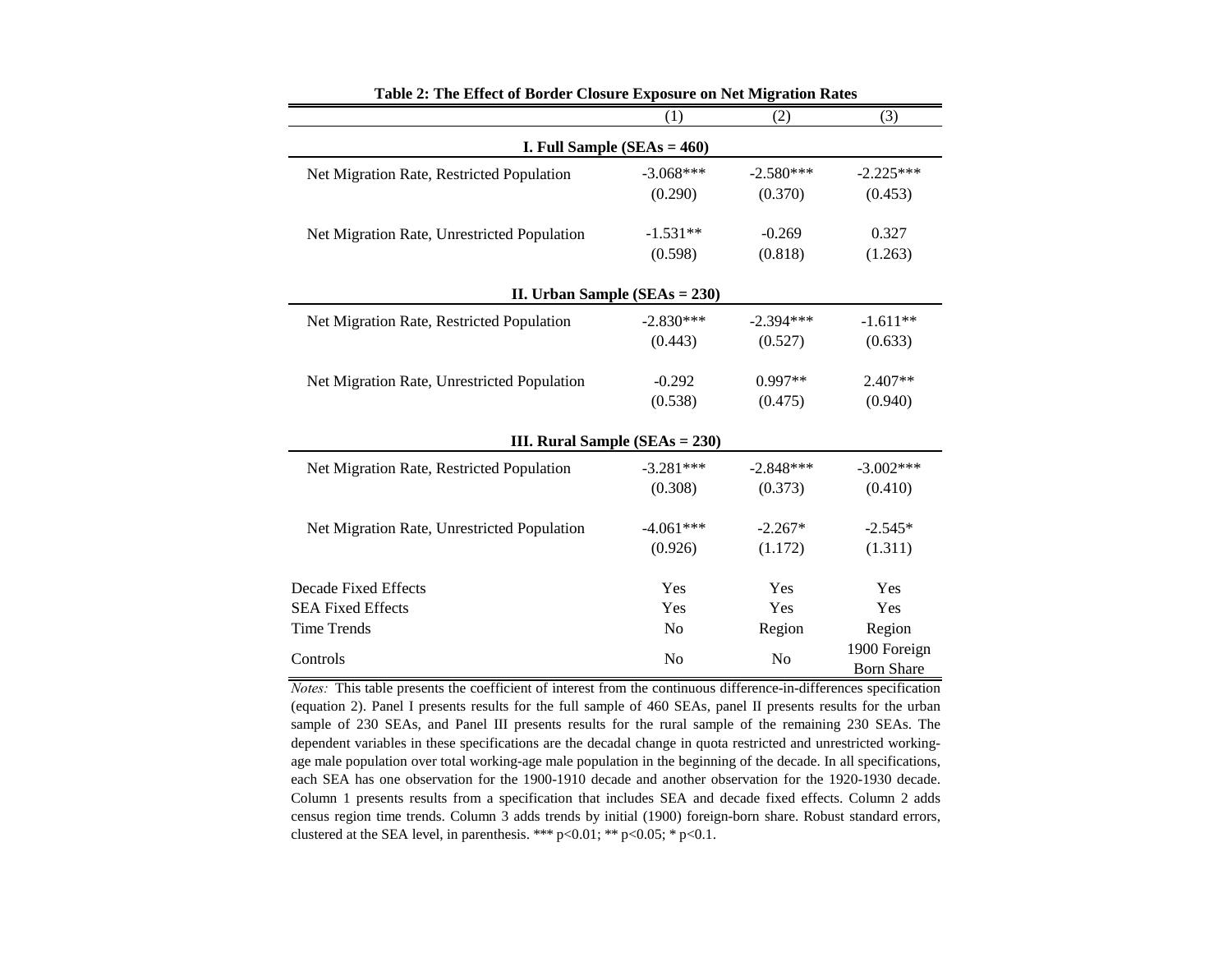|                                             | (1)                                | (2)                               | (3)         | (4)                               |
|---------------------------------------------|------------------------------------|-----------------------------------|-------------|-----------------------------------|
|                                             | <b>Actual Experiment</b>           |                                   |             | <b>Placebo Experiment</b>         |
|                                             | I. Full Sample $(SEAs = 459)$      |                                   |             |                                   |
| Net Migration Rate, Restricted Population   | $-2.847***$                        | $-2.671***$                       | 0.111       | 0.124                             |
|                                             | (0.456)                            | (0.545)                           | (0.374)     | (0.518)                           |
| Net Migration Rate, Unrestricted Population | $-0.362$                           | $-0.190$                          | $-0.150$    | $-1.328$                          |
|                                             | (0.852)                            | (1.161)                           | (1.082)     | (2.006)                           |
|                                             | II. Urban Sample ( $SEAs = 229$ )  |                                   |             |                                   |
| Net Migration Rate, Restricted Population   | $-2.605***$                        | $-2.030***$                       | $-0.232$    | $-0.993$                          |
|                                             | (0.645)                            | (0.767)                           | (0.503)     | (0.691)                           |
| Net Migration Rate, Unrestricted Population | $1.111**$                          | $1.992**$                         | $-1.550***$ | $-2.558***$                       |
|                                             | (0.512)                            | (0.841)                           | (0.591)     | (0.798)                           |
|                                             | III. Rural Sample ( $SEAs = 230$ ) |                                   |             |                                   |
| Net Migration Rate, Restricted Population   | $-3.043***$                        | $-3.411***$                       | 0.134       | $1.253**$                         |
|                                             | (0.510)                            | (0.519)                           | (0.537)     | (0.505)                           |
| Net Migration Rate, Unrestricted Population | $-2.551**$                         | $-3.218***$                       | $-0.149$    | 0.412                             |
|                                             | (1.165)                            | (1.124)                           | (2.941)     | (3.782)                           |
| <b>Decade Fixed Effects</b>                 | Yes                                | Yes                               | Yes         | Yes                               |
| <b>SEA Fixed Effects</b>                    | Yes                                | Yes                               | Yes         | Yes                               |
| <b>Time Trends</b>                          | Region                             | Region                            | Region      | Region                            |
| Controls                                    | N <sub>o</sub>                     | 1890 Foreign<br><b>Born Share</b> | No          | 1890 Foreign<br><b>Born Share</b> |

**Table 3: The Effect of Border Closure Exposure on Net Migration Rates - Placebo Tests**

*Notes*: This table presents the coefficient of interest from the continuous difference-in-differences specification (equation 2). Panel I presents results for the full sample of 459 SEAs, panel II presents results for the urban sample of 229 SEAs, and Panel III presents results for the rural sample of the remaining 230 SEAs. The dependent variables in these specifications are the decadal change in quota restricted and unrestricted working-age male population age 18-44 over total working-age male population age 18-44 in the beginning of the decade. All specifications include SEA fixed effects and census region and 1890 foreign-born share time trends. Columns 1 and 2 present results for the actual timing of the experiment - 1900-1910 and 1920-1930, while columns 3 and 4 presnt results for a placebo test where the decades compared are 1890-1900 to 1900-1910. Robust standard errors, clustered at the SEA level, in parenthesis. \*\*\*  $p<0.01$ ; \*\*  $p<0.05$ ; \*  $p<0.1$ .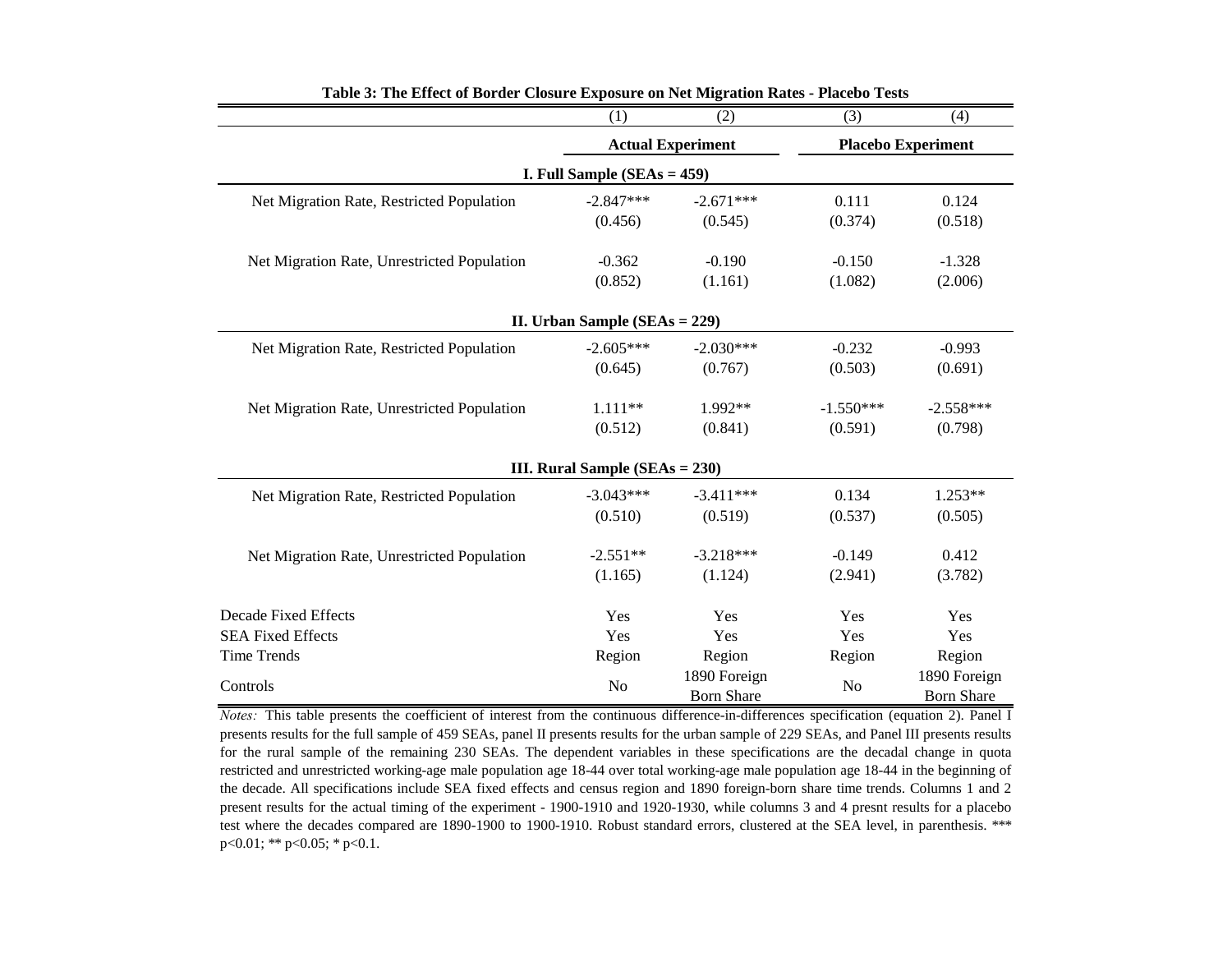|                                   | <b>WWI Effect</b><br>$(N = 690)$ |
|-----------------------------------|----------------------------------|
|                                   | (1)                              |
| I. Urban Sample $(SEAs = 230)$    |                                  |
| <b>Restricted Population:</b>     |                                  |
| Quota Exposure X (1920-1930)      | $-0.781***$<br>(0.169)           |
| WWI Exposure X (1910-1920)        | $-1.994***$<br>(0.429)           |
| <b>Unrestricted Population:</b>   |                                  |
| Quota Exposure X (1920-1930)      | 0.236<br>(0.193)                 |
| WWI Exposure X (1910-1920)        | $0.899**$<br>(0.409)             |
| II. Rural Sample ( $SEAs = 230$ ) |                                  |
| <b>Restricted Population:</b>     |                                  |
| Quota Exposure X (1920-1930)      | $-0.875***$<br>(0.329)           |
| WWI Exposure X (1910-1920)        | $-2.138***$<br>(0.326)           |
| <b>Unrestricted Population:</b>   |                                  |
| Quota Exposure X (1920-1930)      | $-0.396$<br>(0.746)              |
| WWI Exposure X (1910-1920)        | $-1.200$<br>(0.910)              |

|  | Table 4: The Effect of Exposure to Border Closure on Net Migration Rate - Robustness to World War 1 |  |
|--|-----------------------------------------------------------------------------------------------------|--|
|  |                                                                                                     |  |

*Notes:* This table presents the coefficient of interest from the continuous difference-in-differences specification (equation 2). Panel I present results for the urban sample, and Panel II present results for the rural sample. The dependent variables in these specifications are the decadal change in quota restricted and unrestricted working-age male population over total working-age male population in the beginning of the decade. In column 5, the observations for the 1910-1920 decade are added to the analysis. Column 1 presents the results of the main specification from Table 1. Column 2 replaces census region time trends with state time trends. Column 3 adds the 1900 foreign-born share time trends. Column 4 removes SEAs from the Southern census regions. Column 5 includes World War I exposure measure interacted with the 1910-1920 decade indicator. All specifications include SEA and decade fixed effects, census region time trends, and initial urban/rural characteristics according to sample. Robust standard errors, clustered at the SEA level, in parenthesis. \*\*\* p<0.01; \*\* p<0.05; \* p<0.1.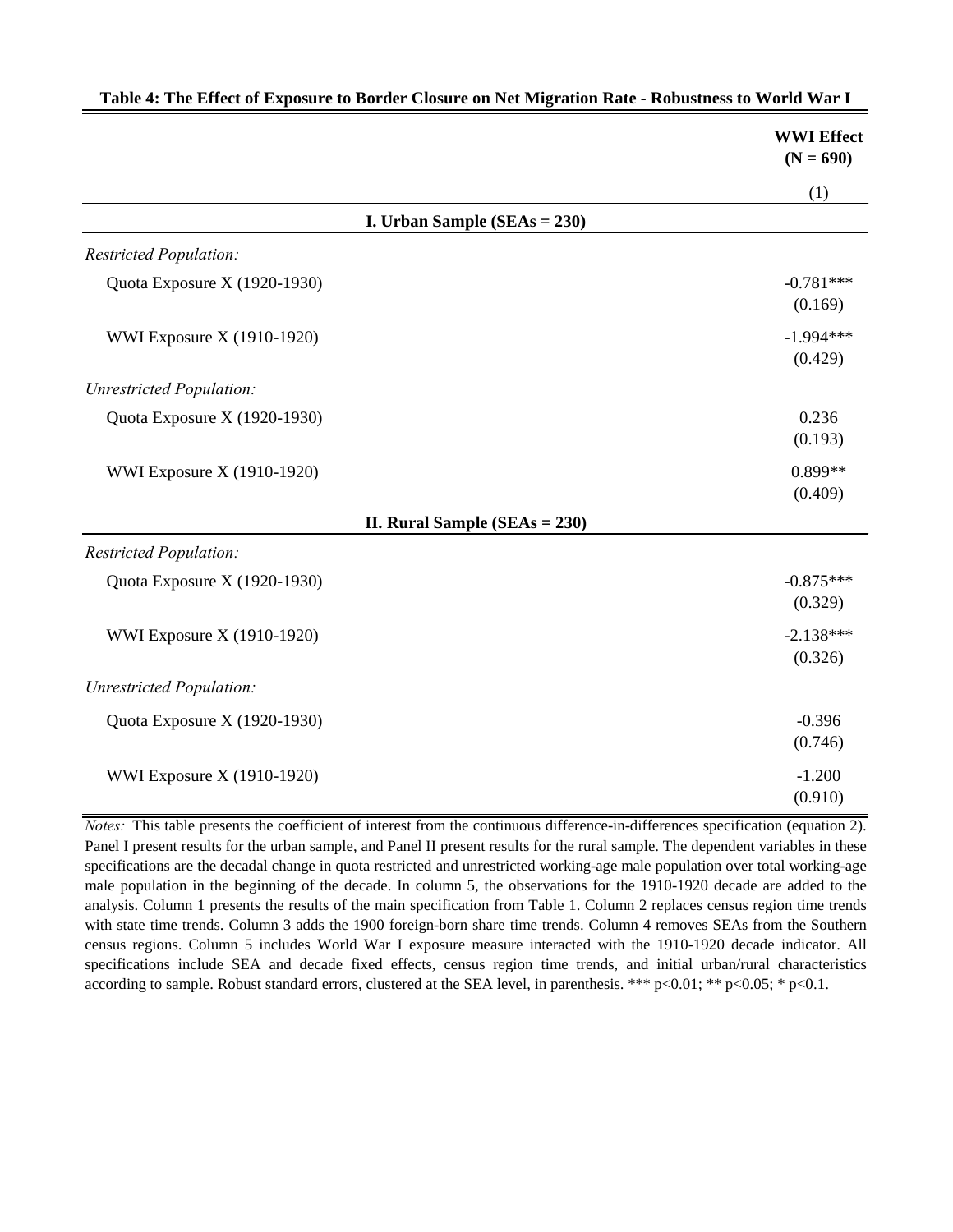|                                                                               | <b>Urban Sample</b><br>$(SEAs = 230)$     | <b>Rural Sample</b><br>$(SEAs = 230)$     |  |
|-------------------------------------------------------------------------------|-------------------------------------------|-------------------------------------------|--|
|                                                                               | (1)                                       | (2)                                       |  |
| Net Migration Rate:                                                           |                                           |                                           |  |
| <b>Restricted Population</b>                                                  | $-1.611**$<br>(0.633)                     | $-3.002***$<br>(0.410)                    |  |
| <b>Unrestricted Population</b>                                                | $2.407**$<br>(0.940)                      | $-2.545*$<br>(1.311)                      |  |
| Native Born White 3rd+ Generation                                             | 0.692<br>(0.603)                          | $-1.605**$<br>(0.781)                     |  |
| Native Born White 2nd Generation                                              | $1.156***$<br>(0.279)                     | $-1.124***$<br>(0.405)                    |  |
| Native Born Non-White                                                         | 0.0263<br>(0.125)                         | $-0.0794$<br>(0.0964)                     |  |
| Born in Canada                                                                | $0.100**$<br>(0.0470)                     | $-0.132***$<br>(0.0490)                   |  |
| Other Unrestricted Foreign-Born                                               | $0.433***$<br>(0.146)                     | 0.334<br>(0.209)                          |  |
| <b>Decade Fixed Effects</b><br><b>SEA Fixed Effects</b><br><b>Time Trends</b> | Yes<br>Yes<br>Region<br>1900 Foreign Born | Yes<br>Yes<br>Region<br>1900 Foreign Born |  |
| Controls                                                                      | Share                                     | Share                                     |  |

### **Table 5: The Effect of Exposure to Border Closure on Net Migration Rates of Various Population Groups**

*Notes:* This table presents the coefficient of interest from the continuous difference-in-differences specification (equation 2) for various populations. Column 1 lists the dependent variables in these specifications that are defined as the decadal change in working-age male population change for the relevant population group over total working-age male population in the beginning of the decade. Column 2 present results for the urban sample of 230 SEAs, and column 3 presents results for the rural sample of the remaining 230 SEAs. In all specifications, each SEA has one observation for the 1900-1910 decade and another observation for the 1920-1930 decade. All specifications include SEA and decade fixed effects, census region time trends, and initial (1900) foreign-born share time trend. Robust standard errors, clustered at the SEA level, in parenthesis. \*\*\* p<0.01; \*\* p<0.05; \* p<0.1.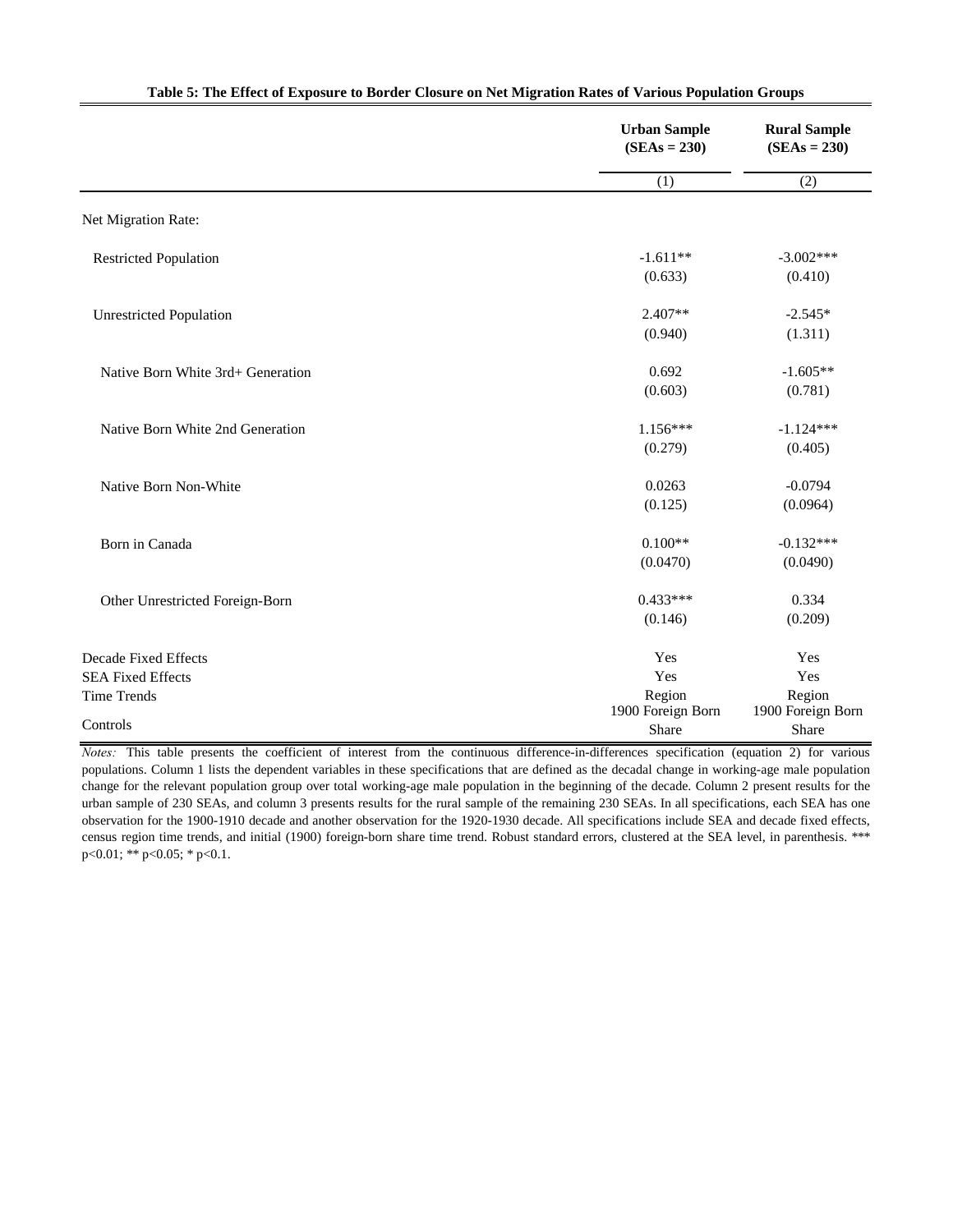|                                |                              | Urban Sample $(SEAs = 230)$    | <b>Rural Sample (SEAs = 230)</b> |                                |  |
|--------------------------------|------------------------------|--------------------------------|----------------------------------|--------------------------------|--|
|                                | (1)                          | (2)                            | (3)                              | (4)                            |  |
|                                | <b>Restricted Population</b> | <b>Unrestricted Population</b> | <b>Restricted Population</b>     | <b>Unrestricted Population</b> |  |
| Net Migration Rate:            |                              |                                |                                  |                                |  |
| <b>Total Population</b>        | $-1.611**$                   | $2.407**$                      | $-3.002***$                      | $-2.545*$                      |  |
|                                | (0.633)                      | (0.940)                        | (0.410)                          | (1.311)                        |  |
| Any Gainful Occupation         | $-1.314**$                   | $1.495**$                      | $-2.370***$                      | $-2.128*$                      |  |
|                                | (0.570)                      | (0.762)                        | (0.361)                          | (1.189)                        |  |
| <b>Blue-Collar Low-Skilled</b> | $-1.093**$                   | $0.516*$                       | $-0.496*$                        | $-0.297$                       |  |
|                                | (0.429)                      | (0.310)                        | (0.272)                          | (0.247)                        |  |
| Blue-Collar High-Skilled       | $-0.0441$                    | $0.522**$                      | $-0.107***$                      | $-0.165$                       |  |
|                                | (0.0862)                     | (0.220)                        | (0.0285)                         | (0.129)                        |  |
| White-Collar                   | $-0.0384$                    | 0.210                          | $-0.125***$                      | $-0.434**$                     |  |
|                                | (0.0443)                     | (0.224)                        | (0.0264)                         | (0.180)                        |  |
| Farming                        | $-0.155**$                   | $0.207*$                       | $-1.374***$                      | $-1.003$                       |  |
|                                | (0.0670)                     | (0.125)                        | (0.449)                          | (0.806)                        |  |
| No Gainful Occupation          | $-0.297**$                   | $0.913**$                      | $-0.631***$                      | $-0.417*$                      |  |
|                                | (0.141)                      | (0.364)                        | (0.0589)                         | (0.235)                        |  |
| <b>Decade Fixed Effects</b>    | Yes                          | Yes                            | Yes                              | Yes                            |  |
| <b>SEA Fixed Effects</b>       | Yes                          | Yes                            | Yes                              | Yes                            |  |
| Time Trends                    | Region                       | Region                         | Region                           | Region                         |  |
| Controls                       | 1900 Foreign Born Share      | 1900 Foreign Born Share        | 1900 Foreign Born Share          | 1900 Foreign Born Share        |  |

*Notes:* This table presents the coefficient of interest from the continuous difference-in-differences specification (equation 2) for various occupation categories. The dependent variables in these specifications are defined as the decadal change in working-age male population reporting an occupation in a specific occupation group over total working-age male population in the beginning of the decade. The occupation groups are defined using the census of population occupation codes as described in the text. Columns 1 and 2 present results for the urban sample of 230 SEAs, and columns 3 and 4 present results for the rural sample of the remaining 230 SEAs. Odd-numbered columns show the coefficients of interest for the quota-restricted population, and even-numbered columns show the coefficients of interest for the quota-unrestricted populations. In all specifications, each SEA has one observation for the 1900-1910 decade and another observation for the 1920-1930 decade. All specifications include SEA and decade fixed effects, census region time trends, and initial (1900) foreign-born share time trends. Robust standard errors, clustered at the SEA level, in parenthesis. \*\*\* p<0.01; \*\* p<0.05; \* p<0.1.

# **Table 6: The Effect of Exposure to Border Closure on Net Migration Rate by Occupation Groups**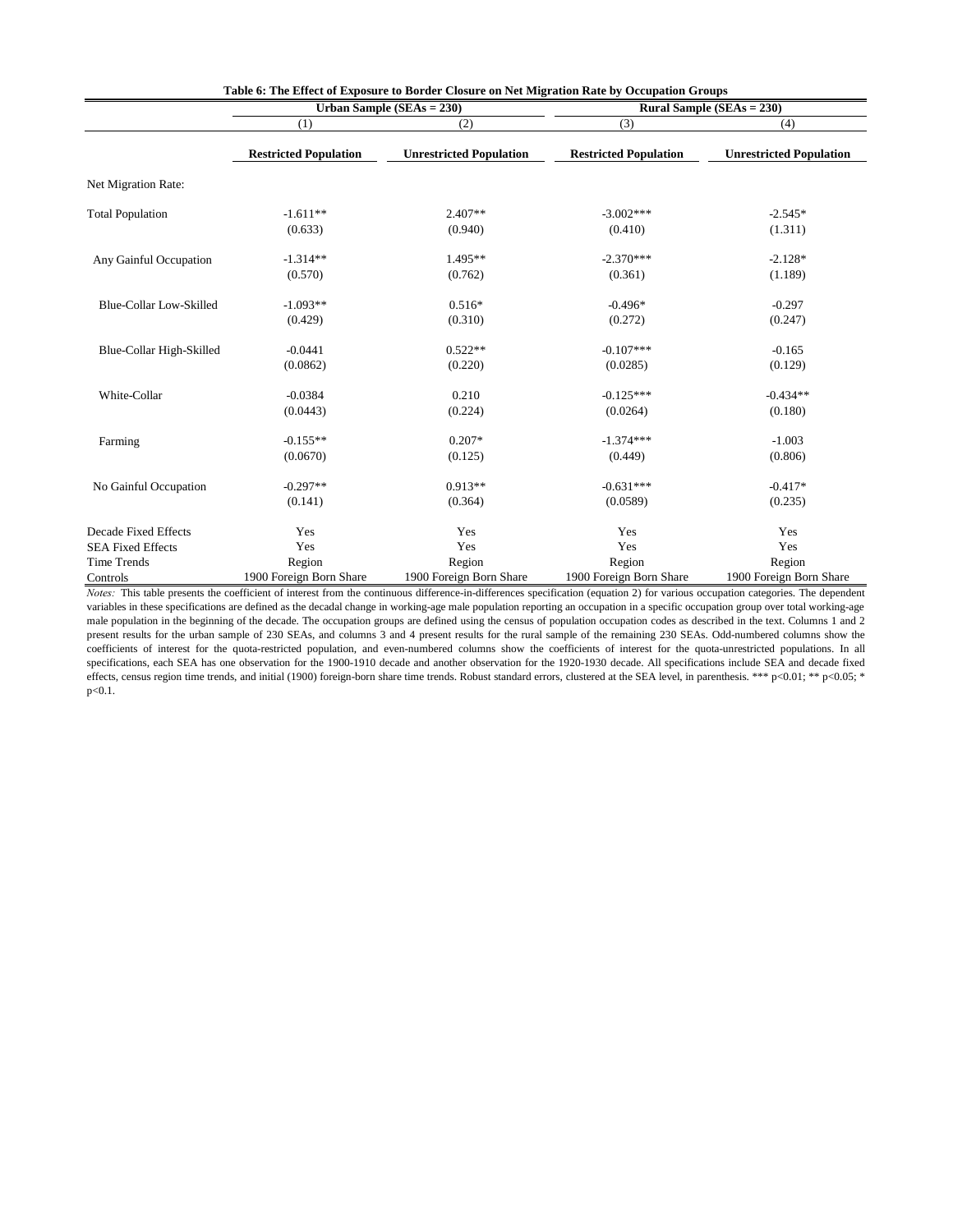|                          | Log Wage per<br>Worker | Log Output per<br>Worker | <b>Log Horsepower</b><br>per Worker |
|--------------------------|------------------------|--------------------------|-------------------------------------|
|                          | (1)                    | (2)                      | (3)                                 |
| Quota Exposure x Post    | 1.042                  | 0.512                    | $-0.115$                            |
|                          | (0.676)                | (0.640)                  | (1.989)                             |
| Sample                   | Urban                  | Urban                    | Urban                               |
| Number of SEAs           | 203                    | 203                      | 203                                 |
| Number of Observations   | 812                    | 812                      | 609                                 |
| Decade Fixed Effects     | <b>Yes</b>             | Yes                      | <b>Yes</b>                          |
| <b>SEA Fixed Effects</b> | Yes                    | Yes                      | Yes                                 |
| <b>Time Trends</b>       | Region                 | Region                   | Region                              |
|                          | 1900 Foreign           | 1900 Foreign             | 1900 Foreign                        |
| Controls                 | <b>Born Share</b>      | <b>Born Share</b>        | <b>Born Share</b>                   |

**Table 7: The Effect of Exposure to Border Closure on the Manufacturing Sector**

*Notes:* This table presents the coefficient of interest from the continuous difference-in-differences specification (equation 2). The variable Post is an indicator for post-quota years, 1925 and 1929. The sample in this analysis includes 203 SEAs from the urban sample that have available data in the census of manufacturers in each of the years 1909, 1914, 1925, and 1929. Column 1 reports the result where the dependent variable is log average wage per worker in manufacturing. Column 2 reports the result where the dependent variable is log average value of manufacturing output per worker. Column 3 reports the result where the dependent variable is log average horsepower per worker in manufacturing. All monetary values are expressed in 1929 dollars. In columns 1 and 2, each SEA has four observations, one for each of the years 1909, 1914, 1925, and 1929. In column 3, each SEA has three observations, one for each of the years 1909, 1914, and 1929. All specifications include SEA and year fixed effects. The specifications include region and initial (1900) foreign-born share time trends. Robust standard errors, clustered at the SEA level, in parenthesis. \*\*\*  $p<0.01$ ; \*\*  $p<0.05$ ; \*  $p<0.1$ .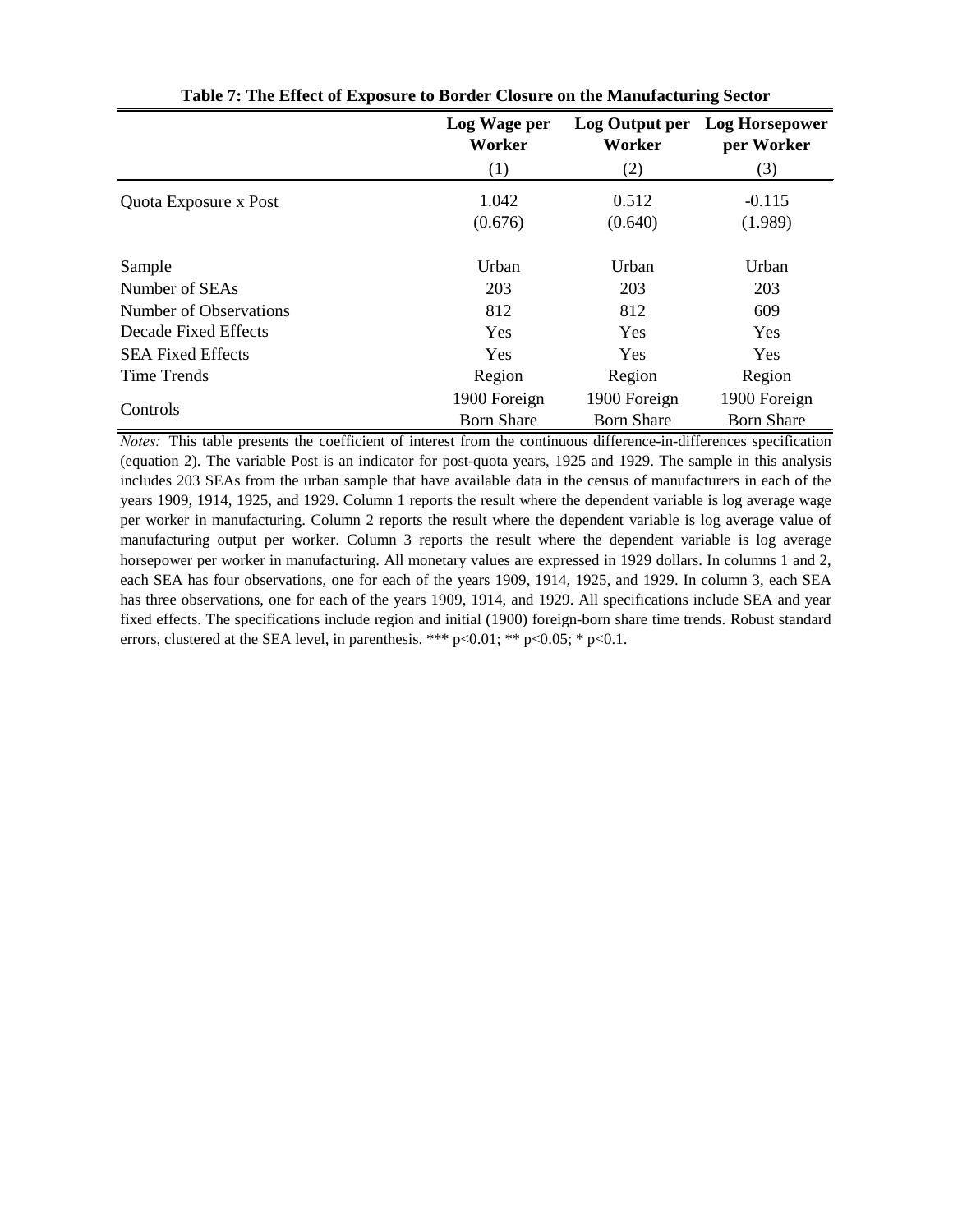|                           | <b>Log Farm Land</b><br><b>Value</b><br>$\left( 1\right)$ | <b>Share Labor</b><br><b>Intensive Crops</b><br>(1) | <b>Share Capital</b><br><b>Intensive Crops</b><br>$\left(1\right)$ | <b>Log Mules and</b><br><b>Horses per Worker</b><br>(1) | Log Wages per<br>Worker<br>(1) |
|---------------------------|-----------------------------------------------------------|-----------------------------------------------------|--------------------------------------------------------------------|---------------------------------------------------------|--------------------------------|
|                           | $-0.290$                                                  | $-0.723$                                            | $0.994***$                                                         | $-2.302**$                                              | $-2.923**$                     |
| Quota Exposure x Post     | (1.750)                                                   | (0.490)                                             | (0.318)                                                            | (1.085)                                                 | (1.423)                        |
| Sample                    | Rural                                                     | Rural                                               | Rural                                                              | Rural                                                   | Rural                          |
| Number of SEAs            | 230                                                       | 230                                                 | 230                                                                | 230                                                     | 230                            |
| Number of Observations    | 920                                                       | 920                                                 | 920                                                                | 920                                                     | 920                            |
| <b>Year Fixed Effects</b> | Yes                                                       | Yes                                                 | Yes                                                                | Yes                                                     | <b>Yes</b>                     |
| <b>SEA Fixed Effects</b>  | Yes                                                       | Yes                                                 | Yes                                                                | Yes                                                     | Yes                            |
| Time Trends               | Region                                                    | Region                                              | Region                                                             | Region                                                  | Region                         |
|                           | 1900 Foreign Born                                         | 1900 Foreign Born                                   | 1900 Foreign                                                       | 1900 Foreign Born                                       | 1900 Foreign                   |
| Controls                  | <b>Share</b>                                              | <b>Share</b>                                        | <b>Born Share</b>                                                  | <b>Share</b>                                            | <b>Born Share</b>              |

**Table 8: The Effect of Exposure to Border Closure on the Agriculture Sector**

*Notes:* This table presents the coefficient of interest from the continuous difference-in-differences specification (equation 2). The sample in this analysis includes 230 SEAs from the rural sample that have available data in the census of agriculture in each of the years 1900, 1910, 1925, and 1930. The variable Post is an indicator for post-quota years, 1925 and 1930. Column 1 reports the result where the dependent variable is log farmland value. Column 2 reports the result where the dependent variable is the share of cultivated land planted in labor-intensive crops, which we define as hay and corn. Column 3 reports the result where the dependent variable is the share of cultivated land planted in capital-intensive crops, which we define as wheat. Column 4 reports the result where the dependent variable is log ratio of horses and mules to farm workers, where the number of farm workers is computed as the number of working-age males in farming occupations. Column 5 reports the result where the dependent variable is log labor expendituress to farm workers All dollar values are expressed in 1929 dollars. Across all specifications, each SEA has four observations, one for each of the years 1900, 1910, 1925, and 1930. All specifications include SEA fixed effects, census region and 1900 foreign-born share time trends. Robust standard errors, clustered at the SEA level, in parenthesis. \*\*\* p<0.01; \*\* p<0.05; \* p<0.1.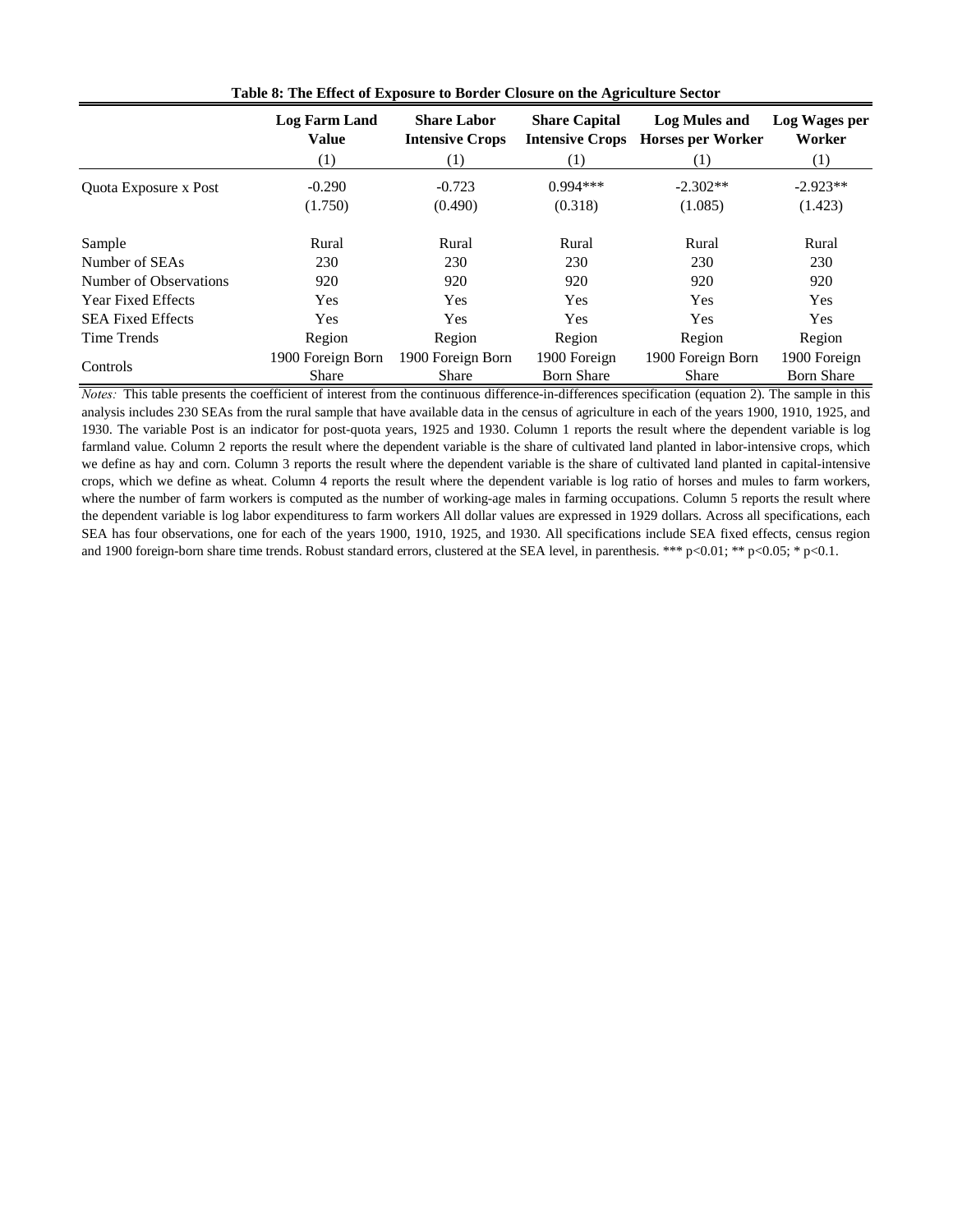# **The Effects of Immigration on the Economy: Lessons from the 1920s Border Closure**

Stanford and NBER

SDU and **CEPR** 

Princeton and NBER

Ran Abramitzky Philipp Ager Leah Boustan Elior Cohen Casper W. Hansen UCLA University of Copenhagen

**November 2019** 

**Appendix Material – For Online Publication Only**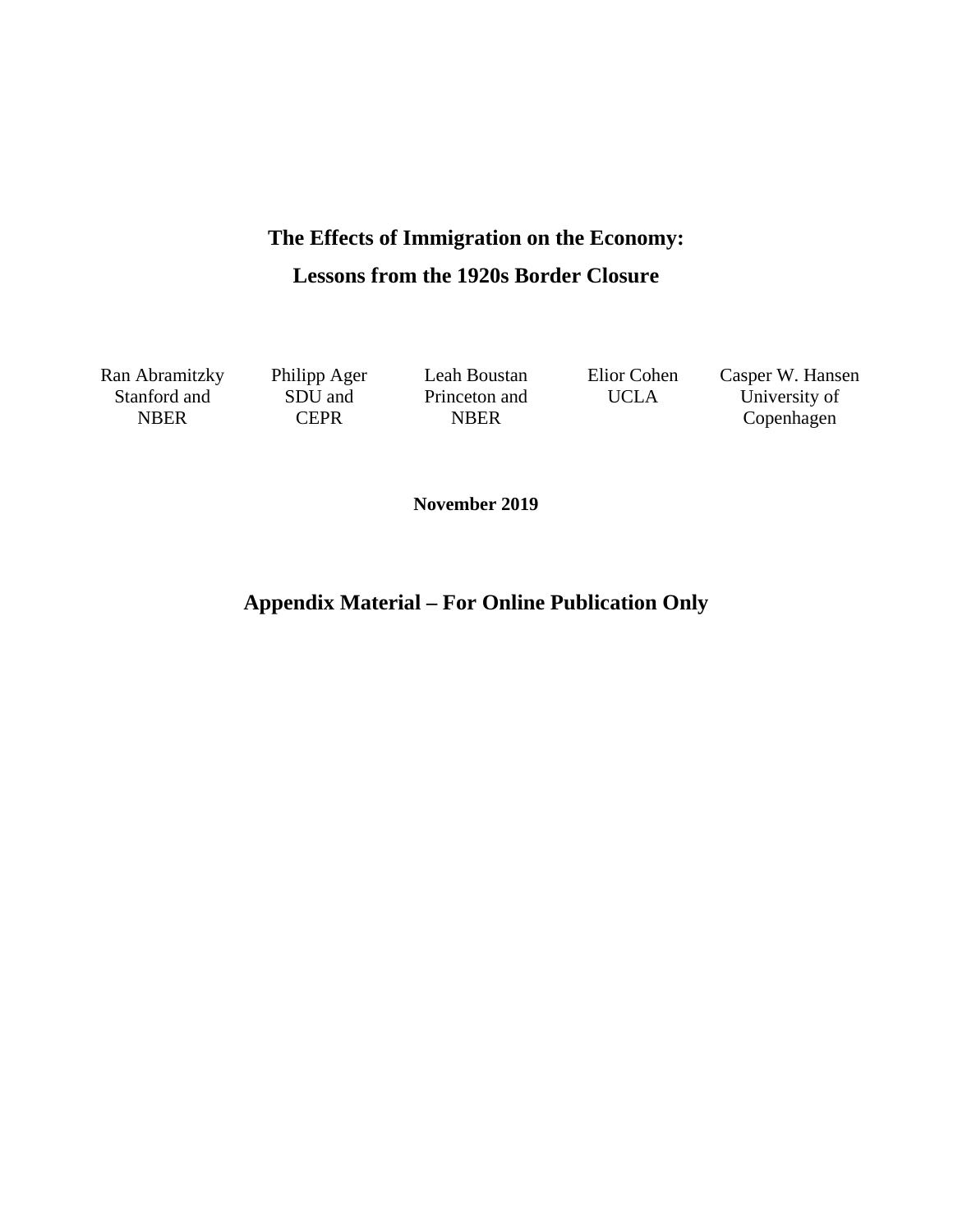

*Appendix Figure 1.* **The Relationship Between Quota Exposure Net Migration Rate of Foreign Born from Countries with Quota Restrictions – Urban Sample**

*Notes:* The figure plot the relationship between quota exposure and decadal change in quota-restricted working age male population for the 230 urban SEAs used in the analysis for each of the three decades between 1900-1930. The variables plotted are the residuals from a set of regressions of the decadal population change and the quota exposure measure on census region fixed effects and 1900 foreign-born share.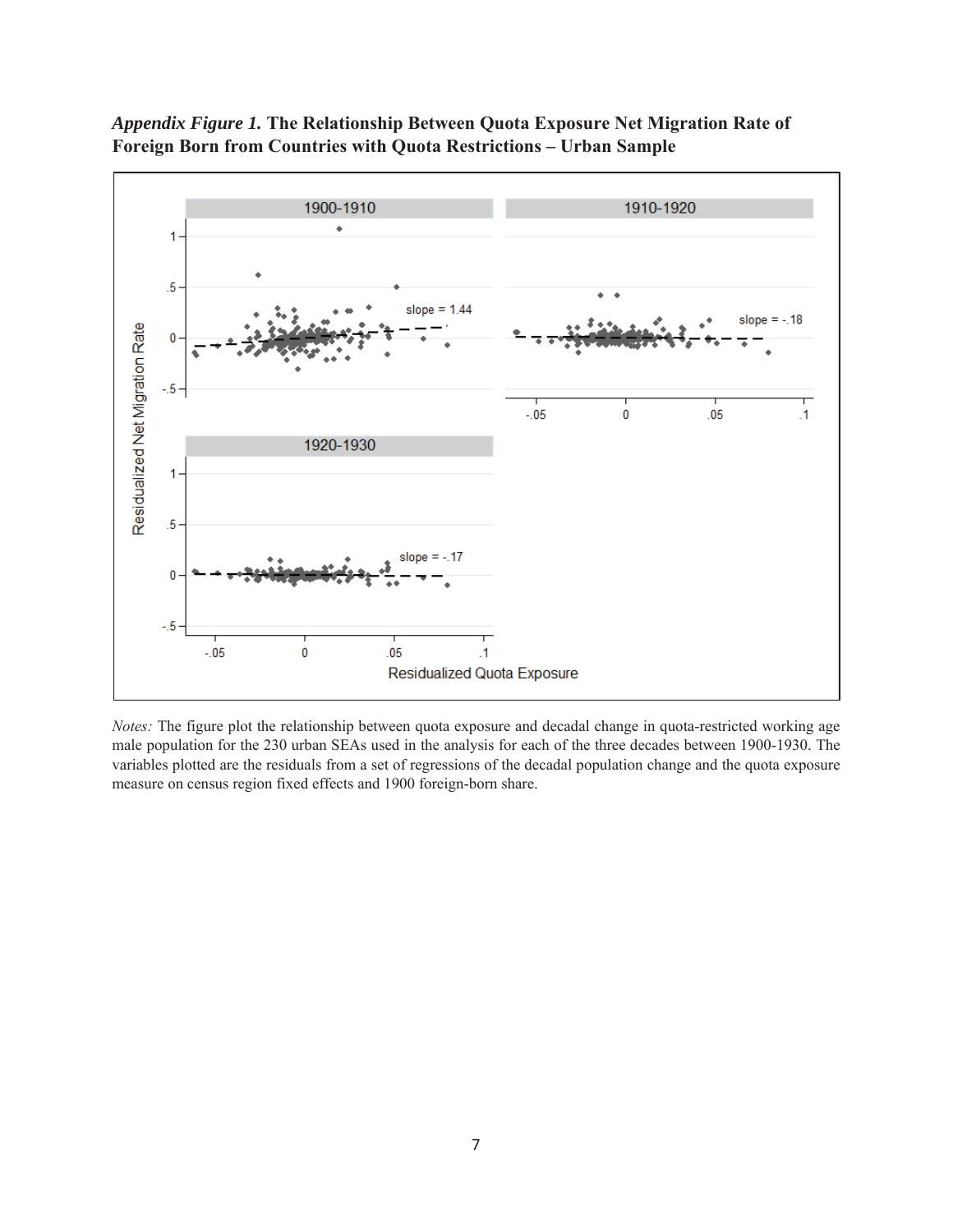



*Notes:* The figure plot the relationship between quota exposure and decadal change in quota-restricted working age male population for the 230 rural SEAs used in the analysis for each of the three decades between 1900-1930. The variables plotted are the residuals from a set of regressions of the decadal population change and the quota exposure measure on census region fixed effects and 1900 foreign-born share.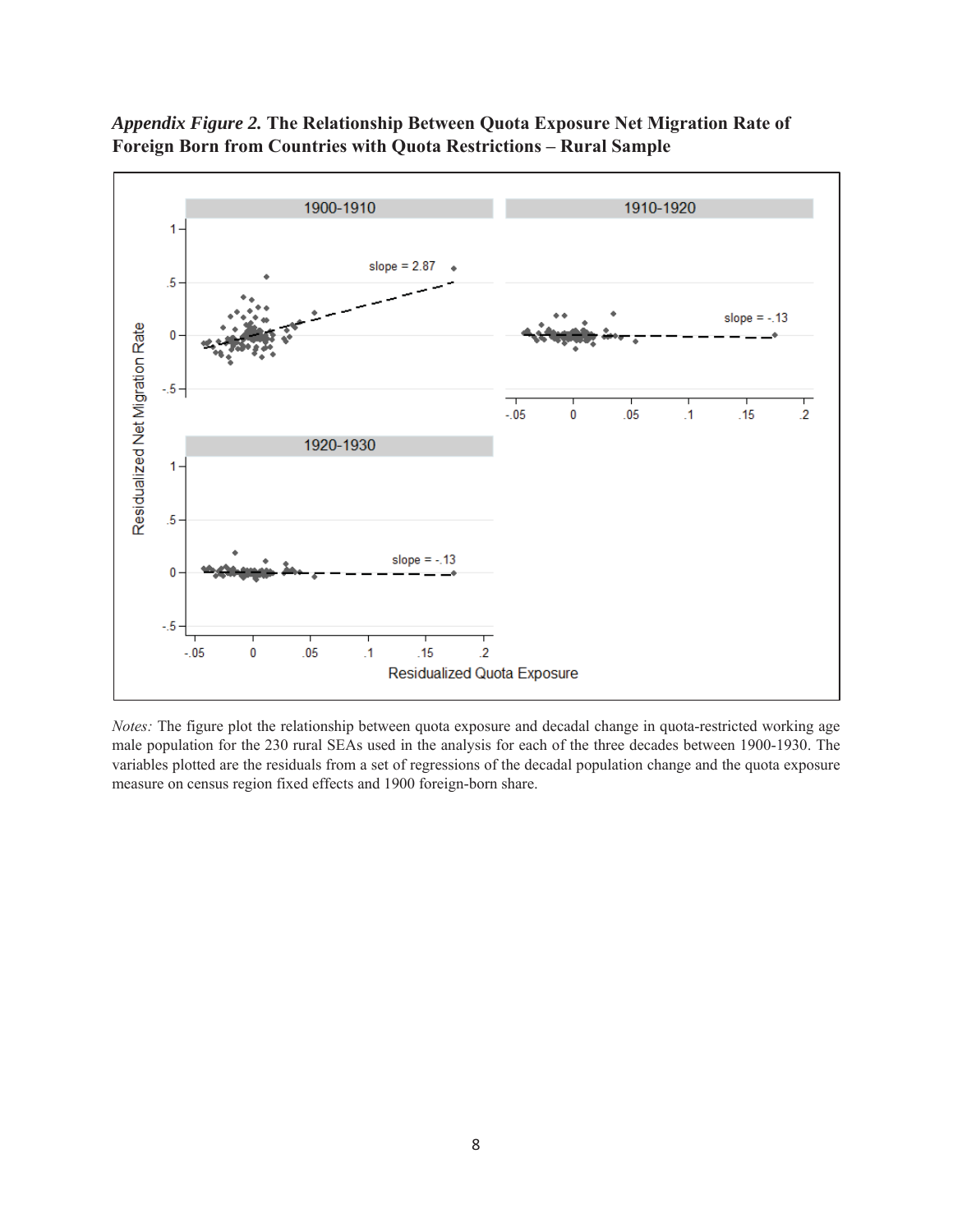| Appendix Table 1: Quota and World War I Exposure Measures by Country |                         |                         |                         |                             |  |  |
|----------------------------------------------------------------------|-------------------------|-------------------------|-------------------------|-----------------------------|--|--|
|                                                                      | (1)                     | (2)                     | (3)                     | (4)                         |  |  |
| <b>Country Group</b>                                                 | <b>Quota Exposure 1</b> | <b>Quota Exposure 2</b> | <b>Quota Exposure 3</b> | <b>World War I Exposure</b> |  |  |
| <b>I. High-Restriction Countries</b>                                 |                         |                         |                         |                             |  |  |
| Asia                                                                 |                         | 0.912                   | 0.947                   | 0.496                       |  |  |
| <b>Central Europe</b>                                                |                         | 0.935                   | 0.968                   | 0.978                       |  |  |
| Eastern Europe                                                       |                         | 0.830                   | 0.935                   | 0.957                       |  |  |
| Greece                                                               |                         | 0.935                   | 0.965                   | 0.502                       |  |  |
| Italy                                                                |                         | 0.921                   | 0.962                   | 0.887                       |  |  |
| Portugal                                                             |                         | 0.840                   | 0.945                   | 0.411                       |  |  |
| Rest of World                                                        |                         | 0.640                   | 0.686                   | 0.000                       |  |  |
| Russia                                                               |                         | 0.834                   | 0.933                   | 0.950                       |  |  |
| Spain                                                                |                         | 0.867                   | 0.980                   | 0.140                       |  |  |
| <b>II. Low-Restriction Countries</b>                                 |                         |                         |                         |                             |  |  |
| Germany                                                              | $\boldsymbol{0}$        | 0.000                   | $\boldsymbol{0}$        | 0.919                       |  |  |
| Ireland                                                              | 0                       | 0.133                   | $\Omega$                | 0.789                       |  |  |
| Scandinavia                                                          | 0                       | 0.540                   | 0.100                   | 0.675                       |  |  |
| <b>United Kingdom</b>                                                | 0                       | 0.293                   | $\Omega$                | 0.795                       |  |  |
| Western Europe                                                       | $\Omega$                | 0.497                   | 0.559                   | 0.716                       |  |  |
| <b>III. Non-Restriction Countries</b>                                |                         |                         |                         |                             |  |  |
| Canada                                                               | $\overline{0}$          | $\Omega$                | $\overline{0}$          | $\overline{0}$              |  |  |
| Caribbean                                                            |                         |                         |                         | 0.112                       |  |  |
| Latin America                                                        |                         |                         |                         | $\boldsymbol{0}$            |  |  |
| Mexico                                                               | 0                       | 0                       | $_{0}$                  | $\mathbf{0}$                |  |  |

*Notes:* This table presents the list of countries used in the paper to construct the quota exposure measures and the World War I exposure measure. Column 1 lists the different 18 country groups used in the analysis. Columns 1-3 present the country-specific quota exposure measure, according to the equations described in the text. Column 4 presents the country-specific WWI exposure measure, constructed as described in the text. Panel I lists the high-restriction country groups, Panel II lists the low-restriction country groups, and Panel III lists the non-restriction country groups, as decribed in the text.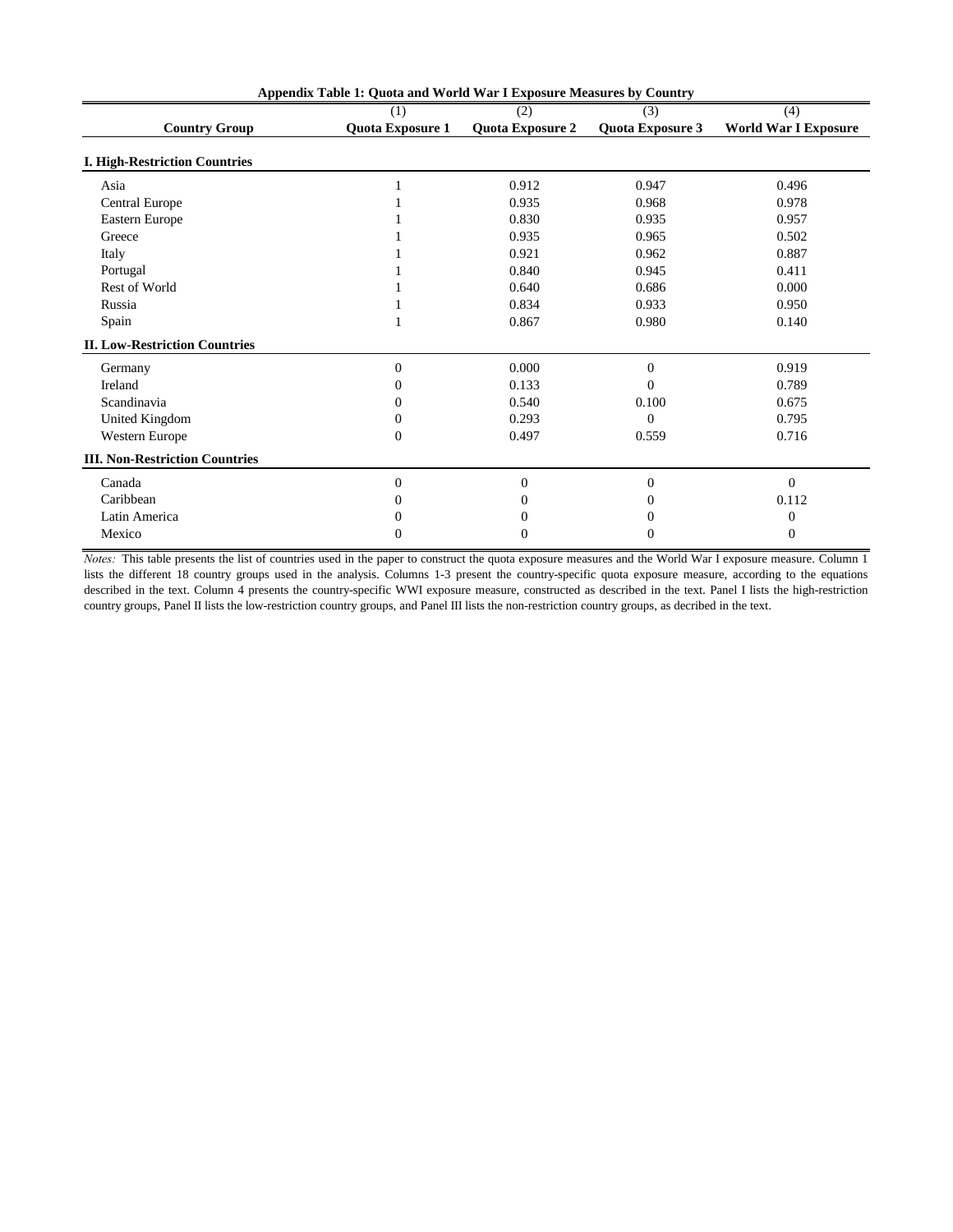|                                                          | (1)                     | (2)                     | (3)                     | (4)                              |
|----------------------------------------------------------|-------------------------|-------------------------|-------------------------|----------------------------------|
| Urban Sample ( $SEAs = 230$ )<br><b>Population Group</b> |                         |                         |                         | <b>Rural Sample (SEAs = 230)</b> |
|                                                          | "Young" Workers         | "Old" Workers           | "Young" Workers         | "Old" Workers                    |
| Net Migration Rate:                                      |                         |                         |                         |                                  |
| <b>Restricted Population</b>                             | $-1.561***$             | $-0.0499$               | $-2.454***$             | $-0.548***$                      |
|                                                          | (0.512)                 | (0.152)                 | (0.295)                 | (0.150)                          |
| <b>Unrestricted Population</b>                           | 1.800***                | $0.607**$               | $-2.020**$              | $-0.524$                         |
|                                                          | (0.689)                 | (0.261)                 | (0.972)                 | (0.362)                          |
| Native Born White 3rd+ Generation                        | 0.600                   | 0.0912                  | $-1.212**$              | $-0.393*$                        |
|                                                          | (0.444)                 | (0.168)                 | (0.590)                 | (0.203)                          |
| Native Born White 2nd Generation                         | $0.845***$              | $0.311***$              | $-0.865***$             | $-0.259**$                       |
|                                                          | (0.231)                 | (0.0713)                | (0.327)                 | (0.108)                          |
| Native Born Non-White                                    | 0.0201                  | 0.00625                 | $-0.0507$               | $-0.0287$                        |
|                                                          | (0.104)                 | (0.0236)                | (0.0800)                | (0.0232)                         |
| Born in Canada                                           | 0.0225                  | $0.0778**$              | $-0.180***$             | 0.0475                           |
|                                                          | (0.0390)                | (0.0369)                | (0.0513)                | (0.0438)                         |
| Other Unrestricted Foreign-Born                          | $0.313***$              | $0.120**$               | $0.288*$                | $0.109*$                         |
|                                                          | (0.119)                 | (0.0478)                | (0.165)                 | (0.0607)                         |
| <b>Decade Fixed Effects</b>                              | Yes                     | Yes                     | Yes                     | Yes                              |
| <b>SEA Fixed Effects</b>                                 | Yes                     | Yes                     | Yes                     | Yes                              |
| <b>Time Trends</b>                                       | Region                  | Region                  | Region                  | Region                           |
| Controls                                                 | 1900 Foreign Born Share | 1900 Foreign Born Share | 1900 Foreign Born Share | 1900 Foreign Born Share          |

**Appendix Table 2: The Effect of Exposure to Border Closure on Net Migration Rates by Age Group**

*Notes*: This table presents the coefficient of interest from the continuous difference-in-differences specification (equation 2) for various populations. Each row lists the dependent variable in the specifications that are defined as the decadal change in working-age male population change for the relevant population group over total working-age male population in the beginning of the decade. Columns 1 and 2 present results for the urban sample of 230 SEAs, and columns 3 and 4 present results for the rural sample of the remaining 230 SEAs. Columns 1 and 3 consider the decadal change in "Young Workers", defined as individuals age 15-39, over the total working age male population in the beginning of the decade. Columns 2 and 4 consider the decadal change in "Old Workers", defined as individuals age 40-65, over the total working age male population in the beginning of the decade. In all specifications, each SEA has one observation for the 1900-1910 decade and another observation for the 1920-1930 decade. All specifications include SEA and decade fixed effects, census region time trends, and 1900 foreign-born share time trends. Robust standard errors, clustered at the SEA level, in parenthesis. \*\*\* p<0.01; \*\* p<0.05; \* p<0.1.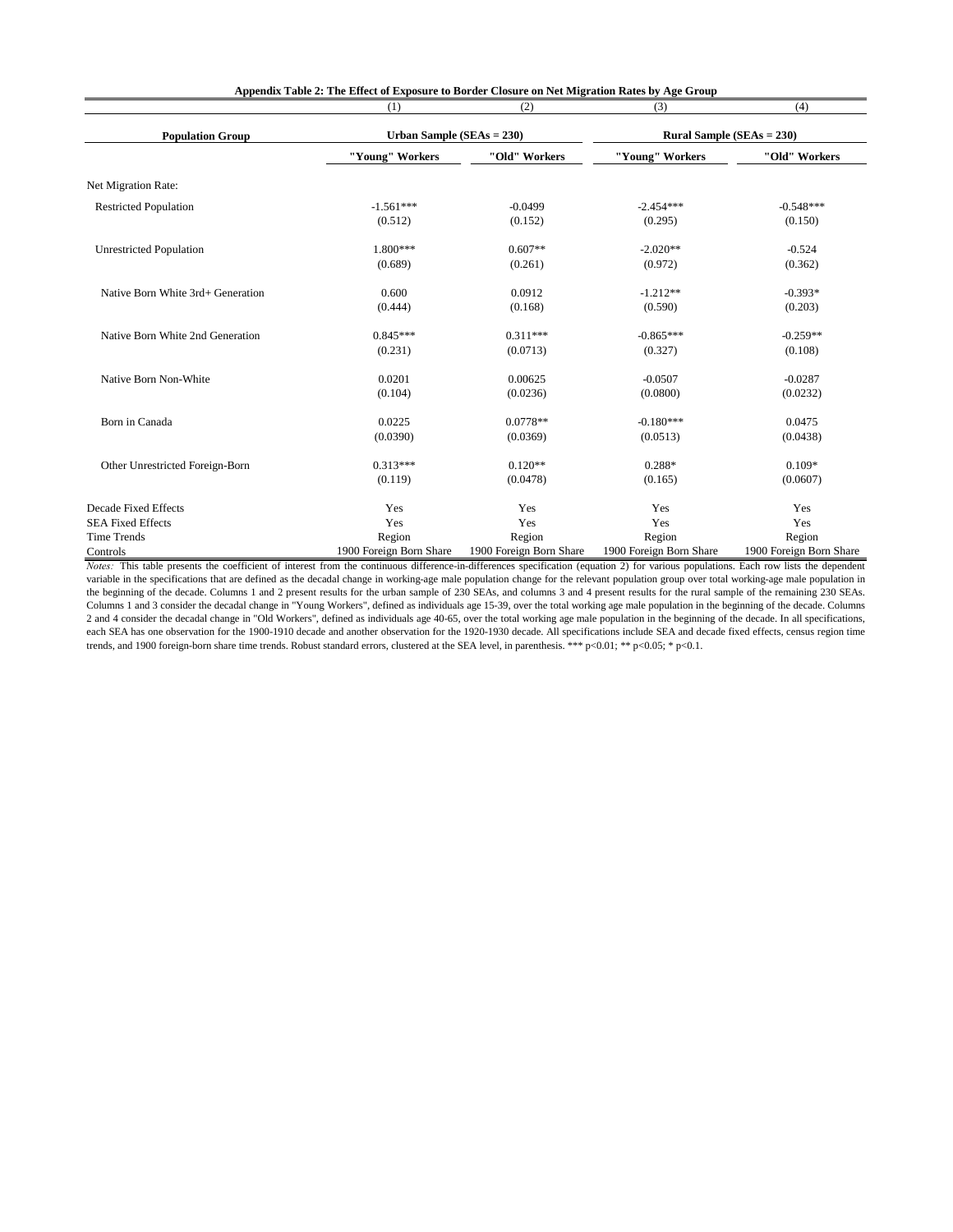|                                             | (1)            | (2)            | (3)               |
|---------------------------------------------|----------------|----------------|-------------------|
| I. Full Sample $(SEAs = 460)$               |                |                |                   |
| Net Migration Rate, Restricted Population   | $-1.878***$    | $-1.825***$    | $-1.731***$       |
|                                             | (0.239)        | (0.308)        | (0.432)           |
| Net Migration Rate, Unrestricted Population | $-2.065***$    | $-0.688$       | $-0.275$          |
|                                             | (0.616)        | (0.845)        | (1.315)           |
| II. Urban Sample (SEAs = 230)               |                |                |                   |
| Net Migration Rate, Restricted Population   | $-1.642***$    | $-1.494***$    | $-1.206***$       |
|                                             | (0.235)        | (0.259)        | (0.314)           |
| Net Migration Rate, Unrestricted Population | $-1.079*$      | 0.297          | 1.385             |
|                                             | (0.572)        | (0.531)        | (1.122)           |
| III. Rural Sample ( $SEAs = 230$ )          |                |                |                   |
| Net Migration Rate, Restricted Population   | $-2.317***$    | $-2.411***$    | $-2.448***$       |
|                                             | (0.376)        | (0.468)        | (0.562)           |
| Net Migration Rate, Unrestricted Population | $-4.640***$    | $-2.692**$     | $-2.561*$         |
|                                             | (0.945)        | (1.221)        | (1.507)           |
| <b>Decade Fixed Effects</b>                 | Yes            | Yes            | Yes               |
| <b>SEA Fixed Effects</b>                    | Yes            | Yes            | Yes               |
| <b>Time Trends</b>                          | N <sub>o</sub> | Region         | Region            |
|                                             |                |                | 1900 Foreign      |
| Controls                                    | N <sub>o</sub> | N <sub>o</sub> | <b>Born Share</b> |

**Appendix Table 3: The Effect of Border Closure Exposure on Net Migration Rates of Females**

*Notes:* This table presents the coefficient of interest from the continuous difference-in-differences specification (equation 2). Panel I presents results for the full sample of 460 SEAs, panel II presents results for the urban sample of 230 SEAs, and Panel III presents results for the rural sample of the remaining 230 SEAs. The dependent variables in these specifications are the decadal change in quota restricted and unrestricted workingage female population over total working-age female population in the beginning of the decade. In all specifications, each SEA has one observation for the 1900-1910 decade and another observation for the 1920- 1930 decade. Column 1 presents results from a specification that includes SEA and decade fixed effects. Column 2 adds census region time trends. Column 3 adds trends by initial (1900) foreign-born share. Robust standard errors, clustered at the SEA level, in parenthesis. \*\*\*  $p<0.01$ ; \*\*  $p<0.05$ ; \*  $p<0.1$ .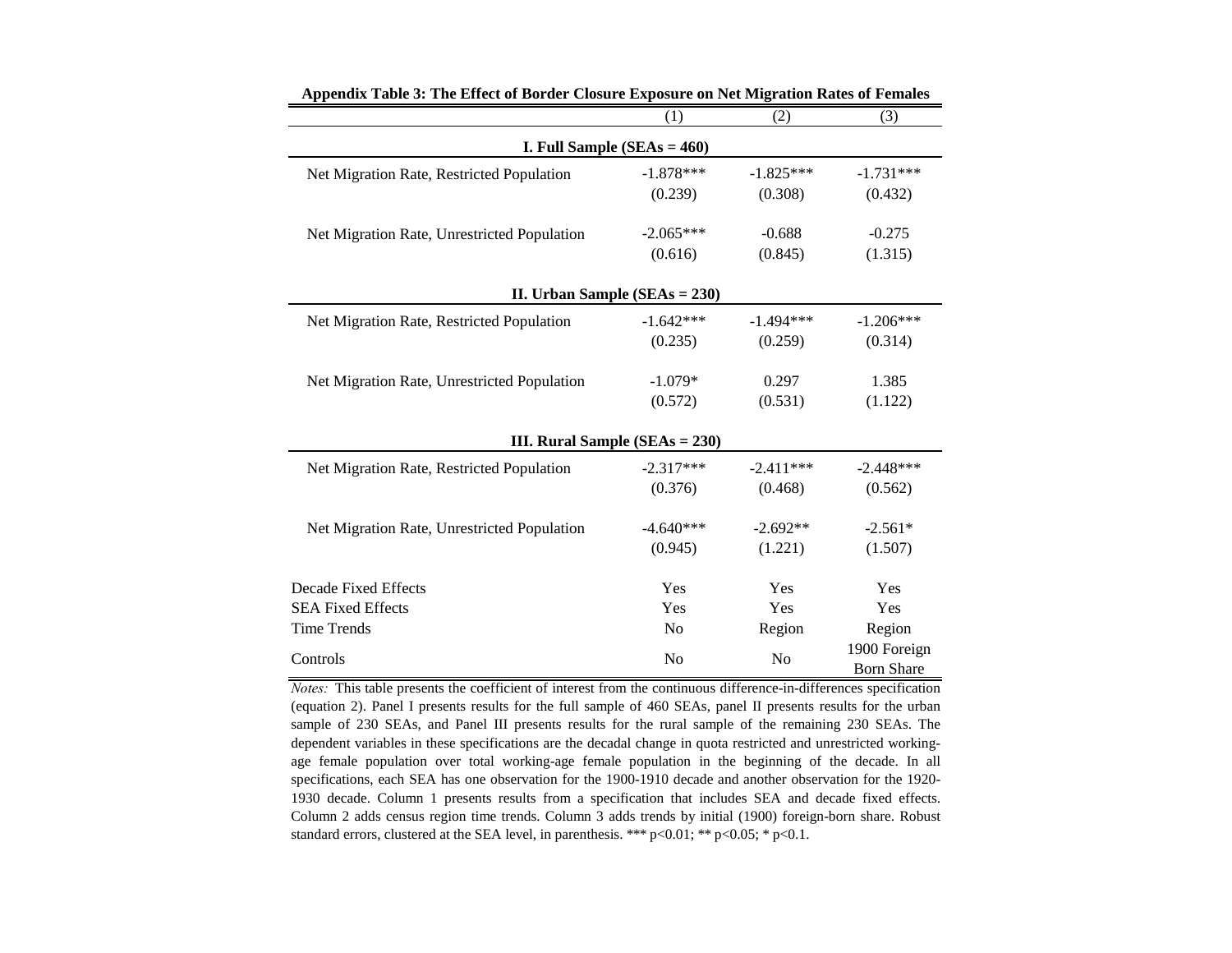|                           | $\left( 1\right)$     | (2)                   | (3)                   |
|---------------------------|-----------------------|-----------------------|-----------------------|
| Quota Exposure x 1930     | $-0.0121$<br>(0.0404) | $-0.0622$<br>(0.0515) | $-0.0451$<br>(0.0504) |
| Sample                    | Full                  | Urban                 | Rural                 |
| Number of SEAs            | 460                   | 230                   | 230                   |
| <b>Year Fixed Effects</b> | <b>Yes</b>            | Yes                   | <b>Yes</b>            |
| <b>SEA Fixed Effects</b>  | <b>Yes</b>            | <b>Yes</b>            | Yes                   |
| Time Trends               | Region                | Region                | Region                |
|                           | 1900 Foreign          | 1900 Foreign          | 1900 Foreign          |
| Controls                  | <b>Born Share</b>     | <b>Born Share</b>     | <b>Born Share</b>     |

**Appendix Table 4: The Effect of Border Closure Exposure on Female Labor Force Participation**

*Notes:* This table presents the coefficient of interest from the continuous difference-in-differences specification (equation 2). Column 1 presents result for the full sample of 460 SEAs, column 2 presents result for the urban sample of 230 SEAs, and column 3 presents result for the rural sample of the remaining 230 SEAs. The dependent variable in these specifications is the share of unrestricted females with gainful occupation among the unrestricted working-age female population. In all specifications, each SEA has three observations for each of the years 1900,1910, and 1930. All specifications include SEA and year fixed effects, and trends by census region and initial (1900) foreign-born share. Robust standard errors, clustered at the SEA level, in parenthesis. \*\*\* p<0.01; \*\* p<0.05; \* p<0.1.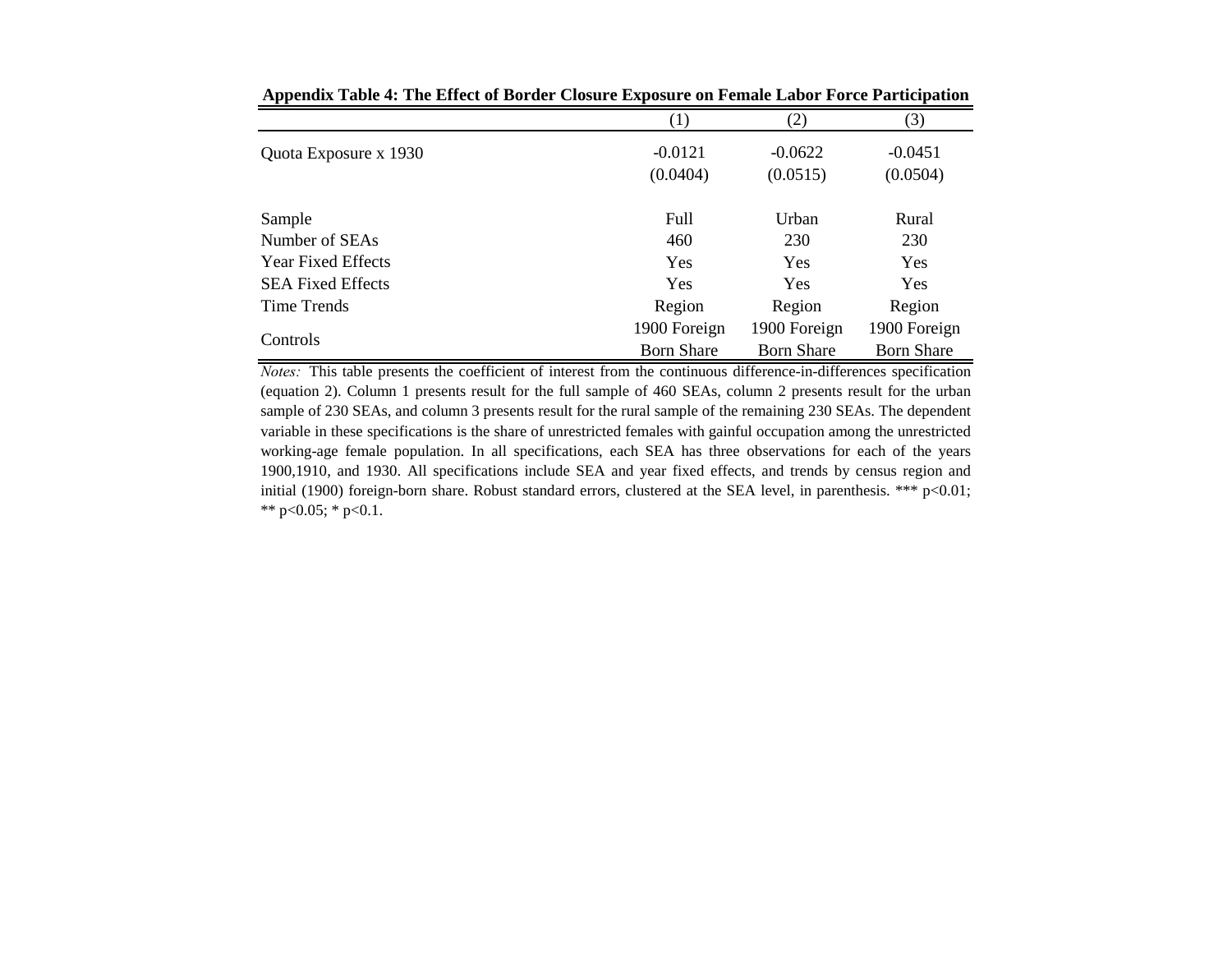|                                             | (1)            | (2)            | (3)               |  |  |
|---------------------------------------------|----------------|----------------|-------------------|--|--|
| I. Full Sample $(SEAs = 460)$               |                |                |                   |  |  |
| Net Migration Rate, Restricted Population   | $-3.068***$    | $-2.723***$    | $-2.405***$       |  |  |
|                                             | (0.290)        | (0.424)        | (0.424)           |  |  |
| Net Migration Rate, Unrestricted Population | $-1.531**$     | 0.0202         | $-0.204$          |  |  |
|                                             | (0.598)        | (0.664)        | (1.023)           |  |  |
| II. Urban Sample $(SEAs = 230)$             |                |                |                   |  |  |
| Net Migration Rate, Restricted Population   | $-2.830***$    | $-2.654***$    | $-1.986***$       |  |  |
|                                             | (0.443)        | (0.512)        | (0.505)           |  |  |
| Net Migration Rate, Unrestricted Population | $-0.292$       | $0.768**$      | 1.247             |  |  |
|                                             | (0.538)        | (0.391)        | (0.961)           |  |  |
| III. Rural Sample ( $SEAs = 230$ )          |                |                |                   |  |  |
| Net Migration Rate, Restricted Population   | $-3.281***$    | $-2.766***$    | $-2.820***$       |  |  |
|                                             | (0.308)        | (0.369)        | (0.366)           |  |  |
| Net Migration Rate, Unrestricted Population | $-4.061***$    | $-2.125$       | $-2.669**$        |  |  |
|                                             | (0.926)        | (1.344)        | (1.184)           |  |  |
| <b>Decade Fixed Effects</b>                 | Yes            | Yes            | Yes               |  |  |
| <b>SEA Fixed Effects</b>                    | Yes            | Yes            | Yes               |  |  |
| <b>Time Trends</b>                          | N <sub>0</sub> | <b>State</b>   | <b>State</b>      |  |  |
| Controls                                    | N <sub>o</sub> | N <sub>o</sub> | 1900 Foreign      |  |  |
|                                             |                |                | <b>Born Share</b> |  |  |

**Appendix Table 5: The Effect of Exposure to Border Closure on Net Migration Rates - Robustness to State Time Trends**

*Notes:* This table presents the coefficient of interest from the continuous difference-in-differences specification (equation 2). Panel I presents results for the full sample of 460 SEAs, panel II presents results for the urban sample of 230 SEAs, and Panel III presents results for the rural sample of the remaining 230 SEAs. The dependent variables in these specifications are the decadal change in quota restricted and unrestricted working-age male population over total working-age male population in the beginning of the decade. In all specifications, each SEA has one observation for the 1900-1910 decade and another observation for the 1920-1930 decade. Column 1 presents results from a specification that includes SEA and decade fixed effects. Column 2 adds state time trends. Column 3 adds trends by initial (1900) foreign-born share. Robust standard errors, clustered at the SEA level, in parenthesis. \*\*\*  $p<0.01$ ; \*\*  $p<0.05$ ; \*  $p<0.1$ .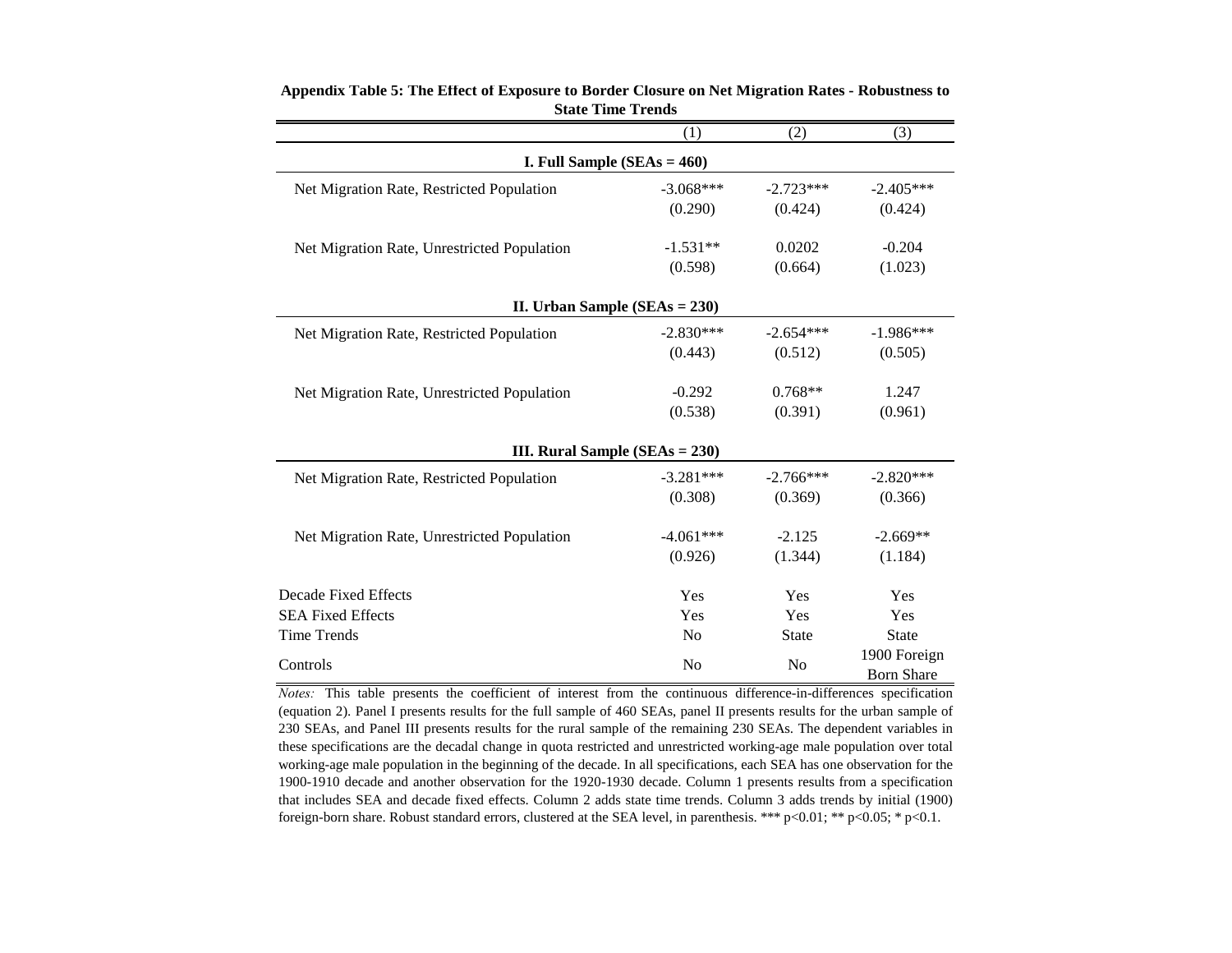|                                                  | (1)            | (2)            | (3)                               |  |  |
|--------------------------------------------------|----------------|----------------|-----------------------------------|--|--|
| I. Full Sample $(SEAs = 460)$                    |                |                |                                   |  |  |
| Net Migration Rate: "High" Restricted Population | $-2.227***$    | $-2.028***$    | $-1.965***$                       |  |  |
|                                                  | (0.215)        | (0.263)        | (0.286)                           |  |  |
| Net Migration Rate: "Low" Restricted Population  | $-0.840***$    | $-0.552***$    | $-0.260$                          |  |  |
|                                                  | (0.159)        | (0.197)        | (0.305)                           |  |  |
| Net Migration Rate, Unrestricted Population      | $-1.531**$     | 0.0202         | $-0.204$                          |  |  |
|                                                  | (0.598)        | (0.664)        | (1.023)                           |  |  |
| II. Urban Sample $(SEAs = 230)$                  |                |                |                                   |  |  |
| Net Migration Rate: "High" Restricted Population | $-2.243***$    | $-2.251***$    | $-1.972***$                       |  |  |
|                                                  | (0.321)        | (0.390)        | (0.451)                           |  |  |
| Net Migration Rate: "Low" Restricted Population  | $-0.586***$    | $-0.143$       | 0.361                             |  |  |
|                                                  | (0.176)        | (0.178)        | (0.255)                           |  |  |
| Net Migration Rate, Unrestricted Population      | $-0.292$       | 0.997**        | 2.407**                           |  |  |
|                                                  | (0.538)        | (0.475)        | (0.940)                           |  |  |
| III. Rural Sample (SEAs = 230)                   |                |                |                                   |  |  |
| Net Migration Rate: "High" Restricted Population | $-1.927***$    | $-1.647***$    | $-1.964***$                       |  |  |
|                                                  | (0.200)        | (0.241)        | (0.239)                           |  |  |
| Net Migration Rate: "Low" Restricted Population  | $-1.354***$    | $-1.202***$    | $-1.038***$                       |  |  |
|                                                  | (0.236)        | (0.212)        | (0.247)                           |  |  |
| Net Migration Rate, Unrestricted Population      | $-4.061***$    | $-2.267*$      | $-2.545*$                         |  |  |
|                                                  | (0.926)        | (1.172)        | (1.311)                           |  |  |
| Decade Fixed Effects                             | Yes            | Yes            | Yes                               |  |  |
| <b>SEA Fixed Effects</b>                         | Yes            | Yes            | Yes                               |  |  |
| <b>Time Trends</b>                               | N <sub>o</sub> | Region         | Region                            |  |  |
| Controls                                         | N <sub>o</sub> | N <sub>o</sub> | 1900 Foreign<br><b>Born Share</b> |  |  |

**Appendix Table 6: The Effect of Exposure to Border Closure on Net Migration Rates - Breaking Quota Restricted Group to High and Low**

*Notes:* This table presents the coefficient of interest from the continuous difference-in-differences specification (equation 2). Panel I presents results for the full sample of 460 SEAs, panel II presents results for the urban sample of 230 SEAs, and Panel III presents results for the rural sample of the remaining 230 SEAs. The dependent variables in these specifications are the decadal change in quota restricted and unrestricted working-age male population over total workingage male population in the beginning of the decade. In all specifications, each SEA has one observation for the 1900-1910 decade and another observation for the 1920-1930 decade. Column 1 presents results from a specification that includes SEA and decade fixed effects. Column 2 adds state time trends. Column 3 adds trends by initial (1900) foreign-born share. Robust standard errors, clustered at the SEA level, in parenthesis. \*\*\* p<0.01; \*\* p<0.05; \* p<0.1.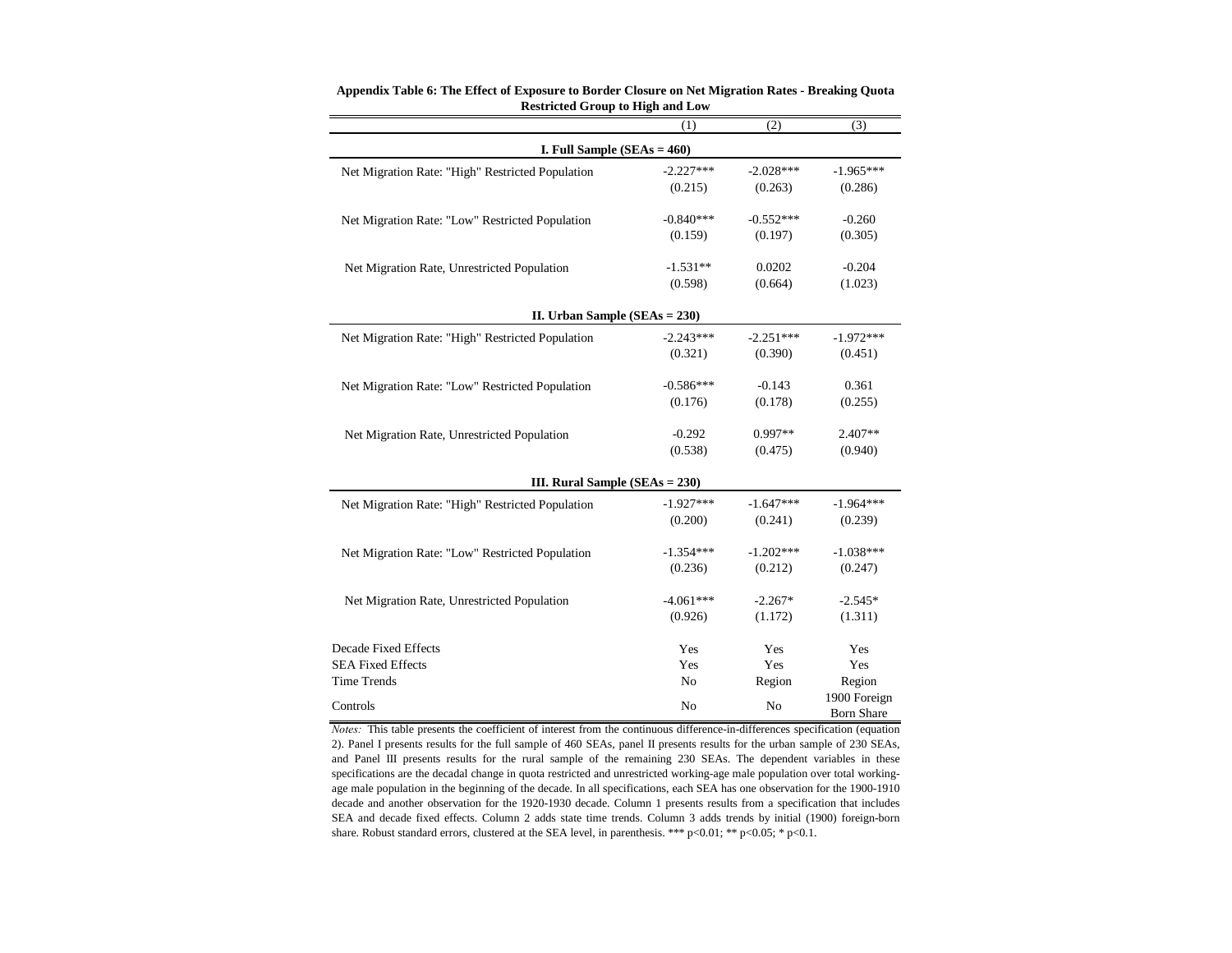|                                             | (1)            | (2)            | (3)                               |  |
|---------------------------------------------|----------------|----------------|-----------------------------------|--|
| I. Full Sample $(SEAs = 460)$               |                |                |                                   |  |
| Net Migration Rate, Restricted Population   | $-3.157***$    | $-2.604***$    | $-2.156***$                       |  |
|                                             | (0.306)        | (0.372)        | (0.423)                           |  |
| Net Migration Rate, Unrestricted Population | $-1.519**$     | $-0.343$       | 0.0978                            |  |
|                                             | (0.623)        | (0.848)        | (1.171)                           |  |
| II. Urban Sample $(SEAs = 230)$             |                |                |                                   |  |
| Net Migration Rate, Restricted Population   | $-2.804***$    | $-2.347***$    | $-1.517**$                        |  |
|                                             | (0.451)        | (0.543)        | (0.613)                           |  |
| Net Migration Rate, Unrestricted Population | $-0.166$       | $1.043**$      | $2.177**$                         |  |
|                                             | (0.512)        | (0.488)        | (0.850)                           |  |
| III. Rural Sample (SEAs = 230)              |                |                |                                   |  |
| Net Migration Rate, Restricted Population   | $-3.536***$    | $-2.951***$    | $-2.884***$                       |  |
|                                             | (0.382)        | (0.287)        | (0.309)                           |  |
| Net Migration Rate, Unrestricted Population | $-4.339***$    | $-2.531**$     | $-2.660**$                        |  |
|                                             | (1.024)        | (1.037)        | (1.083)                           |  |
| Decade Fixed Effects                        | Yes            | Yes            | Yes                               |  |
| <b>SEA Fixed Effects</b>                    | Yes            | Yes            | Yes                               |  |
| <b>Time Trends</b>                          | N <sub>o</sub> | Region         | Region                            |  |
| Controls                                    | N <sub>o</sub> | N <sub>o</sub> | 1900 Foreign<br><b>Born Share</b> |  |

**Appendix Table 7: The Effect of Exposure to Border Closure on Net Migration Rates - Quota Exposure** 

*Notes:* This table presents the coefficient of interest from the continuous difference-in-differences specification (equation 2). Panel I presents results for the full sample of 460 SEAs, panel II presents results for the urban sample of 230 SEAs, and Panel III presents results for the rural sample of the remaining 230 SEAs. The dependent variables in these specifications are the decadal change in quota restricted and unrestricted working-age male population over total working-age male population in the beginning of the decade. In all specifications, each SEA has one observation for the 1900-1910 decade and another observation for the 1920-1930 decade. Column 1 presents results from a specification that includes SEA and decade fixed effects. Column 2 adds census region time trends. Column 3 adds trends by initial (1900) foreign-born share. Robust standard errors, clustered at the SEA level, in parenthesis. \*\*\* p<0.01; \*\* p<0.05; \* p<0.1.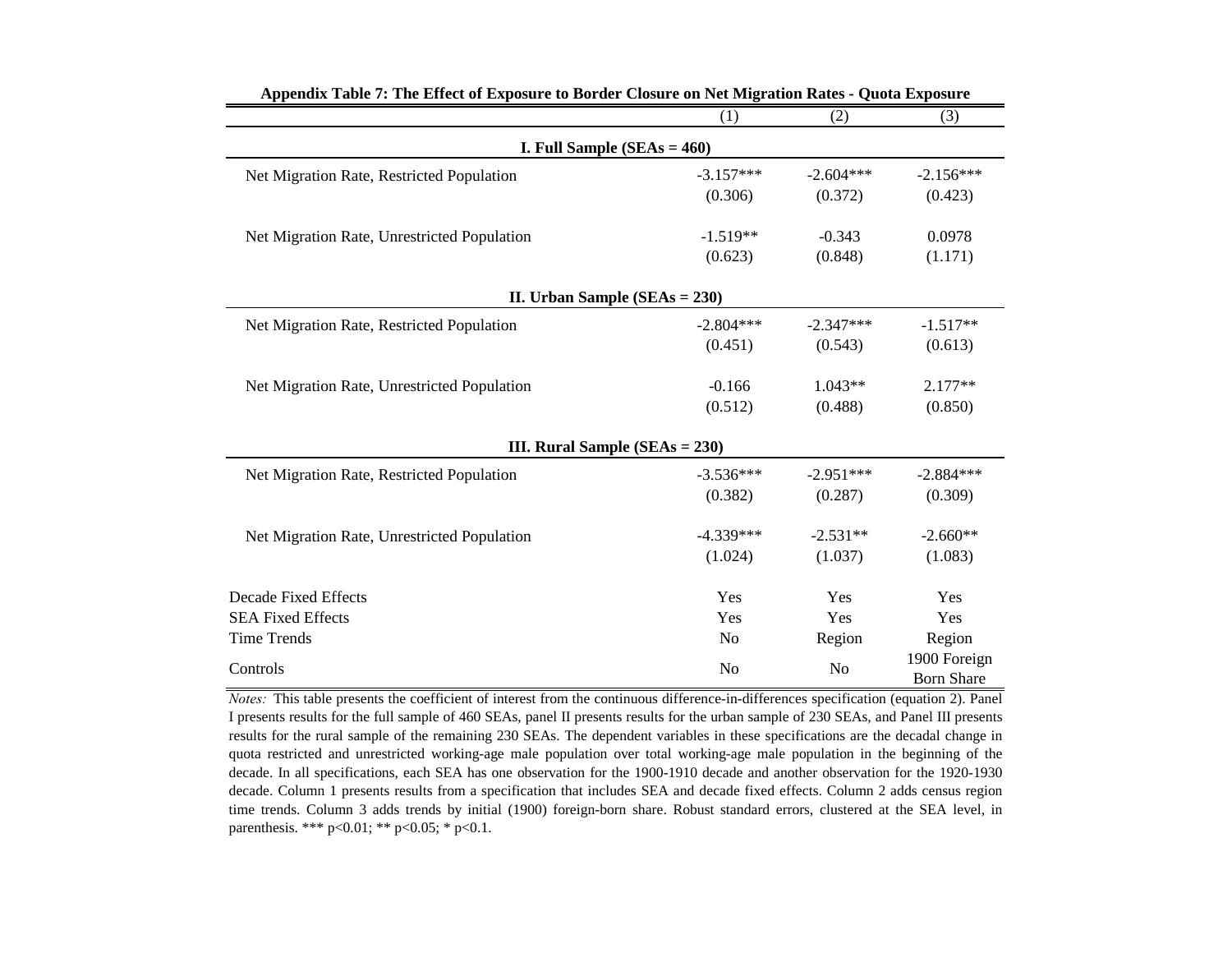|                                             | (1)                              | (2)            | (3)                               |  |  |
|---------------------------------------------|----------------------------------|----------------|-----------------------------------|--|--|
| I. Full Sample $(SEAs = 460)$               |                                  |                |                                   |  |  |
| Net Migration Rate, Restricted Population   | $-2.298***$                      | $-2.064***$    | $-2.219***$                       |  |  |
|                                             | (0.228)                          | (0.302)        | (0.393)                           |  |  |
| Net Migration Rate, Unrestricted Population | $-1.413***$                      | $-0.474$       | $-0.185$                          |  |  |
|                                             | (0.443)                          | (0.510)        | (0.936)                           |  |  |
| II. Urban Sample $(SEAs = 230)$             |                                  |                |                                   |  |  |
| Net Migration Rate, Restricted Population   | $-2.461***$                      | $-2.282***$    | $-2.282***$                       |  |  |
|                                             | (0.326)                          | (0.380)        | (0.460)                           |  |  |
| Net Migration Rate, Unrestricted Population | $-0.632$                         | 0.169          | 0.958                             |  |  |
|                                             | (0.495)                          | (0.336)        | (0.857)                           |  |  |
|                                             | III. Rural Sample $(SEAs = 230)$ |                |                                   |  |  |
| Net Migration Rate, Restricted Population   | $-2.041***$                      | $-1.854***$    | $-2.533***$                       |  |  |
|                                             | (0.358)                          | (0.508)        | (0.741)                           |  |  |
| Net Migration Rate, Unrestricted Population | $-2.852***$                      | $-1.642*$      | $-2.802**$                        |  |  |
|                                             | (0.715)                          | (0.954)        | (1.393)                           |  |  |
| <b>Decade Fixed Effects</b>                 | Yes                              | Yes            | Yes                               |  |  |
| <b>SEA Fixed Effects</b>                    | Yes                              | Yes            | Yes                               |  |  |
| <b>Time Trends</b>                          | N <sub>o</sub>                   | Region         | Region                            |  |  |
| Controls                                    | N <sub>o</sub>                   | N <sub>o</sub> | 1900 Foreign<br><b>Born Share</b> |  |  |

*Notes*: This table presents the coefficient of interest from the continuous difference-in-differences specification (equation 2). Panel I presents results for the full sample of 460 SEAs, panel II presents results for the urban sample of 230 SEAs, and Panel III presents results for the rural sample of the remaining 230 SEAs. The dependent variables in these specifications are the decadal change in quota restricted and unrestricted working-age male population over total working-age male population in the beginning of the decade. In all specifications, each SEA has one observation for the 1900-1910 decade and another observation for the 1920-1930 decade. Column 1 presents results from a specification that includes SEA and decade fixed effects. Column 2 adds census region time trends. Column 3 adds trends by initial (1900) foreign-born share. Robust standard errors, clustered at the SEA level, in parenthesis. \*\*\* p<0.01; \*\* p<0.05; \* p<0.1.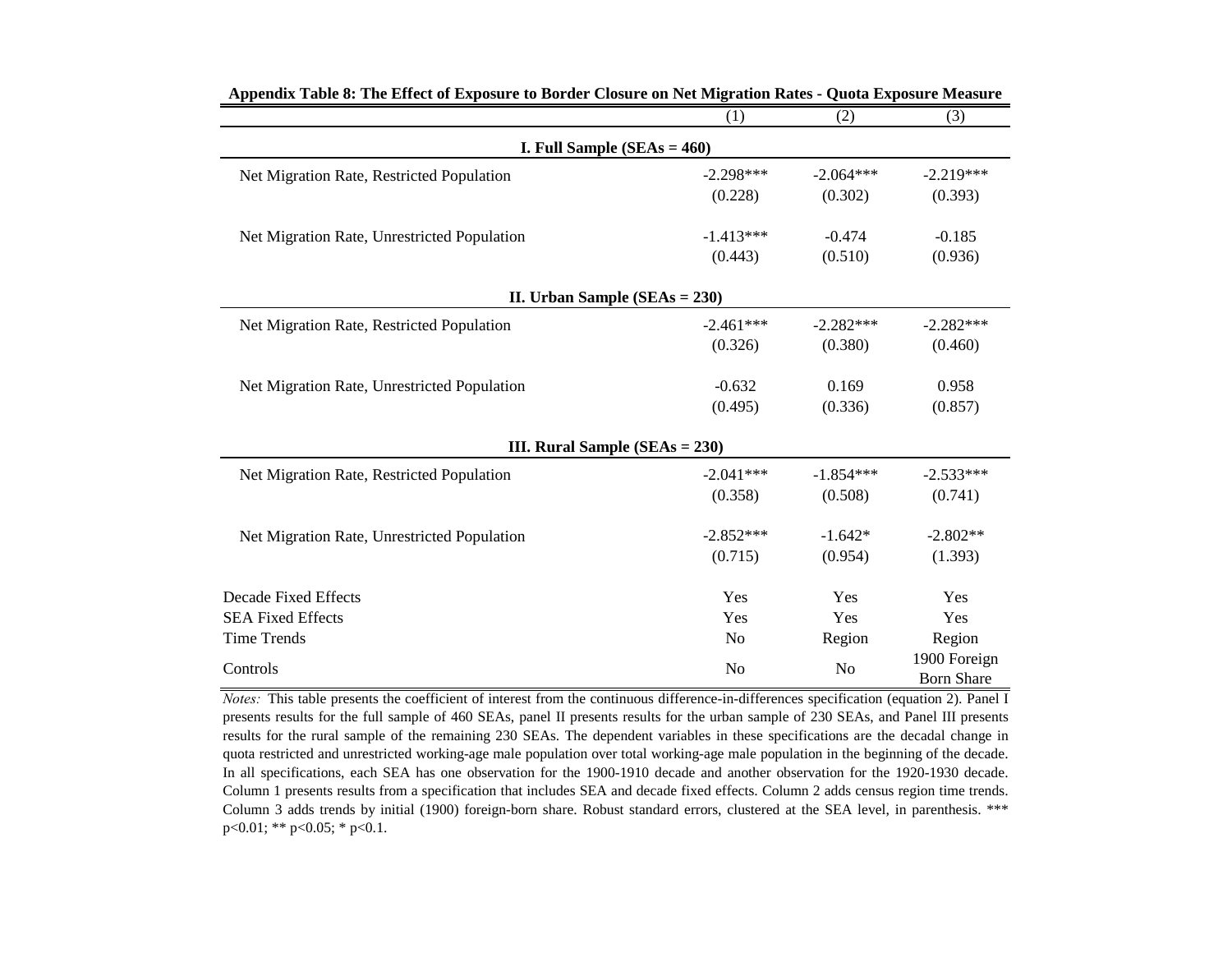|                                             | (1)            | (2)            | (3)                               |
|---------------------------------------------|----------------|----------------|-----------------------------------|
| <b>I. Rural Tercile (SEAs = 154)</b>        |                |                |                                   |
| Net Migration Rate, Restricted Population   | $-3.210***$    | $-2.971***$    | $-3.323***$                       |
|                                             | (0.313)        | (0.367)        | (0.374)                           |
| Net Migration Rate, Unrestricted Population | $-4.050***$    | $-2.272*$      | $-3.634***$                       |
|                                             | (1.004)        | (1.244)        | (1.157)                           |
| II. Mid Tercile ( $SEAs = 153$ )            |                |                |                                   |
| Net Migration Rate, Restricted Population   | $-3.224***$    | $-2.166***$    | $-1.491$                          |
|                                             | (0.606)        | (0.686)        | (0.918)                           |
| Net Migration Rate, Unrestricted Population | $-3.001**$     | 0.169          | 1.719                             |
|                                             | (1.210)        | (1.382)        | (1.954)                           |
| III. Urban Tercile ( $SEAs = 153$ )         |                |                |                                   |
| Net Migration Rate, Restricted Population   | $-2.737***$    | $-2.331***$    | $-1.604**$                        |
|                                             | (0.519)        | (0.621)        | (0.712)                           |
| Net Migration Rate, Unrestricted Population | 0.467          | $1.054*$       | $2.551***$                        |
|                                             | (0.630)        | (0.546)        | (0.948)                           |
| <b>Decade Fixed Effects</b>                 | Yes            | Yes            | Yes                               |
| <b>SEA Fixed Effects</b>                    | Yes            | Yes            | Yes                               |
| <b>Time Trends</b>                          | N <sub>o</sub> | Region         | Region                            |
| Controls                                    | N <sub>o</sub> | N <sub>o</sub> | 1900 Foreign<br><b>Born Share</b> |

| Appendix Table 9: The Effect of Exposure to Border Closure on Net Migration Rates by Urban Terciles |  |  |  |
|-----------------------------------------------------------------------------------------------------|--|--|--|
|-----------------------------------------------------------------------------------------------------|--|--|--|

*Notes:* This table presents the coefficient of interest from the continuous difference-in-differences specification (equation 2). Panel I presents results for the 155 SEAs in the lower tercile of the 1900 SEA urban share, panel II presents results for the 154 SEAs in the second tercile of the 1900 SEA urban share, and Panel III presents results for the 155 SEAs in the top tercile of the 1900 SEA urban share. The dependent variables in these specifications are the decadal change in quota restricted and unrestricted working-age male population over total working-age male population in the beginning of the decade. In all specifications, each SEA has one observation for the 1900-1910 decade and another observation for the 1920-1930 decade. Column 1 presents results from a specification that includes SEA and decade fixed effects. Column 2 adds census region time trends. Column 3 adds time trends by 1900 foreign-born share. Robust standard errors, clustered at the SEA level, in parenthesis. \*\*\* p<0.01; \*\* p<0.05; \* p<0.1.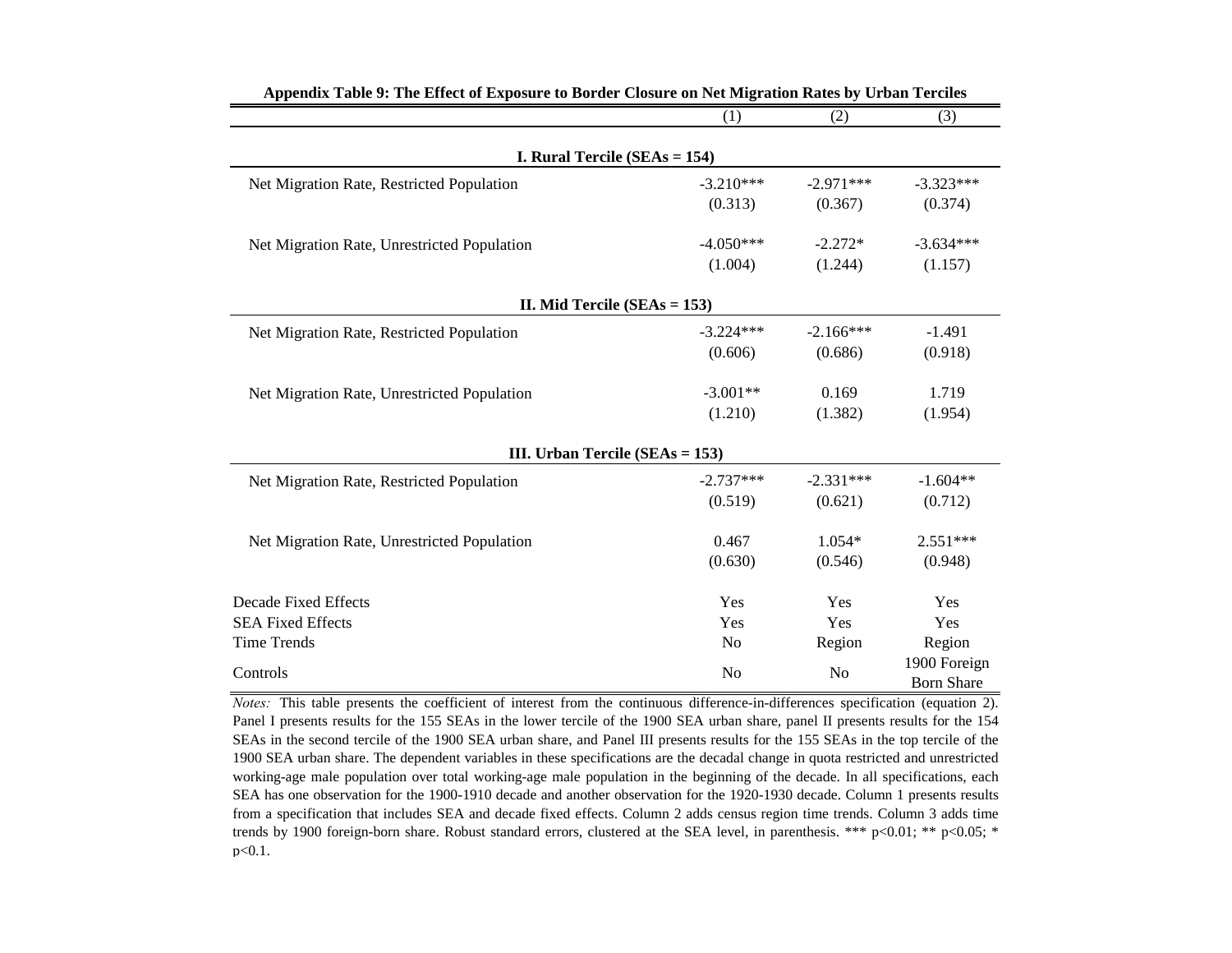|                                             | (1)            | (2)            | (3)                               |
|---------------------------------------------|----------------|----------------|-----------------------------------|
| <b>I. Full Sample (Counties = 2,814)</b>    |                |                |                                   |
| Net Migration Rate, Restricted Population   | $-2.154***$    | $-1.834***$    | $-1.469***$                       |
|                                             | (0.236)        | (0.262)        | (0.372)                           |
| Net Migration Rate, Unrestricted Population | $-1.024$       | $-0.278$       | 1.594                             |
|                                             | (0.895)        | (0.517)        | (3.335)                           |
| II. Urban Sample (Counties $= 841$ )        |                |                |                                   |
| Net Migration Rate, Restricted Population   | $-2.079***$    | $-1.787***$    | $-1.188***$                       |
|                                             | (0.198)        | (0.248)        | (0.381)                           |
| Net Migration Rate, Unrestricted Population | 0.167          | 1.446***       | 1.290**                           |
|                                             | (0.305)        | (0.423)        | (0.627)                           |
| III. Rural Sample (Counties $= 1,973$ )     |                |                |                                   |
| Net Migration Rate, Restricted Population   | $-2.141***$    | $-1.887***$    | $-1.588***$                       |
|                                             | (0.346)        | (0.372)        | (0.476)                           |
| Net Migration Rate, Unrestricted Population | $-1.934*$      | $-1.070$       | 1.761                             |
|                                             | (1.092)        | (0.675)        | (4.420)                           |
| <b>Decade Fixed Effects</b>                 | Yes            | Yes            | Yes                               |
| <b>County Fixed Effects</b>                 | Yes            | Yes            | Yes                               |
| <b>Time Trends</b>                          | N <sub>o</sub> | Region         | Region                            |
| Controls                                    | No             | N <sub>o</sub> | 1900 Foreign<br><b>Born Share</b> |

**Appendix Table 10: The Effect of Exposure to Border Closure on Net Migration Rate - County** 

*Notes:* This table presents the coefficient of interest from the continuous difference-in-differences specification (equation 2). Panel I present results for the full sample of 2,814 Counties, panel II present results for the urban sample of 841 Counties, and Panel III present results for the rural sample of the remaining 1,973 Counties. The dependent variables in these specifications are the decadal change in quota restricted and unrestricted working-age male population over total working-age male population in the beginning of the decade. In all specifications, each county has one observation for the 1900-1910 decade and another observation for the 1920-1930 decade. Column 1 presents results from a specification that includes county and decade fixed effects. Column 2 adds census region time trends. Column 3 adds a 1900 Foreign-Born Rate time trend. Robust standard errors, clustered at the county level, in parenthesis. \*\*\*  $p<0.01$ ; \*\*  $p<0.05$ ; \*  $p<0.1$ .